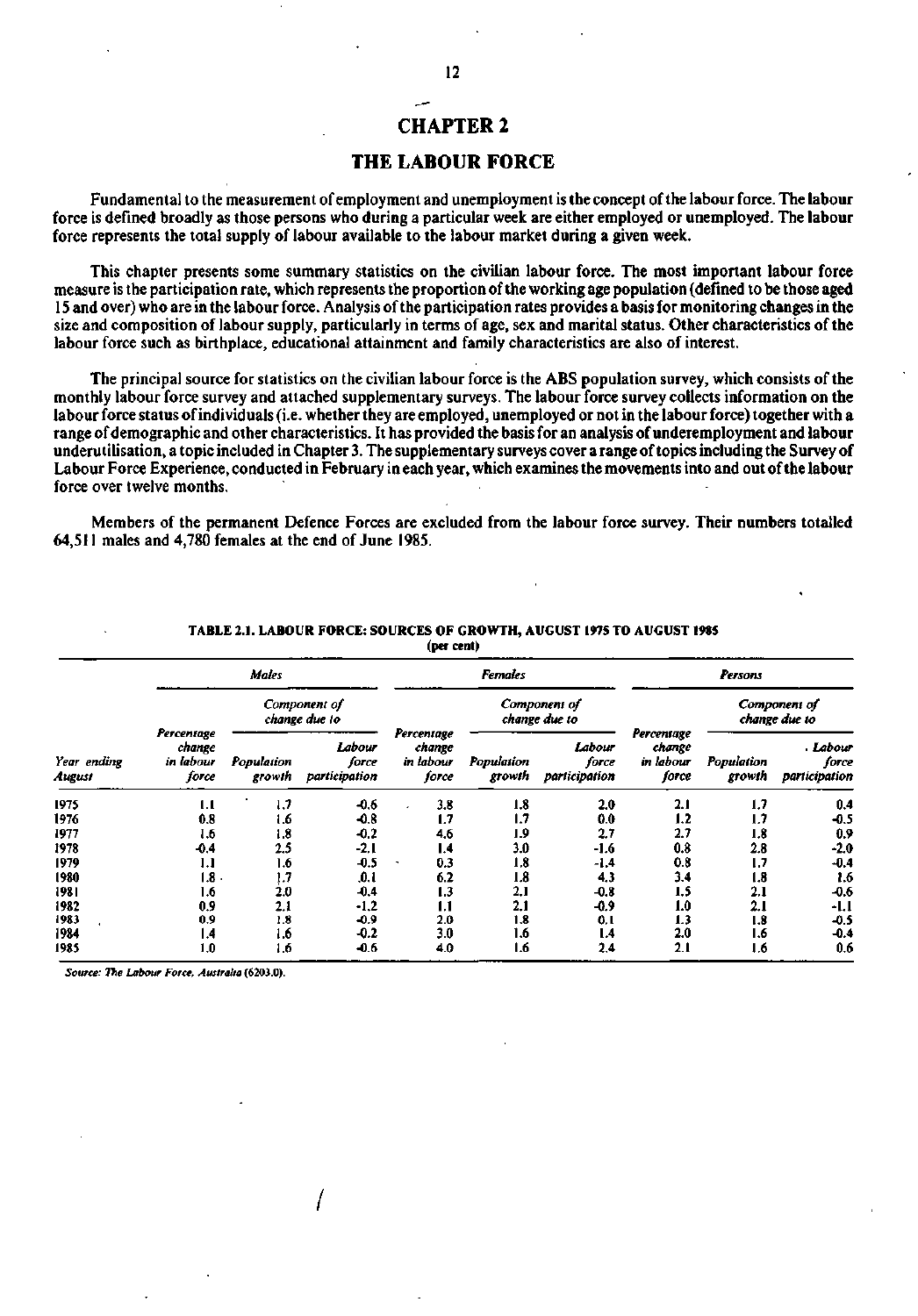# **CHART 2. a. CIVILIAN POPULATION AGED 15 AND OVER: LABOUR FORCE PARTICIPATION RATES, AUGUST 1966 TO 1985**



Source: The Labour Force. Australia (6203.0) .

13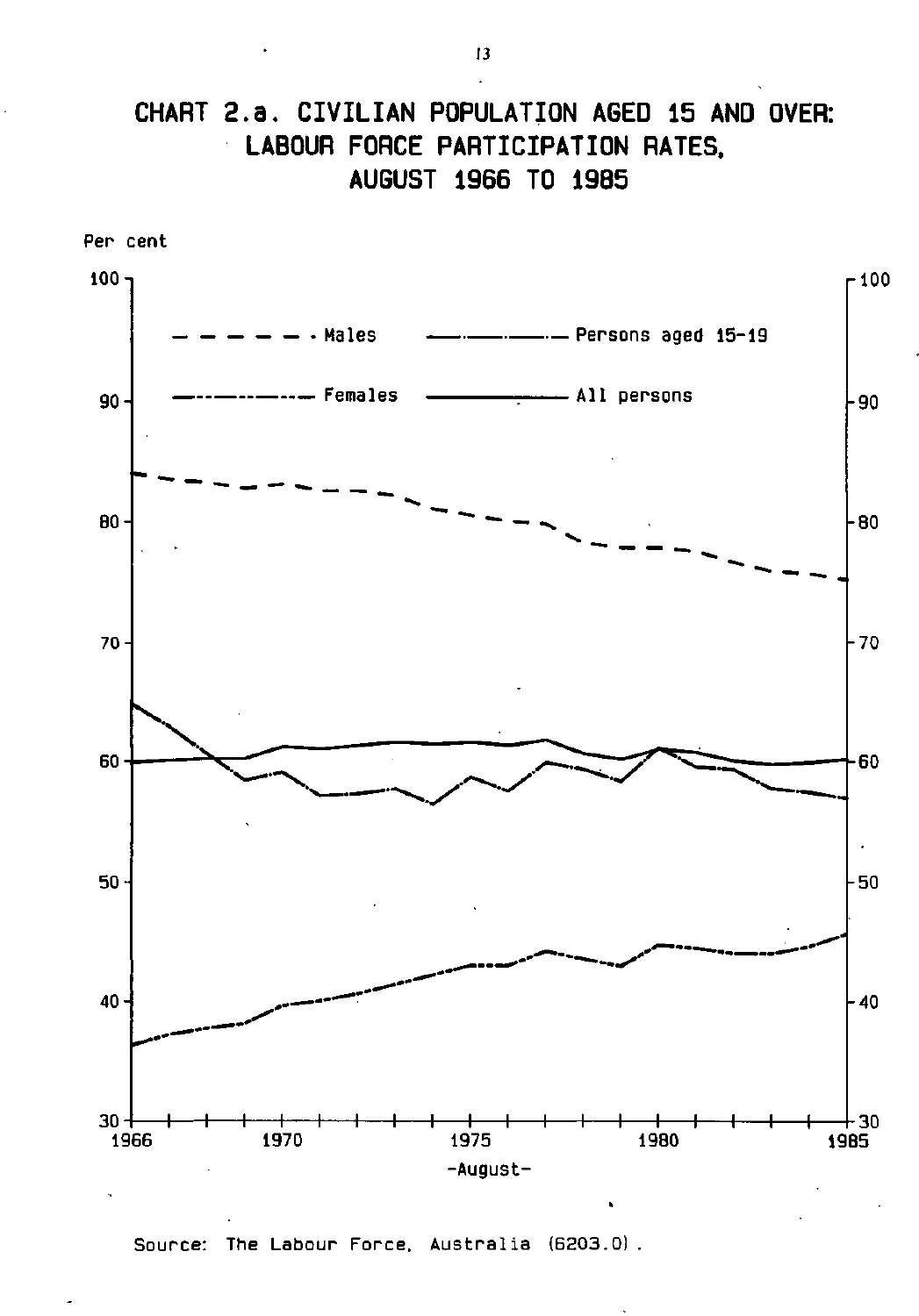|        |           |                  |                      | Age group           |           |                      |                     |                   |                      |
|--------|-----------|------------------|----------------------|---------------------|-----------|----------------------|---------------------|-------------------|----------------------|
| August | $15 - 19$ | $20 - 24$        | $25 - 34$            | $35 - 44$           | $45 - 54$ | 55-59                |                     | 60-64 65 and over | Total                |
|        |           |                  |                      | <b>MALES</b>        |           |                      |                     |                   |                      |
| 1975   | 60.0      | 90.1             | 96.8                 | 96.8                | 93.9      | 87.8                 | 68.6                | 16.7              | 80.5                 |
| 1976   | 60.2      | 90.8             | 96.9                 | 96.8                | 94.0      | 86.9                 | 64.0                | 14.3              | 80.0                 |
| 1977   | 62.1      | 91.2             | 96.9                 | 97.0                | 93.2      | 86.3                 | 62.2                | 13.7              |                      |
| 1978   | 61.0      | $89.6$<br>$90.2$ | 95.9                 | $\frac{95.6}{95.6}$ | 91.6      | $\frac{81.9}{82.0}$  | 59.7                | 12.0              | 79.8<br>78.2<br>77.8 |
| 1979   | 61.4      |                  | 95.8                 |                     | 91.2      |                      | 53.5                | 11.5              |                      |
| 1980   | 62.8      | 90.5             | 95.5                 | 95.9                | 91.4      | $\frac{83.3}{81.1}$  | 50.2                | iïï               | 77.8                 |
| 1981   | 61.8      | 91.3             | 95.3                 | 95.2                | 91.3      |                      | 51.2                | 10.6              | 77.5                 |
| 1982   | 62.4      | 89.3             | 94.9                 | 95.1                | 90.0      | 79.1                 | 47.7                | 9.2               | 76.6                 |
| 1983   | 58.2      | 89.6             | 95,4                 | 95.0                | 90.4      | 78.2                 | 42.8                | 8.6               | 75.9<br>75.7         |
| 1984   | 59.1      | 89.4             | 95.1                 | 94.7                | 90.1      | 76.8                 | 43.5                | 9.0               |                      |
| 1985   | 57.8      | 89.7             | 94.5<br>$\mathbf{A}$ | 94.8                | 90.0      | 76.4                 | 42.7                | 8.9               | 75.2                 |
|        |           |                  |                      | <b>FEMALES</b>      |           |                      |                     |                   |                      |
| 1975   | 57.3      | 65.3             | 48.4                 | 54.4                | 46.3      | $\frac{31.2}{31.5}$  | 15.6                | 3.9               | 43.0                 |
| 1976   | 54.7      | 66.4             | 48.2                 | 54.7                | 48.8      |                      | 15.1                | $\overline{3.5}$  | 43.0                 |
| 1977   | 57.6      | 68.7             | 50.4                 | 55.9                | 48.3      | 31.6                 | 15.2                | $\frac{3.5}{2.8}$ | $44.2$<br>43.5       |
| 1978   | 57.5      | 66.9             | 51.0                 | 56.7                | 47.5      | 30.2                 | 13.8                |                   |                      |
| 1979   | 55.0      | 69.2             | 50.3                 | 57.1                | 46.8      | 26.2                 | 13.2                | 2.4               | 42.9                 |
| 1980   | 59.2      |                  | 52.8                 | 58.7                | 47.6      |                      | 13.5                | 2.9               | 44.7                 |
| 1981   | 57.1      | $71.1$<br>70.7   | 52.9                 | 58.1                | 49.0      | $\frac{29.1}{29.8}$  | 12.0                |                   | 44.4                 |
| 1982   | 56.1      | 70.0             | 53.6                 | 58.0                | 49.5      | $\frac{26.0}{28.3}$  | 9.1                 | $\frac{2.6}{2.5}$ | 44.0                 |
| 1983   | 57.0      | 70.8             | 52.8                 | 58.0                | 48.5      |                      | 12.1                | 2.1               | 44.0                 |
| 1984   | 55.7      | 71.7             | 54.9                 | 58.7                | 50.1      | 27.6                 | 11.5                | 2.5               | 44.6                 |
| 1985   | 56.1      | 73.6             | 57.7                 | 61.4                | 50.2      | 27.2                 | 11,2                | 2.0               | 45.7                 |
|        |           |                  |                      | <b>PERSONS</b>      |           |                      |                     |                   |                      |
| 1975   | 58.7      | 77.6             | 72.9                 | 76.0                | 70.6      | 59.3                 | 41.4                | 9.4               | 61.6                 |
| 1976   | 57.5      | 78.5             | 72.7                 | 76.1                | 71.8      | 59.0                 | 38.8                | 8.2               | $\frac{61.3}{61.8}$  |
| 1977   | 59.9      | 79.8             | 73.7                 |                     | 71.2      | 58.8                 | 38.0                | 7.9               |                      |
| 1978   | 59.3      |                  | 73.6                 | $76.8$<br>76.5      | 70.0      |                      |                     |                   | 60.6                 |
| 1979   | 58.3      | $78.2$<br>79.7   | 73.1                 | 76.7                | 69.5      |                      | $\frac{35.8}{32.5}$ | $6.7$<br>$6.2$    | 60.1                 |
| 1980   | 61.1      | 80.8             | 74.2                 | 77.6                | 70.0      | 55.8<br>53.8<br>56.0 | 31.0                | 6.4               | 61.0                 |
| 1981   | 59.5      | 81.0             | 74.2                 | 76.9                | 70.6      |                      | 30.7                |                   | 60.7                 |
| 1982   | 59.3      | $79.6$<br>$80.2$ | 74.3                 | 76.9                | 70.2      | $55.4$<br>$52.5$     | 27.9                | $\frac{5.9}{5.3}$ | 60.0                 |
| 1983   | 57.6      |                  | 74. I                | 76.8                | 69.9      | 53.4                 | 26.9                |                   | 59.7                 |
| 1984   | 57.4      | 80.6             | 75.0                 | 76.9                | 70.5      | 52.4                 | 27.0                | $\frac{4.8}{5.2}$ | 59.9                 |
| 1985   | 56.9      | 81.7             | 76.1                 | 78.3                | 70.5      | 52.0                 | 26.5                | 4.9               | 60.2                 |

|  |            | TABLE 2.2. LABOUR FORCE PARTICIPATION RATES BY AGE. AUGUST 1975 TO AUGUST 1985 |
|--|------------|--------------------------------------------------------------------------------|
|  | (Per cent) |                                                                                |
|  |            |                                                                                |

*Source: The Labour Force, Australia* **(6203.0).** 

**CHART 2.b. CIVILIAN POPULATION AGED 15 AND OVER: AGE. LABOUR FORCE PARTICIPATION RATES. AUGUST 19B5** 



Source: The Labour Force, Australia (5203.0).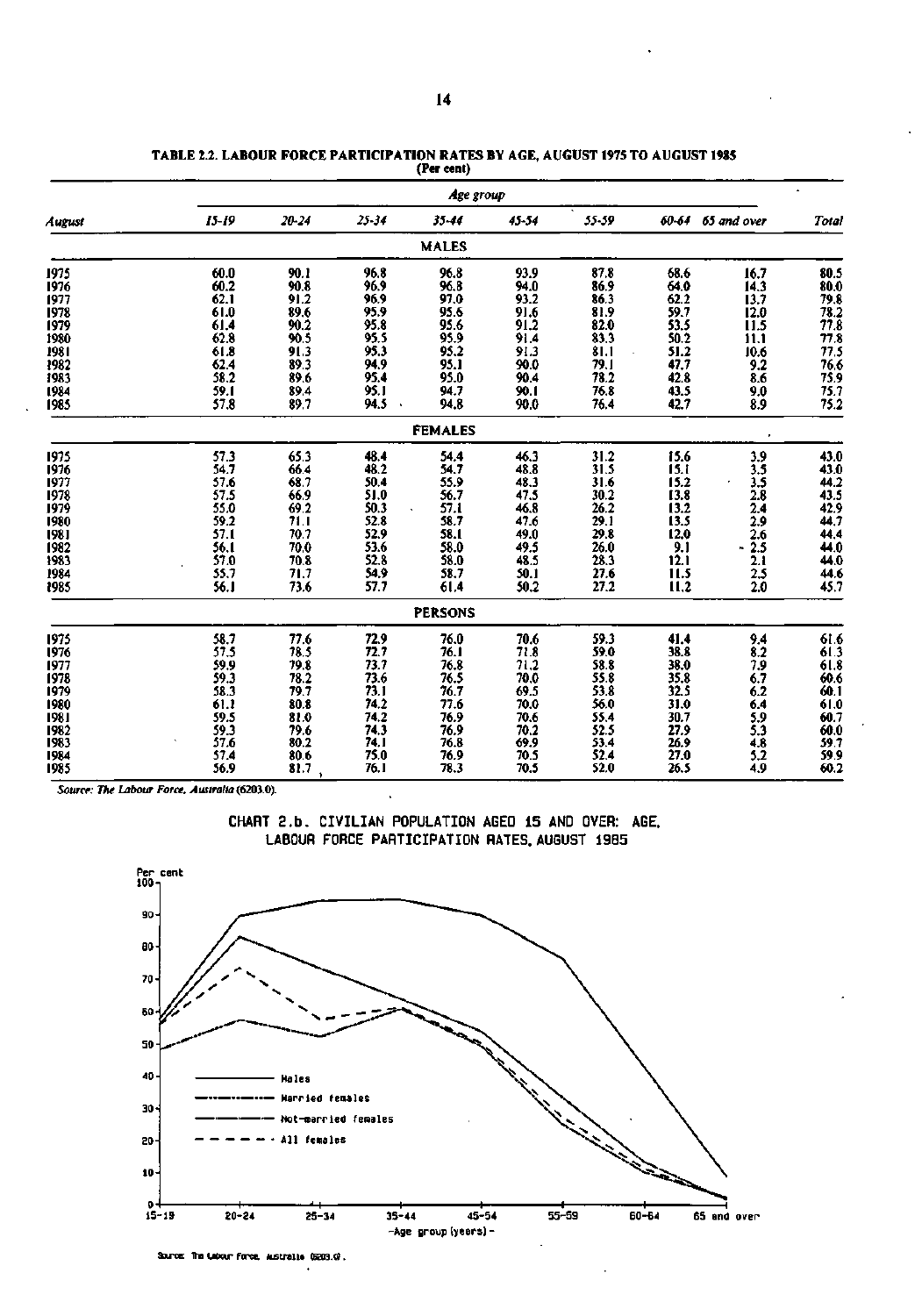

## **CHART 2.C. LABOUR FORCE STATUS OF THE CIVILIAN POPULATION AGED 15 AND OVER: AGE GROUPS AND SEX, AUGUST 1975 AND AUGUST 1985**

**Source The Labour Force. Australia (6203.0).**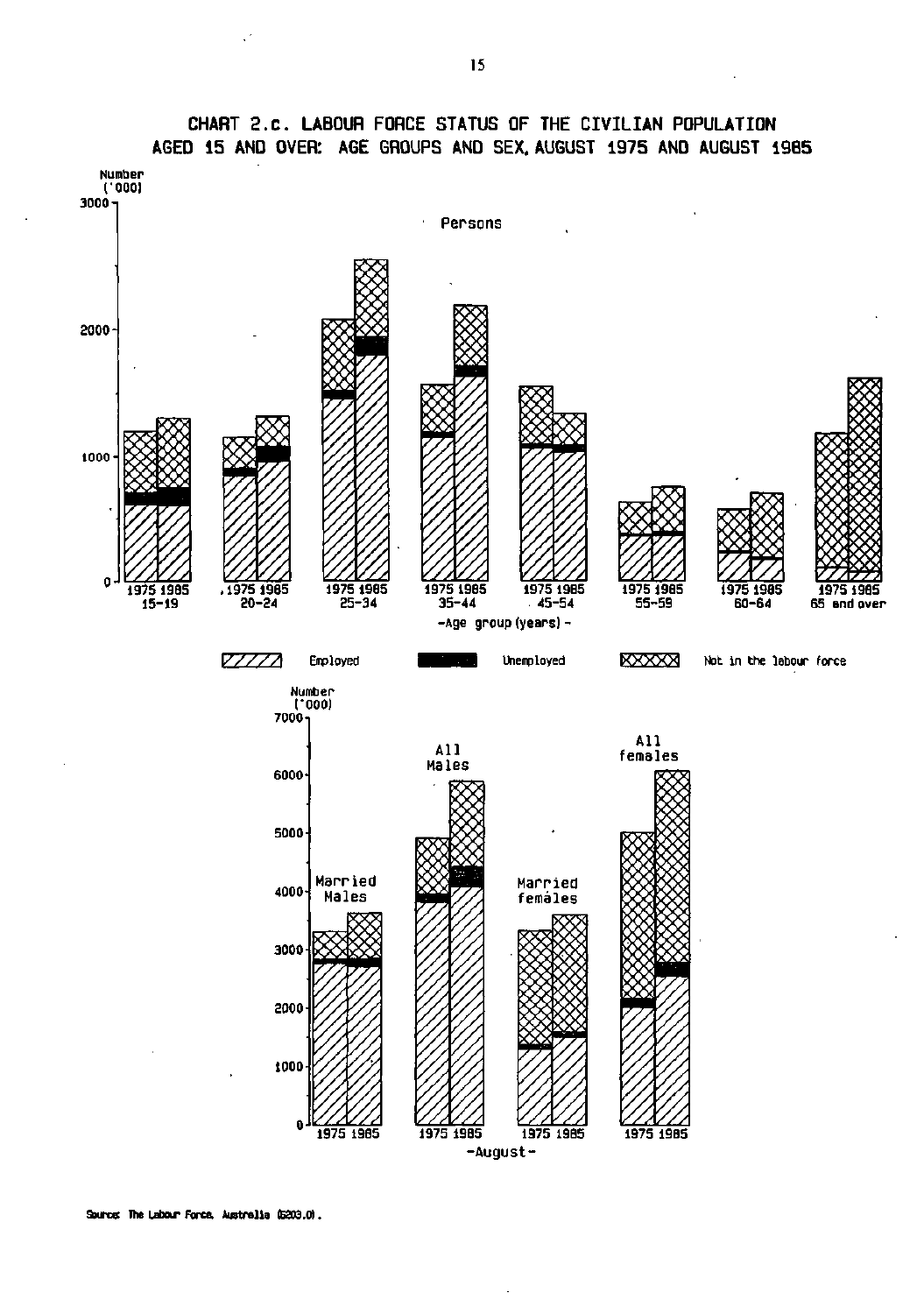$\epsilon$ 

 $\mathbf{r}$ 

 $\ddot{\phantom{a}}$ 

ł

|              |                             |                               |                          | Unemployed               |                |                                                                            |                               |                                          |                         |                                                |
|--------------|-----------------------------|-------------------------------|--------------------------|--------------------------|----------------|----------------------------------------------------------------------------|-------------------------------|------------------------------------------|-------------------------|------------------------------------------------|
|              | <b>Employed</b>             |                               | Looking                  | Looking                  |                |                                                                            |                               | Civilian                                 | Un-                     |                                                |
| August       | <b>Full-time</b><br>workers | Total                         | for<br>full-time<br>work | for<br>part-time<br>work | Total          | Labour<br>force                                                            | labour<br>force               | Not in population<br>aged 15<br>and over | employ-<br>ment<br>rate | Partici-<br>pation<br>rate                     |
|              |                             |                               |                          | $-.000-$                 |                |                                                                            |                               |                                          | —per cent—              |                                                |
|              |                             |                               |                          | <b>MALES</b>             |                |                                                                            |                               |                                          |                         |                                                |
| 1966         | 3,240.2                     | 3,365.5                       | 37.0                     | ۰                        | 38.9           | 3,404.6                                                                    | 650.6                         | 4,055.2                                  | 1.1                     | 84.0                                           |
| 1967         | 3,272.8                     | 3,410.0                       | 38.2<br>30.8             | 4.9                      | 42.4<br>35.8   | 3,452.5<br>3,514.0                                                         | 681.9<br>711.3                | 4,134.4<br>4,225.3                       | 1.2<br>1.0              |                                                |
| 1968<br>1969 | 3,346.2<br>3,409.2          | 3,478.2<br>3,546.7            | 30.9                     |                          | 34.1           | 3,580.8                                                                    | 750.4                         | 4,331.2                                  | 1.0                     | $83.5$<br>$83.2$<br>$82.7$                     |
| 1970         | 3,533.4                     | 3,647.7                       | 33.4                     | $\bullet$                | 36.7           | 3,684.4                                                                    | 749.0                         | 4,433.4                                  | 1.0                     | 83.0                                           |
| 1971         | 3,600.4                     | 3,712.7                       | 39.9                     | ٠                        | 43.8           | 3,756.5                                                                    | 799.6                         | 4,556.1                                  | $1.2$                   |                                                |
| 1972         | 3,632.3                     | 3,757.7                       | 67.7                     | 7.0                      | 74,8           | 3,832.5                                                                    | 813.8                         | 4,646.2                                  | 2.0                     | $\frac{82.5}{82.5}$                            |
| 1973         | 3,697.5                     | 3,839.6                       | 38.3                     | 13.0                     | 51.3           | 3,891.0                                                                    | 847.9                         | 4,738.8                                  | 1.3                     | 82.1                                           |
| 1974         | 3,710.9                     | 3,847.1                       | 60.0                     | 7,9                      | 67.9           | 3,914.9                                                                    | 920.5                         | 4,835.4                                  | 1,7                     | $\frac{81.0}{80.5}$                            |
| 1975         | 3,668.4                     | 3,820.6                       | 122.5                    | 16.3                     | 138.8          | 3,959.4                                                                    | 956.6                         | 4,916.0                                  | 3.5                     |                                                |
| 1976         | 3,665.6                     | 3,836.3                       | 142.7                    | 13.9                     | 156.6          | 3,992.9                                                                    | 1,000.1                       | 4,993.0                                  | 3.9                     | 80.0                                           |
| 1977         | 3,682.6                     | 3,866.8                       | 168.5<br>207.9           | 21.6<br>14.3             | 190.1<br>222.2 | 4,056.9<br>4,073.1                                                         | 1,024.9<br>1,137.7            | 5,081.8                                  | 4.7<br>5.5              | 79.8<br>78.2                                   |
| 1978<br>1979 | 3,642.5<br>3,715.9          | 3,850.9<br>3,921.2            | 184.0                    | 13.5                     | 197.5          | 4,118.7                                                                    | 1,177.6                       | 5,210.8<br>5,296.3                       | 4,8                     | 77.8                                           |
| 1980         | 3,773.8                     | 3,982.8                       | 193.9                    | 15.7                     | 209.6          | 4,192.4                                                                    | 1,193.2                       | 5,385.6                                  | 5.0                     | 77.9                                           |
| 1981         | 3,835.6                     | 4,057.9                       | 187.8                    | 12.7                     | 200.5          | 4,258.4                                                                    | 1,236.6                       | 5,494.9                                  | 4.7                     | 77.5                                           |
| 1982         | 3,782.5                     | 4,024.3                       | 250.4                    | 21.3                     | 271.7          | 4,296.0                                                                    | 1,314.6                       | 5,610.6                                  | 6.3                     | 76.6                                           |
| 1983         | 3,663.4                     | 3,903.6                       | 409.5                    | 20.2                     | 429.7          | 4,333.3                                                                    | 1,379.2                       | 5,712.5                                  | 9,9                     | $-75.9$<br>75.7                                |
| 1984         | 3,767.3                     | 4,012.4                       | 359.0                    | 22.5                     | 381.5          | 4,393.9                                                                    | 1,411.5                       | 5,805.4                                  | 8.7                     |                                                |
| 1985         | 3,836.0                     | 4,089.0                       | 324.5                    | 23.7                     | 348.I          | 4,437.1                                                                    | 1,459.7                       | 5,896.9                                  | 7.8                     | 75.2                                           |
|              |                             |                               |                          | <b>FEMALES</b>           |                |                                                                            |                               |                                          |                         |                                                |
| 1966         | 1,108.6                     | 1,458.2                       | 28.8                     | 10.8                     | 39.7           | 1,497.9                                                                    | 2,627.2                       | 4,125.1                                  | 2.6                     | 36.3                                           |
| 1967         | 1,150.4                     | 1,523.0                       | 31.8                     | 12.5                     | 44.4           | 1,567.3                                                                    | 2,646.6                       | 4,214.0                                  | 2.8                     | 37.2<br>37.7                                   |
| 1968         | 1,178.6                     | 1,577.5                       | 29.9                     | 15.4                     | 45.3           | 1,622.8                                                                    | 2,684.3                       | 4,307.1                                  | $\overline{2.8}$        |                                                |
| 1969         | 1,201.1                     | 1,636.2                       | 27.4                     | 17.5                     | 44.8           | 1,681.1                                                                    | 2,731.1                       | 4,412.2                                  | 2,7                     | 38.1                                           |
| 1970         | 1,292.5<br>1,339.2          | 1,747.8<br>1,803.0            | 24.5<br>30.2             | 17.0<br>18.7             | 41.5<br>48,9   | 1,789.3<br>1,851.9                                                         | 2,728.1<br>2,783.1            | 4,517.5<br>4,635.0                       | 2.3<br>2.6              | 39.6<br>40.0                                   |
| 1971<br>1972 | 1,356.1                     | 1,852.1                       | 43.4                     | 25.9                     | 69.3           | 1,921.4                                                                    | 2,811.6                       | 4,733.0                                  |                         | 40.6                                           |
| 1973         | 1,395.4                     | 1,943.3                       | 28.8                     | 25.6                     | 54,5           | 1,997.8                                                                    | 2,826.8                       | 4,824.6                                  | $\frac{3.6}{2.7}$       |                                                |
| 1974         | 1,416.9                     | 2,008.1                       | 45.8                     | 27.2                     | 73.1           | 2,081.2                                                                    | 2,851.8                       | 4,933.0                                  |                         | $41.4$<br>$42.2$<br>$43.0$                     |
| 1975         | 1,378.5                     | 2,020.8                       | 93.0                     | 46.6                     | 139.7          | 2,160.3                                                                    | 2,859.6                       | 5,019.9                                  | $\frac{3.5}{6.5}$       |                                                |
| 1976         | 1,371.3                     | 2,061.5                       | 94.1                     | 42.0                     | 136.1          | 2,197.6                                                                    | 2,909.8                       | 5,107.4                                  | 6.2                     | $43.0$<br>$44.2$<br>$43.5$                     |
| 1977         | 1,411.9                     | 2,128.6                       | 114.8                    | 54.4                     | 169.2          | 2,297.8<br>2,330.5                                                         | 2,904.3                       | 5,202.1                                  | 7,4                     |                                                |
| 1978         | 1,402.9                     | 2,154.4                       | 126.5                    | 49.6                     | 176.1          |                                                                            | 3,029.1                       | 5,359.7                                  | 7.6                     |                                                |
| 1979<br>1980 | 1,397.2                     | 2,157.4                       | 131.8<br>140.7           | 48.I<br>44.2             | 179,9<br>184.9 | 2,337.4<br>2,483.4                                                         | 3,117.0<br>3,071.7            | 5,454.4                                  | 7.7<br>7.4              | 42.9<br>44.7                                   |
| 1981         | 1,477.3<br>1,501.5          | 2,298.5<br>2,335.8            | 135.9                    | 44.2                     | 180.1          | 2,515.9                                                                    | 3,154.6                       | 5,555.1<br>5,670.5                       | 7,2                     | 44.4                                           |
| 1982         | 1,503.4                     | 2,355.0                       | 137.2                    | 52.5                     | 189.7          | 2,544.7                                                                    | 3,242.8                       | 5,787.5                                  | 7.5                     | 44.0                                           |
| 1983         | 1,486.9                     | 2,337.4                       | 197.9                    | 59.3                     | 257.1          | 2,594.6                                                                    | 3,299.1                       | 5,893.7                                  | 9.9                     | 44.0                                           |
| 1984         | 1,547.5                     | 2,449.9                       | 165.1                    | 57.9                     | 223.1          | 2,673.0                                                                    | 3,315.5                       | 5,988.5                                  | 8.3                     | 44.6                                           |
| 1985         | 1.603.2                     | 2,557.1                       | 162.4                    | 60.7                     | 223.0          | 2,780.1                                                                    | 3,302.7                       | 6,082.8                                  | 8.0                     | 45.7                                           |
|              |                             |                               |                          | PERSONS                  |                |                                                                            |                               |                                          |                         |                                                |
| 1966         | 4,348.8                     | 4,823.9                       | 65.9                     | 12.7                     | 78.6           | 4,902.5                                                                    | 3,277.9                       | 8,180.3                                  | 1.6                     | 59.9                                           |
| 1967         | 4,423.2                     | 4,933.0                       | 70. I                    | 16.7                     | 86.8           | 5,019.8                                                                    | 3,328.6                       | 8,348.4                                  | 1.7                     | 60.1                                           |
| 1968<br>1969 | 4,524.8<br>4,610.3          | 5.055.6<br>5,183.0            | $-60.7$<br>58.3          | 20.4<br>20.6             | 81.1<br>78.9   | 5,136.8                                                                    | 3,395.5<br>3,481.5            | 8,532.3<br>8,743.3                       | 1.6<br>1.5              |                                                |
| 1970         |                             | 5,395.6                       | 57.9                     | 20.3                     | 78,2           |                                                                            | 3,477.1                       | 8,950.9                                  | 1.4                     |                                                |
| 1971         | 4,825.9<br>4,939.6          | 5,515.7                       | 70.1                     | 22.6                     | 92.7           |                                                                            | 3,582.7                       | 9,191.1                                  | 1.7                     |                                                |
| 1972         | 4,988.4                     |                               |                          | 32.9                     | 144.0          |                                                                            |                               | 9,379.2                                  |                         | $60.2$<br>$61.2$<br>$61.0$<br>$61.3$<br>$61.6$ |
| 1973         | 5,092.9                     | 5,609.9<br>5,783.0<br>5,855.2 | $\frac{111.1}{67.2}$     | 38.6                     | 105.8          |                                                                            | 3,625.3<br>3,674.7            | 9,563.4                                  | $\frac{2.5}{1.8}$       |                                                |
| 1974         | 5,127.8                     |                               | 105.8                    | 35.1                     | 140.9          |                                                                            | 3,772.3                       | 9,768.4                                  | 2,4                     |                                                |
| 1975         | 5,046.8                     | 5,841.3                       | 215.5<br>236.8           | 62.9                     | 278.4          | $5,473.8$<br>$5,608.4$<br>$5,753.9$<br>$5,888.7$<br>$5,996.1$<br>$6,119.7$ | 3,816.2                       | 9,935.9                                  | 4.6                     | $61.4$<br>$61.6$<br>$61.3$<br>$61.8$           |
| 1976         | 5,036.9                     | 5,897.8                       |                          | 55.9                     | 292.7<br>359.3 | $6,190.5$<br>$6,354.7$                                                     | 3,909.8<br>3,929.2            | 10,100.4                                 | 4,7                     |                                                |
| 1977<br>1978 | 5,049.6<br>5,045.3          | 5,995.4<br>6,005.4            | 283.3<br>334.4           | 76.0<br>63.9             | 398.3          | 6,403.7                                                                    | 4,166.8                       | 10,283.9<br>10,570.5                     | 5.7<br>6.2              | 60.6                                           |
| 1979         | 5,113.1                     | 6,078.5                       | 315.8                    | 61.7                     | 377.5          | 6,456.0                                                                    | 4,294.6                       | 10,750.7                                 | 5.9                     | 60.I                                           |
| 1980         | 5,251.1                     | 6,281.4                       | 334.6                    | 59.9                     | 394.5          | 6,675.9                                                                    | 4,264.9                       | 10,940.7                                 | 5.9                     | 61.0                                           |
| 1981         | 5,337.1                     | 6,393.7                       | 323.7                    | 56.9                     | 380.6          | 6,774.3                                                                    | 4,391.2                       | 11,165.5                                 | 5.6                     | 60.7                                           |
| 1982         | 5,285.9                     | 6,379.3                       | 387.6                    | 73.8                     | 461.4          | 6,840.7<br>6,927.9                                                         | 4,557.4                       | 11,398.1<br>11,606.2                     | 6.7                     | 60.0<br>59.7                                   |
| 1983         | 5,150.3                     | 6,241.1                       | 607.4                    | 79.5                     | 686.8          |                                                                            | 4,678.3<br>4,727.0<br>4,762.5 |                                          | 9,9                     |                                                |
| 1984         | 5,314.8                     | 6,462.3                       | 524.2                    | 80.5                     | 604.6          | 7,066.9                                                                    |                               | 11,793.9                                 | 8.6                     | $\frac{59.9}{60.2}$                            |
| 1985         | 5,439.2                     | 6,646.1                       | 486.8                    | 84.3                     | 571.2          | 7,217.2                                                                    |                               | 11,979.7                                 | 7.9                     |                                                |

*Source: The Labour Force. Australia* **(6203.0).** 

 $\overline{\phantom{a}}$ 

J.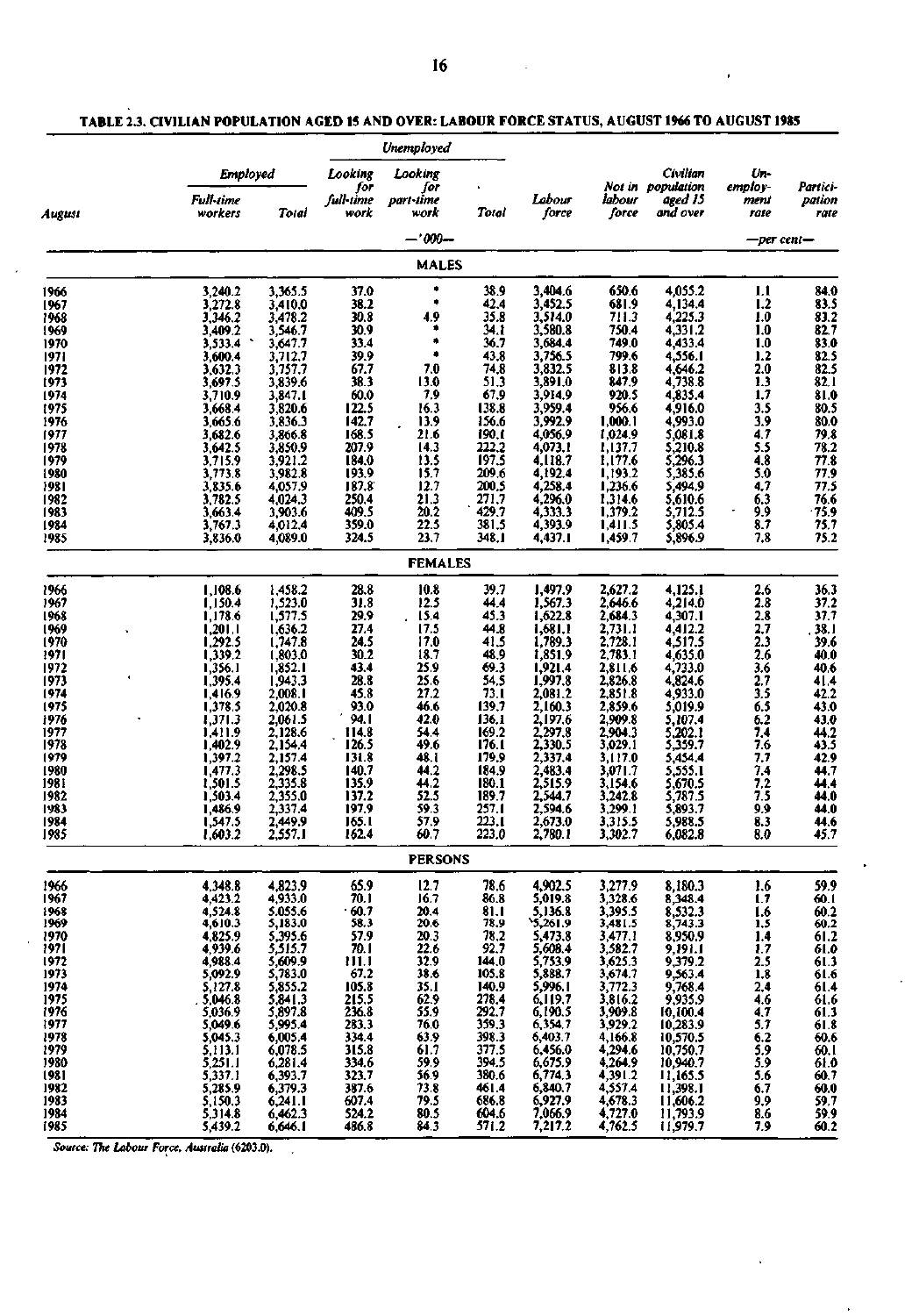### **TABLE 2.4. LABOUR FORCE STATUS OF PERSONS AGED 15-19, AUGUST 1975 TO AUGUST 1985 ('000)**

|        |                          |                   | Unemployed     |                |                      |
|--------|--------------------------|-------------------|----------------|----------------|----------------------|
|        |                          | <b>Employed</b>   | Looking for    | Looking for    | Not in<br>the labour |
| August | <b>Full-time</b> workers | Part-time workers | full-time work | part-time work | force                |
|        |                          | <b>MALES</b>      |                |                |                      |
| 1975   | 281.2                    | 43.2              | 32.4           | 7.1            | 242.2                |
| 1976   | 285.2                    | 41.0              | 39.3           | 8.2            | 247.1                |
| 1977   | 282.0                    | 50.1              | 51.0           | 11.3           | 240.4                |
| 1978   | 277.1                    | 58.5              | 57.6           | 8.1            | 256.2                |
| 1979   | 288.5                    | 57.6              | 52.6           | 6.6            | 254.6                |
| 1980   | 288,6                    | 62.9              | 52.0           | 8.5            | 243.6                |
| 1981   | 292.1                    | 64.6              | 40.4           | 4.5            | 248.0                |
| 1982   | 269.7                    | 69.3              | 54.3           | 11,7           | 243.6                |
| 1983   | 224.3                    | 66.8              | 75.8           | 10.9           | 271.0                |
| 1984   | 234,8                    | 66.7              | 72.6           | 12.8           | 268.2                |
| 1985   | 235.5                    | 74.6              | 61.2           | 12.8           | 280.8                |
|        |                          | <b>FEMALES</b>    |                |                |                      |
| 1975   | 240.0                    | 51.2              | 40.8           | 10.9           | 255.1                |
| 1976   | 226.3                    | 54.6              | 43.9           | 9.0            | 276.0                |
| 1977   | 220.9                    | 65.5              | 58.2           | 14.9           | 264.5                |
| 1978   | 231.7                    | 71.6              | 50.3           | 12.9           | 270.8                |
| 1979   | 209.0                    | 71.4              | 61.3           | 10.6           | 288.0                |
| 1980   | 224.3                    | 82.8              | 59.7           | 11.2           | 260.1                |
| 1981   | $*218.5$                 | 82.5              | 51.4           | 10.4           | 272.6                |
| 1982   | 203.8                    | 89.9              | 49.9           | 10.4           | 276.8                |
| 1983   | 186.6                    | 92.4              | 64.6           | 15.1           | 270.2                |
| 1984   | 183.3                    | 99,4              | 56.8           | 12.7           | 280.5                |
| 1985   | 188.4                    | 109.7             | 46.7           | 15.0           | 281.9                |
|        |                          | <b>PERSONS</b>    |                |                |                      |
| 1975   | 521.3                    | 94.4              | 73.2           | 17.9           | 497.3                |
| 1976   | 511.5                    | 95.6              | 83.2           | 17.2           | 523.1                |
| 1977   | 502.8                    | 115.6             | 109.2          | 26.1           | 504.9                |
| 1978   | 508.8<br>i.              | 130.1             | 107.9          | 21.0           | 527.0                |
| 1979   | 497.5                    | i28.9             | 113.8          | 17.2           | 542.5                |
| 1980   | 512.9                    | 145.7             | 111.7          | 19.7           | 503.7                |
| 1981   | 510.6                    | 147.1             | 91.7           | 14.8           | 520.7                |
| 1982   | 473.5                    | 159.2             | 104.2          | 22.0           | 520.4                |
| 1983   | 410.9                    | 159.2             | 140.4          | 26.0           | "541.2"              |
| 1984   | 418.1                    | 166.1             | 129.4          | 25.5           | 548.7                |
| 1985   | 423.9                    | 184.3             | 107.9          | 27.8           | 562.7                |

a

*Source: The Labour Force, Australia* (6203.0).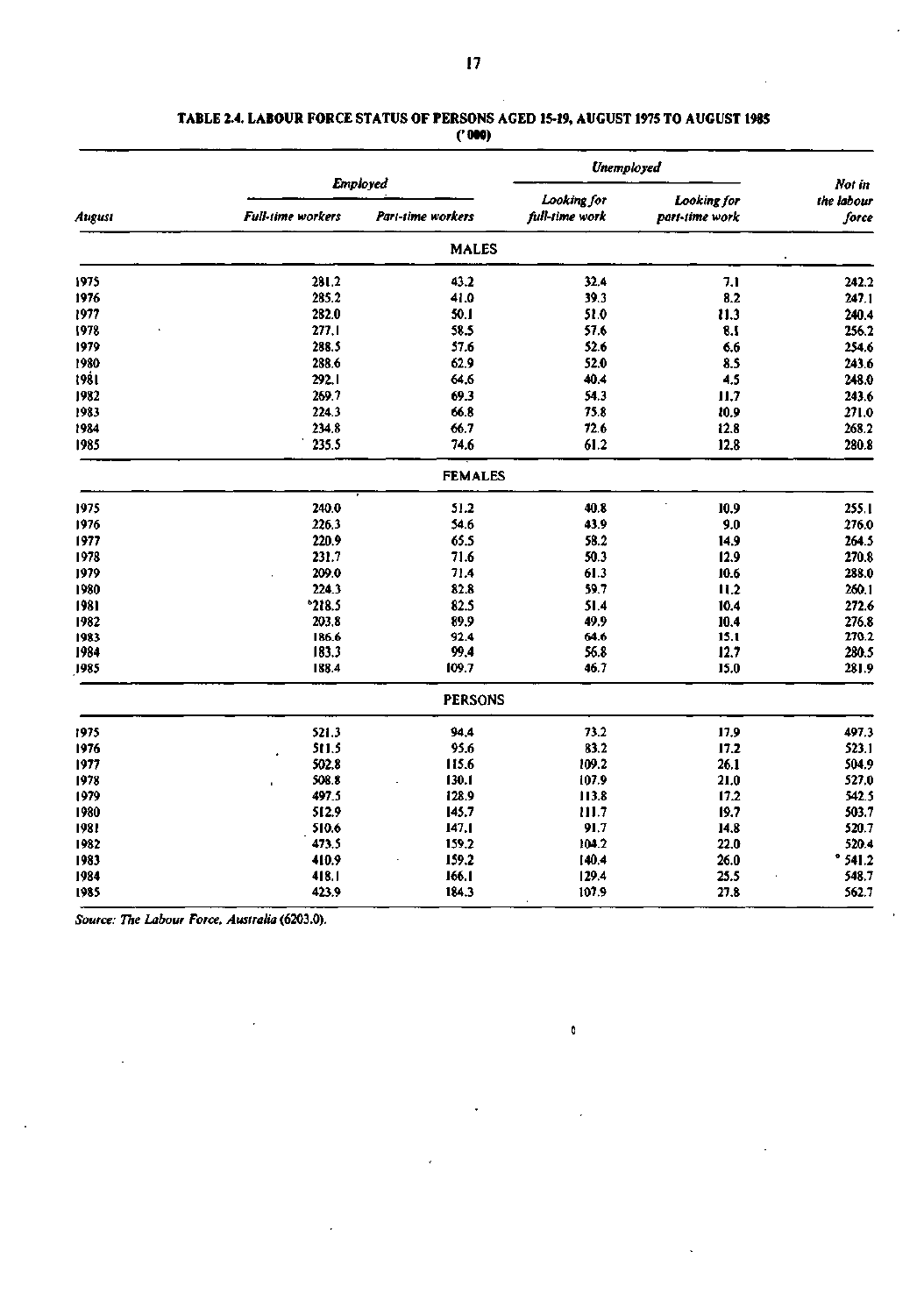

**CHART 2.d. LABOUR FORCE STATUS OF PERSONS AGED 15 TO 19. AUGUST 1975 TO AUGUST 19B5 MALES** 

Source: The Labour Force. Australia (6203.0).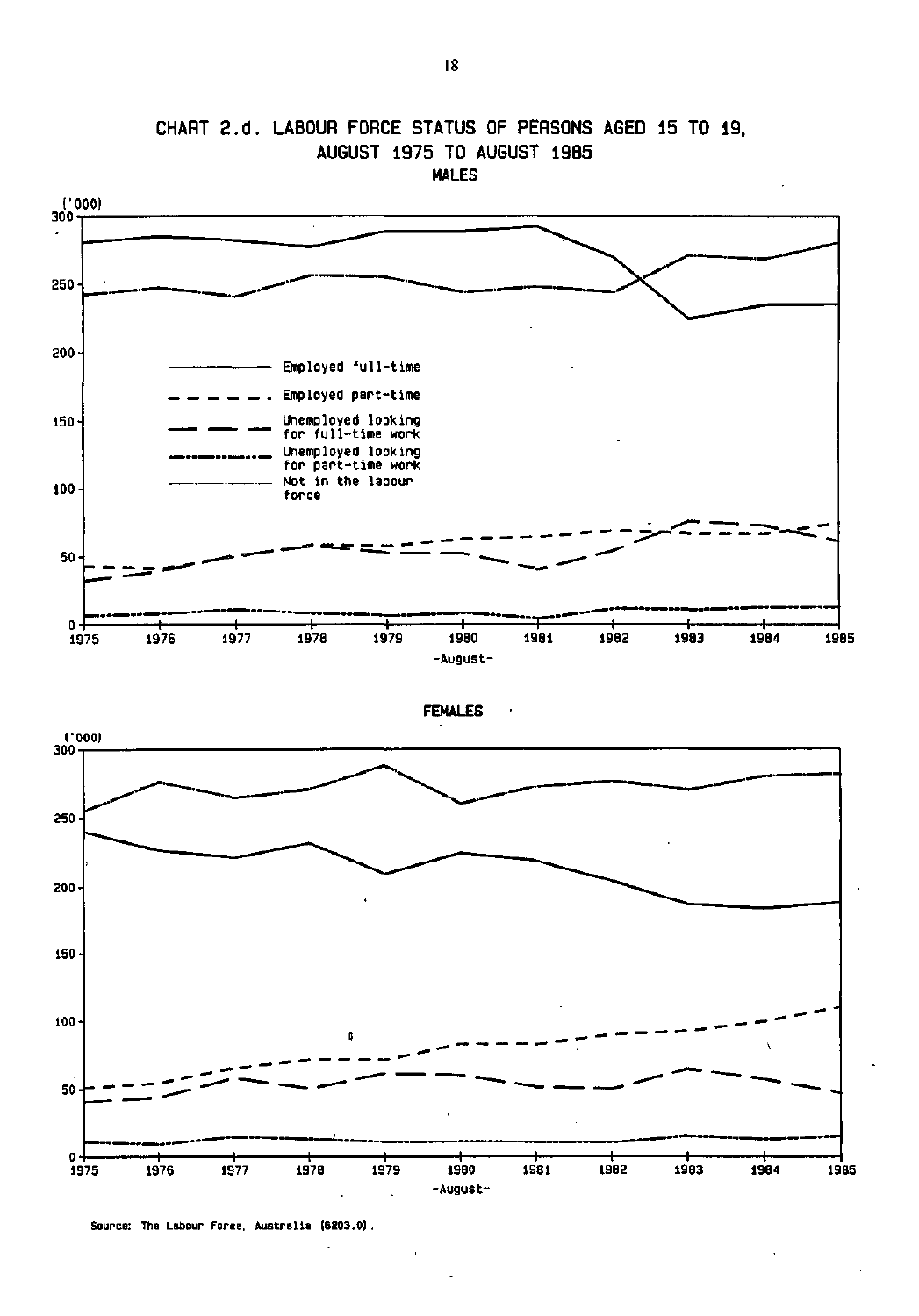|                      |                                                                                                                                                                                         |                                                                                                                                                                                                              | Unemployed                                                                                                                                          |                                                                                                                                    |                                                                                                                                                                                                                         |                                                                                                                                                                                                       |                                                                                                                                                                                        |                                                                                                                                                                                        |                                                                                                        |  |
|----------------------|-----------------------------------------------------------------------------------------------------------------------------------------------------------------------------------------|--------------------------------------------------------------------------------------------------------------------------------------------------------------------------------------------------------------|-----------------------------------------------------------------------------------------------------------------------------------------------------|------------------------------------------------------------------------------------------------------------------------------------|-------------------------------------------------------------------------------------------------------------------------------------------------------------------------------------------------------------------------|-------------------------------------------------------------------------------------------------------------------------------------------------------------------------------------------------------|----------------------------------------------------------------------------------------------------------------------------------------------------------------------------------------|----------------------------------------------------------------------------------------------------------------------------------------------------------------------------------------|--------------------------------------------------------------------------------------------------------|--|
|                      |                                                                                                                                                                                         | Looking<br>for                                                                                                                                                                                               | Looking<br>for                                                                                                                                      |                                                                                                                                    |                                                                                                                                                                                                                         | Not in                                                                                                                                                                                                | Civilian<br>population                                                                                                                                                                 | Un-<br>employ-                                                                                                                                                                         | Partici-                                                                                               |  |
| Full-time<br>workers | Total                                                                                                                                                                                   | full-time<br>work                                                                                                                                                                                            | part-time<br>work                                                                                                                                   | Total                                                                                                                              | Labour<br>force                                                                                                                                                                                                         | labour<br>force                                                                                                                                                                                       | aged 15<br>and over                                                                                                                                                                    | ment<br>rate                                                                                                                                                                           | pation<br>rate                                                                                         |  |
|                      |                                                                                                                                                                                         |                                                                                                                                                                                                              |                                                                                                                                                     |                                                                                                                                    |                                                                                                                                                                                                                         |                                                                                                                                                                                                       |                                                                                                                                                                                        | —per cent—                                                                                                                                                                             |                                                                                                        |  |
|                      |                                                                                                                                                                                         |                                                                                                                                                                                                              |                                                                                                                                                     |                                                                                                                                    |                                                                                                                                                                                                                         |                                                                                                                                                                                                       |                                                                                                                                                                                        |                                                                                                                                                                                        |                                                                                                        |  |
| 1,313.3              | 1.397.7                                                                                                                                                                                 | 130.5                                                                                                                                                                                                        | 7.2                                                                                                                                                 | 137.7                                                                                                                              | 1,535.4                                                                                                                                                                                                                 | 516.8                                                                                                                                                                                                 | 2,052.2                                                                                                                                                                                | 9.0                                                                                                                                                                                    | 74.8                                                                                                   |  |
|                      |                                                                                                                                                                                         |                                                                                                                                                                                                              |                                                                                                                                                     |                                                                                                                                    |                                                                                                                                                                                                                         |                                                                                                                                                                                                       |                                                                                                                                                                                        |                                                                                                                                                                                        | 75.0                                                                                                   |  |
|                      |                                                                                                                                                                                         |                                                                                                                                                                                                              |                                                                                                                                                     |                                                                                                                                    |                                                                                                                                                                                                                         |                                                                                                                                                                                                       |                                                                                                                                                                                        |                                                                                                                                                                                        | 75.5                                                                                                   |  |
|                      |                                                                                                                                                                                         |                                                                                                                                                                                                              |                                                                                                                                                     |                                                                                                                                    |                                                                                                                                                                                                                         |                                                                                                                                                                                                       |                                                                                                                                                                                        |                                                                                                                                                                                        | 73.2                                                                                                   |  |
|                      |                                                                                                                                                                                         |                                                                                                                                                                                                              |                                                                                                                                                     |                                                                                                                                    |                                                                                                                                                                                                                         |                                                                                                                                                                                                       |                                                                                                                                                                                        |                                                                                                                                                                                        | 77.9                                                                                                   |  |
|                      |                                                                                                                                                                                         |                                                                                                                                                                                                              |                                                                                                                                                     |                                                                                                                                    |                                                                                                                                                                                                                         |                                                                                                                                                                                                       |                                                                                                                                                                                        |                                                                                                                                                                                        | 75.1                                                                                                   |  |
|                      |                                                                                                                                                                                         |                                                                                                                                                                                                              |                                                                                                                                                     |                                                                                                                                    |                                                                                                                                                                                                                         |                                                                                                                                                                                                       |                                                                                                                                                                                        |                                                                                                                                                                                        | 82.8                                                                                                   |  |
|                      |                                                                                                                                                                                         |                                                                                                                                                                                                              |                                                                                                                                                     |                                                                                                                                    |                                                                                                                                                                                                                         |                                                                                                                                                                                                       |                                                                                                                                                                                        |                                                                                                                                                                                        | 79.8                                                                                                   |  |
| 3,836.0              | 4.089.0                                                                                                                                                                                 | 324.5                                                                                                                                                                                                        | 23.7                                                                                                                                                | 348.1                                                                                                                              | 4.437.1                                                                                                                                                                                                                 | 1.459.7                                                                                                                                                                                               | 5,896.9                                                                                                                                                                                | 7.8                                                                                                                                                                                    | 75.2                                                                                                   |  |
|                      |                                                                                                                                                                                         |                                                                                                                                                                                                              |                                                                                                                                                     |                                                                                                                                    |                                                                                                                                                                                                                         |                                                                                                                                                                                                       |                                                                                                                                                                                        |                                                                                                                                                                                        |                                                                                                        |  |
| 570.4                | 869.8                                                                                                                                                                                   | 59.9                                                                                                                                                                                                         | 20.5                                                                                                                                                | 80.4                                                                                                                               | 950.2                                                                                                                                                                                                                   | 1,175,7                                                                                                                                                                                               | 2,125.9                                                                                                                                                                                | 8.5                                                                                                                                                                                    | 44.7                                                                                                   |  |
|                      |                                                                                                                                                                                         |                                                                                                                                                                                                              |                                                                                                                                                     |                                                                                                                                    |                                                                                                                                                                                                                         |                                                                                                                                                                                                       |                                                                                                                                                                                        | 6.9                                                                                                                                                                                    | 46.0                                                                                                   |  |
|                      |                                                                                                                                                                                         |                                                                                                                                                                                                              |                                                                                                                                                     | 40.5                                                                                                                               |                                                                                                                                                                                                                         |                                                                                                                                                                                                       |                                                                                                                                                                                        |                                                                                                                                                                                        | 45.2                                                                                                   |  |
|                      |                                                                                                                                                                                         |                                                                                                                                                                                                              |                                                                                                                                                     |                                                                                                                                    |                                                                                                                                                                                                                         |                                                                                                                                                                                                       |                                                                                                                                                                                        | 8.5                                                                                                                                                                                    | 45,0                                                                                                   |  |
|                      |                                                                                                                                                                                         |                                                                                                                                                                                                              |                                                                                                                                                     |                                                                                                                                    |                                                                                                                                                                                                                         |                                                                                                                                                                                                       |                                                                                                                                                                                        | 7.9                                                                                                                                                                                    | 48.3                                                                                                   |  |
|                      |                                                                                                                                                                                         |                                                                                                                                                                                                              |                                                                                                                                                     |                                                                                                                                    |                                                                                                                                                                                                                         |                                                                                                                                                                                                       |                                                                                                                                                                                        |                                                                                                                                                                                        | 41.7                                                                                                   |  |
|                      |                                                                                                                                                                                         |                                                                                                                                                                                                              |                                                                                                                                                     |                                                                                                                                    |                                                                                                                                                                                                                         |                                                                                                                                                                                                       |                                                                                                                                                                                        |                                                                                                                                                                                        | 56.8                                                                                                   |  |
|                      |                                                                                                                                                                                         |                                                                                                                                                                                                              |                                                                                                                                                     |                                                                                                                                    |                                                                                                                                                                                                                         |                                                                                                                                                                                                       |                                                                                                                                                                                        | 3.4                                                                                                                                                                                    | 59.8                                                                                                   |  |
| 1.603.2              | 2.557.1                                                                                                                                                                                 | 162.4                                                                                                                                                                                                        | 60.7                                                                                                                                                | 223.0                                                                                                                              | 2,780.1                                                                                                                                                                                                                 | 3.302.7                                                                                                                                                                                               | 6.082.8                                                                                                                                                                                | 8.0                                                                                                                                                                                    | 45.7                                                                                                   |  |
|                      |                                                                                                                                                                                         |                                                                                                                                                                                                              |                                                                                                                                                     |                                                                                                                                    |                                                                                                                                                                                                                         |                                                                                                                                                                                                       |                                                                                                                                                                                        |                                                                                                                                                                                        |                                                                                                        |  |
| 1,883.7              | 2,267.6                                                                                                                                                                                 | 190.3                                                                                                                                                                                                        | 27.7                                                                                                                                                | 218.0                                                                                                                              | 2,485.6                                                                                                                                                                                                                 | 1,692.4                                                                                                                                                                                               | 4,178.0                                                                                                                                                                                | 8.8                                                                                                                                                                                    | 59.5                                                                                                   |  |
|                      |                                                                                                                                                                                         | 95.1                                                                                                                                                                                                         |                                                                                                                                                     |                                                                                                                                    |                                                                                                                                                                                                                         |                                                                                                                                                                                                       | 3.161.6                                                                                                                                                                                | 6.2                                                                                                                                                                                    | 60.2                                                                                                   |  |
|                      |                                                                                                                                                                                         |                                                                                                                                                                                                              |                                                                                                                                                     |                                                                                                                                    |                                                                                                                                                                                                                         |                                                                                                                                                                                                       |                                                                                                                                                                                        |                                                                                                                                                                                        | 60.2                                                                                                   |  |
|                      |                                                                                                                                                                                         |                                                                                                                                                                                                              |                                                                                                                                                     |                                                                                                                                    |                                                                                                                                                                                                                         |                                                                                                                                                                                                       |                                                                                                                                                                                        |                                                                                                                                                                                        | 58.8                                                                                                   |  |
|                      |                                                                                                                                                                                         |                                                                                                                                                                                                              |                                                                                                                                                     |                                                                                                                                    |                                                                                                                                                                                                                         |                                                                                                                                                                                                       |                                                                                                                                                                                        |                                                                                                                                                                                        | 63.1                                                                                                   |  |
|                      |                                                                                                                                                                                         |                                                                                                                                                                                                              |                                                                                                                                                     |                                                                                                                                    |                                                                                                                                                                                                                         |                                                                                                                                                                                                       |                                                                                                                                                                                        |                                                                                                                                                                                        | 58.1                                                                                                   |  |
|                      |                                                                                                                                                                                         |                                                                                                                                                                                                              |                                                                                                                                                     |                                                                                                                                    |                                                                                                                                                                                                                         |                                                                                                                                                                                                       |                                                                                                                                                                                        | 6.6                                                                                                                                                                                    | 70.5                                                                                                   |  |
|                      |                                                                                                                                                                                         |                                                                                                                                                                                                              |                                                                                                                                                     |                                                                                                                                    |                                                                                                                                                                                                                         |                                                                                                                                                                                                       |                                                                                                                                                                                        |                                                                                                                                                                                        | 69.5                                                                                                   |  |
| 5,439.2              | 6,646.1                                                                                                                                                                                 | 486.8                                                                                                                                                                                                        | 84.3                                                                                                                                                | 571.2                                                                                                                              | 7,217.2                                                                                                                                                                                                                 | 4,762.5                                                                                                                                                                                               | 11,979.7                                                                                                                                                                               | 7.9                                                                                                                                                                                    | 60.2                                                                                                   |  |
|                      | 1,027.8<br>605.5<br>.324.1<br>358.1<br>106.7<br>39.2<br>61.3<br>440.0<br>237.6<br>128.0<br>135.2<br>39.2<br>17.6<br>35.2<br>1,467.8<br>843.2<br>452.1<br>493.3<br>145.9<br>56.7<br>96.5 | <b>Employed</b><br>1.094.8<br>650.4<br>345.7<br>381.3<br>112.3<br>40.6<br>66.3<br>690.9<br>395.1<br>222.8<br>236.0<br>64,9<br>23.8<br>53.7<br>1,785.7<br>1,045.4<br>568.4<br>617.3<br>177.3<br>64.4<br>120.0 | 60.1<br>58.3<br>31.4<br>29.9<br>10.5<br>1.8<br>2.1<br>35.0<br>29.6<br>15.9<br>14.9<br>4,1<br>1.9<br>۰<br>87.9<br>47.3<br>44.8<br>14.6<br>3.7<br>3.2 | 5.9<br>4.3<br>1.9<br>2.7<br>۰<br>۰<br>۰<br>16.2<br>10.8<br>4,7<br>5.3<br>1.7<br>٠<br>۰<br>22.1<br>15.1<br>6.7<br>7.9<br>2.2<br>1.8 | $-1000-$<br><b>MALES</b><br>66.0<br>62.6<br>33.4<br>32.5<br>11.0<br>2.0<br>3.1<br><b>FEMALES</b><br>51.2<br>20.6<br>20.2<br>5.8<br>2.5<br>1.9<br><b>PERSONS</b><br>117.2<br>103.0<br>54.0<br>52.8<br>16.7<br>4.5<br>4.9 | 1,160.7<br>712.9<br>379.0<br>413.8<br>123.3<br>42.6<br>69.3<br>742.2<br>435.5<br>243.4<br>256.2<br>70.7<br>26.3<br>$^{\prime}$ 55.6<br>1,902.9<br>1,148.4<br>622.4<br>670.0<br>194.0<br>68.9<br>124.9 | 387.6<br>231.6<br>138.9<br>117.7<br>40.9<br>8.9<br>17.5<br>87I.I<br>527.6<br>298. t<br>274.1<br>98.9<br>20.0<br>37.3<br>1,258.7<br>759.2<br>436.9<br>$-391.8$<br>139.8<br>28.8<br>54.8 | 1,548.3<br>944.5<br>517.9<br>531.5<br>164.3<br>51.5<br>86.8<br>1,613.3<br>963.2<br>54 I.S<br>530.4<br>169.6<br>46.2<br>92.9<br>1,907.6<br>1.059.3<br>1,061.9<br>333,9<br>97.7<br>179.7 | 5.7<br>8.8<br>8.8<br>7.9<br>8.9<br>4.7<br>4,4<br>9.3.<br>8.1<br>9.6<br>9.0<br>8.7<br>7.9<br>8.6<br>3.9 |  |

## **TABLE 2.5. CIVILIAN POPULATION AGED 15 AND OVER: LABOUR FORCE STATUS, STATES AND TERRITORIES, AUGUST 1985**

*Source: The Labour Force. Australia, August 1985* (6203.0).

### **TABLE 2.6. CIVILIAN LABOUR FORCE STATUS: BIRTHPLACE, AUGUST 1985**

|                        | <b>Employed</b>             |         |                               | Unemployed      |                 |                      |                                           |
|------------------------|-----------------------------|---------|-------------------------------|-----------------|-----------------|----------------------|-------------------------------------------|
| <b>Birthplace</b>      | <b>Full-time</b><br>workers | Total   | Looking for<br>full-time work | Total<br>'000 — | Labour<br>force | Unemployment<br>rate | Participation<br>rate<br>$-$ per cent $-$ |
|                        |                             |         |                               |                 |                 |                      |                                           |
| Born in Australia      | 4,005.0                     | 4,946.8 | 344.4                         | 408.I           | 5,354.8         | 7.6                  | 60.9                                      |
| Born outside Australia | 1,434,1                     | 1.699.3 | 142.4                         | 163.1           | i 362.4         | 8.8                  | 61,9                                      |
| Africa                 | 48.4                        | 57.5    |                               | 4.0             | 61.5            | 6.5                  | 65.4                                      |
| America                | 45.2                        | 55.5    | 4.7                           | 6.5             | 62.0            | 10.4                 | 62.9                                      |
| Asia                   | 200.2                       | 233.4   | 36.2                          | 39,7            | 273.1           | 14.5                 | 62.5                                      |
| Lebanon                | 16.7                        | 19.0    | 7.8                           | 7.9             | 26.9            | 29.5                 | 56.0                                      |
| Vietnam                | 33.7                        | 35.7    | 10.8                          | 10.9            | 46.6            | 23,4                 | 69.3                                      |
| <b>Europe</b>          | 1,030.1                     | 1,223.1 | 81.9                          | 94.8            | 1,317.9         | 7.2                  | 60.7                                      |
| Germany                | 54.1                        | 66.6    | 5.1                           | 6,1             | 72.7            | 8.3                  | 63.9                                      |
| Greece                 | 70.5                        | 81.1    | 7,4                           | 8.0             | 89.1            | 9.0                  | 58.6                                      |
| ltaly                  | 134,7                       | 153.4   | 6.6                           | 7.8             | 161.2           | 4.8                  | 60.1                                      |
| Malta                  | 28.2                        | 33.6    |                               |                 | 36.1            |                      | 60.3                                      |
| Netherlands            | 44.9                        | 54.7    | 3.7                           | 4.2             | 59.0            | 7.2                  | 62.5                                      |
| Poland                 | 22.6                        | 26.1    |                               |                 | 29.2            |                      | 46.6                                      |
| U.K. and Ireland       | 504.9                       | 615.3   | 38.6                          | 45.8            | 661.1           | 6.9                  | 61.6                                      |
| Yugoslavia             | 76.7                        | 83.8    | 6.6                           | 7.6             | 91,4            | 8.3                  | 62,7                                      |
| Oceania                | 110.2                       | 129.8   | 16.7                          | 18. I           | 147.9           | 12.2                 | 72.4                                      |
| New<br>Zealand         | 95.1                        | 111.7   | 15.0                          | 16.2            | 128.0           | 12.7.                | 74.4                                      |
|                        |                             |         |                               |                 |                 |                      |                                           |

٠,

 $\mathcal{L}$ 

*Source: The Labour Force. Australia. August 1985* (6203.0).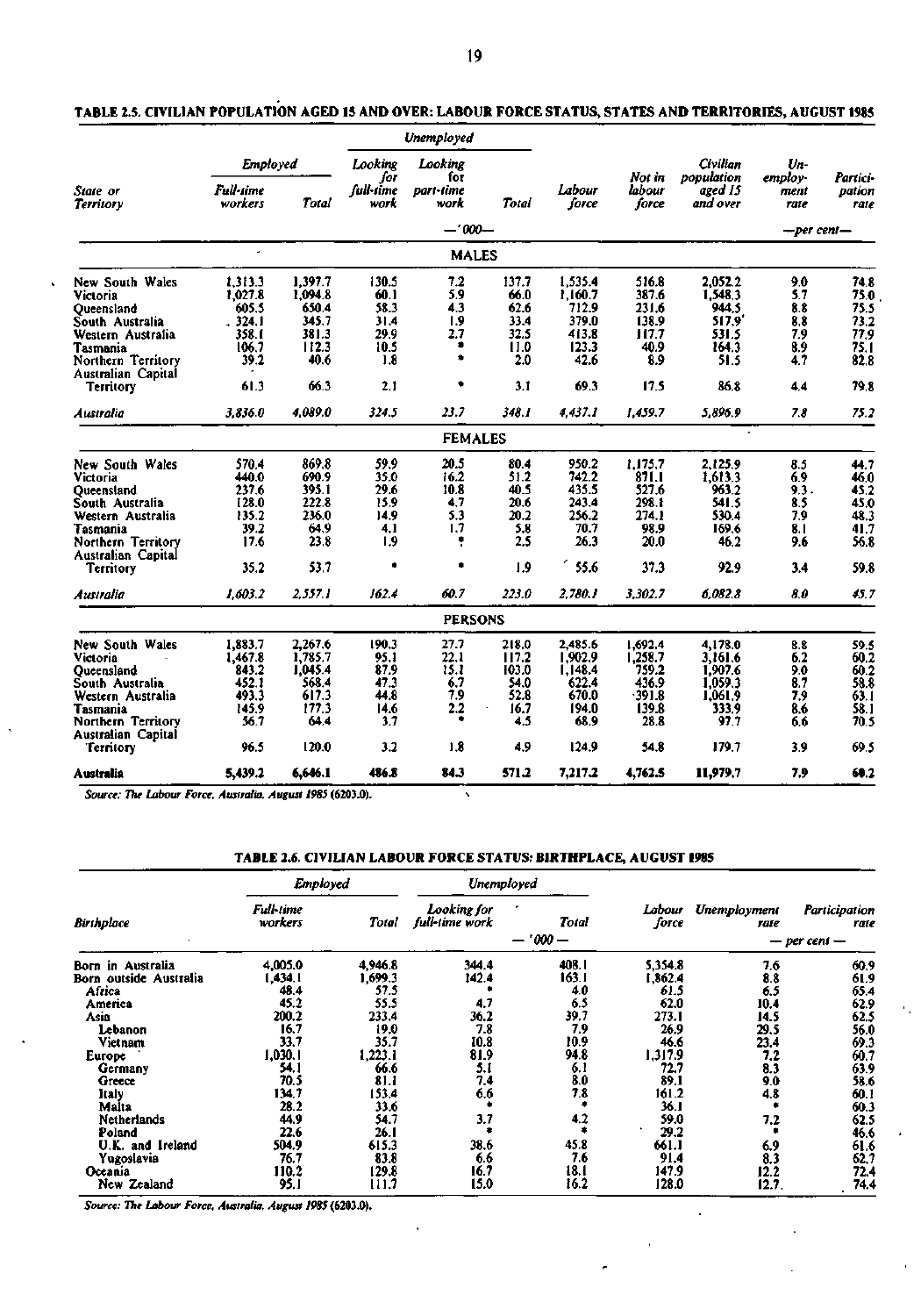|                                  |                              | Age group at the time of the survey |       |                |       |       |       |             |              |  |  |  |
|----------------------------------|------------------------------|-------------------------------------|-------|----------------|-------|-------|-------|-------------|--------------|--|--|--|
| Survey conducted<br>in February— | $15 - 19$                    | $20 - 24$                           | 25-34 | 35-44          | 45-54 | 55-59 | 60-64 | 65 and over | <b>Total</b> |  |  |  |
|                                  |                              |                                     |       | MALES          |       |       |       |             |              |  |  |  |
| 1975                             | 67.1                         | 95.5                                | 98.4  | 98.0           | 96.0  | 90.7  | 77.3  | 26.2        | 84.8         |  |  |  |
| 1977                             | 65.0                         | 95.I                                | 98.5  | 98.I           | 96.5  | 90.0  | 74. I | 22.5        | 84.2         |  |  |  |
| 1979                             | 67.2                         | 95.2                                | 98.6  | 97.4           | 94.5  | 88.1  | 68.4  | 17.0        | 82.7         |  |  |  |
| 1981                             | 78.4<br>$\ddot{\phantom{a}}$ | 97.2                                | 98.4  | 97,3           | 93.3  | 85.6  | 59.8  | 15.7        | 83.2         |  |  |  |
| 1983                             | 75.8                         | 97.6                                | 98.4  | 97.1           | 94.0  | 84.1  | 59.4  | 12.9        | 82.4         |  |  |  |
| 1985                             | $-72.3$                      | 95.9                                | 97.6  | 96.9           | 92.7  | 82.1  | 53.4  | 12.3        | 80.8         |  |  |  |
|                                  |                              |                                     |       | <b>FEMALES</b> |       |       |       |             |              |  |  |  |
| 1975                             | 66.2                         | 76.7                                | 58.0  | 60.0           | 51,9  | 36. I | 19.9  | 4.6         | 49.7         |  |  |  |
| 1977                             | 61.6                         | 77.6                                | 58.0  | 61.0           | 55.7  | 36.0  | 17.9  | 4,9         | 50.3         |  |  |  |
| 1979                             | 65.8                         | 79.2                                | 59.7  | 62.8           | 52.0  | 36.4  | 16.4  | 3.5         | 50.5         |  |  |  |
| 1981                             | 73.5                         | 81.8                                | 65.9  | 65.8           | 54.0  | 34.0  | 17.7  | 3.8         | 53.6         |  |  |  |
| 1983                             | 72.4                         | 81.7                                | 66.8  | 67.7           | 54.7  | 36.0  | 16.7  | 3.8         | 54.3         |  |  |  |
| 1985                             | 72.0                         | 82.4                                | 68.4  | 69.3           | 57.9  | 33.6  | 15.6  | 2.8         | 54.5         |  |  |  |
| $\bullet$                        |                              |                                     |       | <b>PERSONS</b> |       |       |       |             |              |  |  |  |
| 1975                             | 66.7                         | 86.2                                | 78.5  | 79.4           | 74.3  | 63.0  | 47.7  | 13.6        | 67.1         |  |  |  |
| 1977                             | 63.3                         | 86.4                                | 78.5  | 79.9           | 76.4  | 62.6  | 45.0  | 12.4        | 67.I         |  |  |  |
| 1979                             | 66.5                         | 87.2                                | 79.2  | 80.5           | 73.7  | 62.1  | 41.3  | 9.3         | 66.4         |  |  |  |
| 1981                             | 76.0                         | 89.6                                | 82.1  | 81.9           | 74. I | 59.7  | 38.I  | 9.0         | 68.2         |  |  |  |
| 1983                             | 74.1                         | 89.7                                | 82.5  | 82.7           | 74.9  | 59.9  | 37.2  | 7.8         | 68.2         |  |  |  |
| 1985                             | 72.1                         | 89.2                                | 83.0  | 83.3           | 75.6  | 58.0  | 34.0  | 6,9         | 67.5         |  |  |  |

#### **TABLE 2.7. CIVILIAN POPULATION(a), LABOUR FORCE EXPERIENCE: PARTICIPATION AT SOME TIME DURING THE REFERENCE PERIODS BY AGE, FEBRUARY 1975 TO FEBRUARY 1985 (per cent)**

*(a) Excludes persons in institutions and boarding school pupils. Details of labour force experience during the period were not obtained for these persons.* 

*Source: Labour Force Experience, Australia* **(6206.0)** 

#### **TABLE 2.8. CIVILIAN POPULATION, FEBRUARY 1985: LABOUR FORCE EXPERIENCE DURING THE YEAR ENDING FEBRUARY 1985 ('000)**

|                                                                                                                                                                  | Married<br>males                                         | All<br>males                                                | <b>Married</b><br>females                                    | All<br>females                                                | Persons                                                       |
|------------------------------------------------------------------------------------------------------------------------------------------------------------------|----------------------------------------------------------|-------------------------------------------------------------|--------------------------------------------------------------|---------------------------------------------------------------|---------------------------------------------------------------|
| Civilian population                                                                                                                                              | 3,637,0                                                  | 5,772.4                                                     | 3,614.9                                                      | 5,923.7                                                       | 11,696.1                                                      |
| Out of the labour force for the whole year                                                                                                                       | 667.5                                                    | 1,111.0                                                     | 1,718.9                                                      | 2.692.6                                                       | 3,803.6                                                       |
| In the labour force at some time during the year                                                                                                                 | 2.969.5                                                  | 4,661.4                                                     | 1.896.1                                                      | 3,231.1                                                       | 7,892.5                                                       |
| For<br>and under 4 weeks<br>4 and under 13 weeks<br>13 and under 26 weeks<br>26 and under 39 weeks<br>39 and under 49 weeks<br>49 and under 52 weeks<br>52 weeks | 6.3<br>20.2<br>28.3<br>55.4<br>123.7<br>150.1<br>2,585.6 | 41.2<br>134.8<br>85.9<br>117.4<br>218.3<br>225.0<br>3,838.7 | 71.1<br>121.3<br>116.2<br>161.1<br>201.9<br>104.6<br>1,119.9 | 114.9<br>237.5<br>177.5<br>227.8<br>298.9<br>169.0<br>2,005.5 | 156.2<br>372.3<br>263.4<br>345.3<br>517.2<br>393.9<br>5,844.2 |

*Source: Labour Force Experience, Australia. February 1985* **(6206.0).**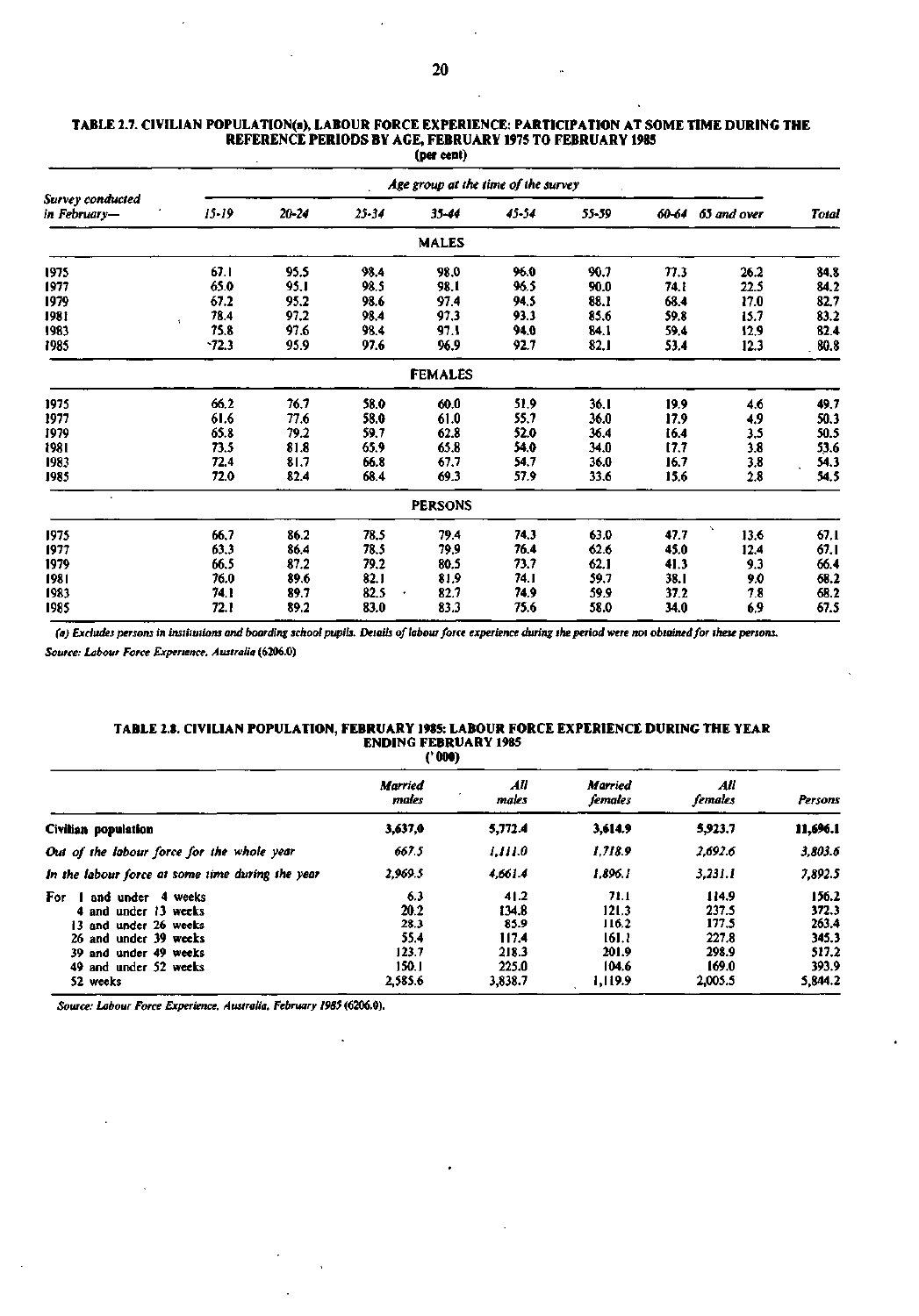|                         |       | 15 to 19 years |         |              | $20$ to $24$ years |           | Total(b) |                |         |
|-------------------------|-------|----------------|---------|--------------|--------------------|-----------|----------|----------------|---------|
|                         | Males | <b>Females</b> | Persons | <b>Males</b> | <b>Females</b>     | Persons   | Males    | <b>Females</b> | Persons |
|                         |       |                |         |              | $-1000 -$          |           |          |                |         |
| In the labour force     | 124.5 | 104.9          | 229.3   | 34.3         | 25.8               | 60.I      | 180.4    | 146.3          | 326.7   |
| Employed                | 99.4  | 84.5           | 184.0   | 25.8         | 21.2               | 46.9      | 144.8    | 119.3          | 264.1   |
| Full-time               | 89.0  | 70.4           | 159.4   | 23.3         | 18.I               | 41.3      | 129.6    | 98.5           | 228.1   |
| Part-time               | 10.5  | 14.1           | 24.6    |              |                    | 5.6       | 15.2     | 20.8           | 36.0    |
| Unemployed              | 25.0  | 20.3           | 45.4    | 8.6          | 4.6                | 13.2      | 35.6     | 27.0           | 62.6    |
| Not in the labour force | 5.0   | 5.7            | 10.7    |              | ۰                  | 3.9       | 7.7      | 10.9           | 18.6    |
| Total                   | 129.4 | 110.6          | 240.0   | 36.0         | 28.0               | 64.0      | 188.2    | 157.1          | 345.3   |
|                         |       |                |         |              | $-$ per cent $-$   |           |          |                |         |
| Unemployment rate       | 20. I | 19.4           | 19.8    | 25.0         | 17.9               | ٠<br>21.9 | 19.7     | 18.5           | 19.2    |
| Participation rate      | 96.2  | 94.9           | 95.6    | 95.5         | 91.9               | 93.9      | 95.9     | 93. I          | 94.6    |

**TABLE 2.9. LEAVERS (a) AGED 15 TO 64: LABOUR FORCE STATUS AND AGE, MAY 1985** 

(a) Leavers from educational institutions are persons who were full-time students at some time in the previous year but are not currently full-time students.<br>Some patients in hospitals and sanatoria and inmates of gaols, r

*Source: Transition from Education to Work. Australia. May 1985* (6227.0).

#### **TABLE 2.10. PERSONS AGED 15 TO 17: WHETHER ATTENDING SCHOOL, TYPE OF ATTENDANCE AND LABOUR FORCE STATUS, MAY 1983 TO MAY 1985**

|                             | 1983  |                |         | 1984  |                  |         | 1985  |                |         |
|-----------------------------|-------|----------------|---------|-------|------------------|---------|-------|----------------|---------|
|                             | Males | <b>Females</b> | Persons | Males | <b>Females</b>   | Persons | Males | <b>Females</b> | Persons |
|                             |       |                |         |       | $-1000 -$        |         |       |                |         |
| Attending school            | 236.4 | 225.4          | 461.8   | 250.9 | 243.2            | 494.1   | 266.4 | 260.8          | 527.2   |
| <b>Full-time</b>            | 236.1 | 224.6          | 460.6   | 250.0 | 242.6            | 492.6   | 265.9 | 259.7          | 525.6   |
| Part-time                   |       |                |         |       |                  |         |       |                |         |
| Not attending school        | 148.3 | 137.7          | 286.1   | 150.9 | 132.2            | 283.0   | 148.9 | 129.6          | 278.5   |
| In the labour force         | 133.2 | 115.2          | 248.4   | 134.6 | 106.8            | 241.4   | 133.8 | 111.3          | 245.2   |
| Employed                    | 99.0  | 85.4           | 184.5   | 103.4 | 80.1             | 183.5   | 104.6 | 88.5           | 193.1   |
| Unemployed                  | 34.2  | 29.8           | 64.0    | 31.2  | 26.7             | 57.9    | 29.2  | 22.9           | 52.1    |
| Not in the labour force     | 15.1  | 22.5           | 37.6    | 16.2  | 25.3             | 41.6    | 15.0  | 18.3           | 33.3    |
| <b>Total</b>                | 384.8 | 363.1          | 747.9   | 401.8 | 375.4            | 777.2   | 415.3 | 390.4          | 805.7   |
|                             |       |                |         |       | $-$ per cent $-$ |         |       |                |         |
| Proportion attending school | 61.4  | 62.1           | 61.7    | 62.4  | 64.8             | 63.6    | 64.I  | 66.8           | 65.4    |

*Source: Transition from Education to Work. Australia, May 19S5* (6227.0)

 $\ddot{\phantom{1}}$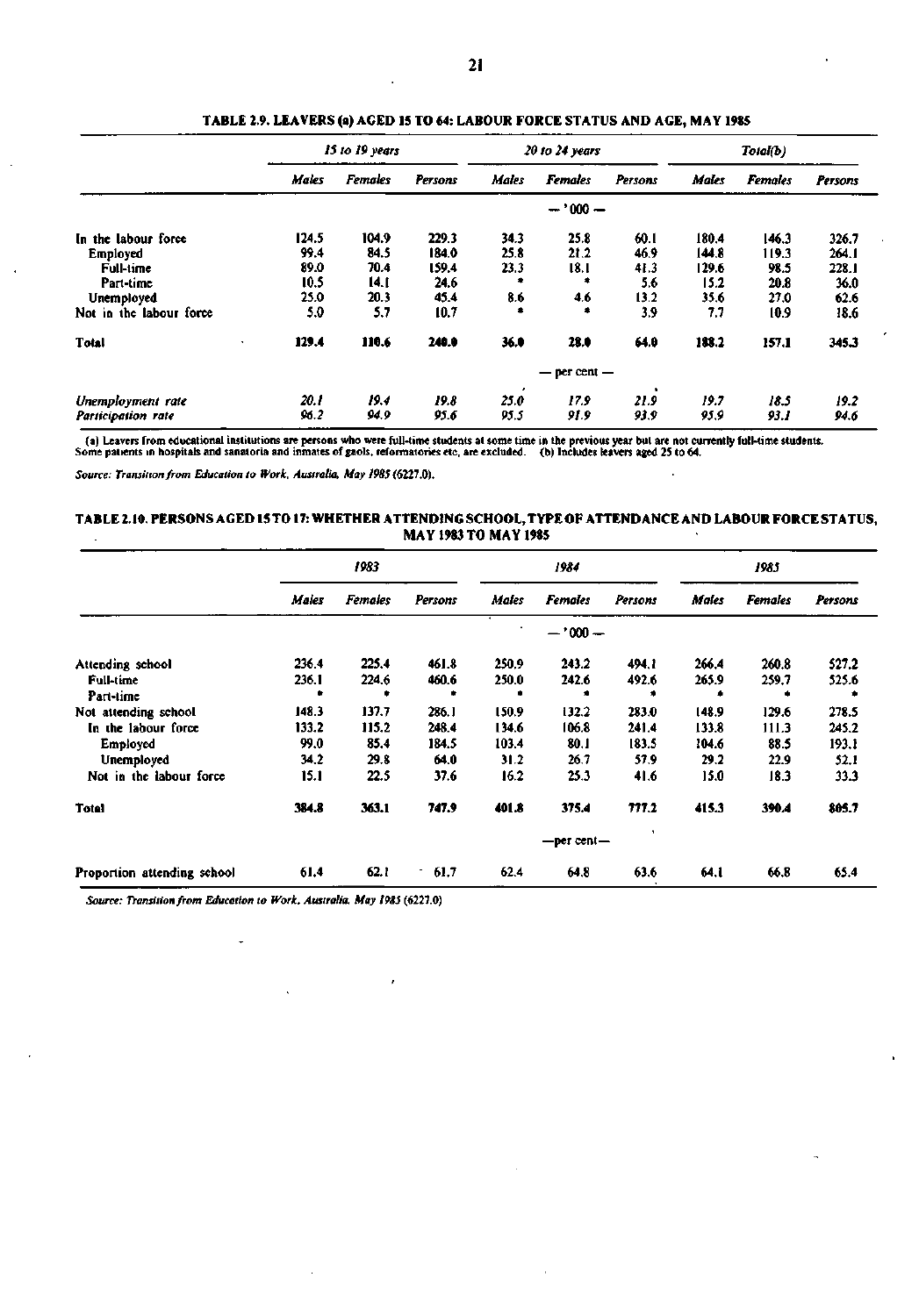

## **CHART 2.e . PERSONS AGED 15 TO 64 WHO ATTENDED AN EDUCATIONAL**  INSTITUTION IN 1984 AND LABOUR FORCE STATUS AT MAY 1985

(a) Estimate subject to sampling variability too high for most practical uses.

**Source: Transition from Education to Work. Australia. May 1985 (6327.0).** 

#### **TABLE 2.11. LEAVERS AGED 15 TO 64: TYPE OF EDUCATIONAL INSTITUTION ATTENDED FULL-TIME IN THE PREVIOUS YEAR AND LABOUR FORCE STATUS, MAY 1980 TO MAY 1985 (TOO)**

|                             |         | ,     |       |       |       |       |
|-----------------------------|---------|-------|-------|-------|-------|-------|
| $\sim$ 10 $\pm$             | 1980(a) | 1981  | 1982  | 1983  | 1984  | 1985  |
| Attended school full-time   | 193.1   | 185.9 | 187.2 | 174.4 | 188.1 | 199.1 |
| Labour force status-        |         |       |       |       |       |       |
| In the labour force         | 185.6   | 176.3 | 174.7 | 162.1 | 176.7 | 190.2 |
| Employed                    | 143.8   | 144.9 | 140.0 | 116.5 | 133.3 | 152.2 |
| Unemployed                  | 41.8    | 31.4  | 34.7  | 45.5  | 43.4  | 38.0  |
| Not in the labour force     | 7.5     | 9.6   | 12.5  | 12.4  | 11.4  | 8.9   |
| Attended tertiary full-time | 102.7   | 131.8 | 140.2 | 133.9 | 140.0 | 146.1 |
| Labour force status-        |         |       |       |       |       |       |
| In the labour force         | 96.7    | 124.1 | 128.0 | 122.5 | 128.3 | 136.5 |
| Employed                    | 83.4    | 111.7 | 107.3 | 96.8  | 103.9 | 111.9 |
| Unemployed                  | 13.3    | 12.4  | 20.6  | 25.7  | 24.4  | 24.5  |
| Not in the labour force     | 6.0     | 7.6   | 12.2  | 11.4  | 11.7  | .9.7  |
| <b>Total</b>                | 295.8   | 317.7 | 327.3 | 308.3 | 328.1 | 345.3 |

(a) Estimates for 1980 are for persons aged IS to 25 only.

 $\ddot{\phantom{0}}$ 

 $\ddot{\phantom{a}}$ 

*Source: Transition from Education to Work, Australia, May 1985* (6227.0).

 $\cdot$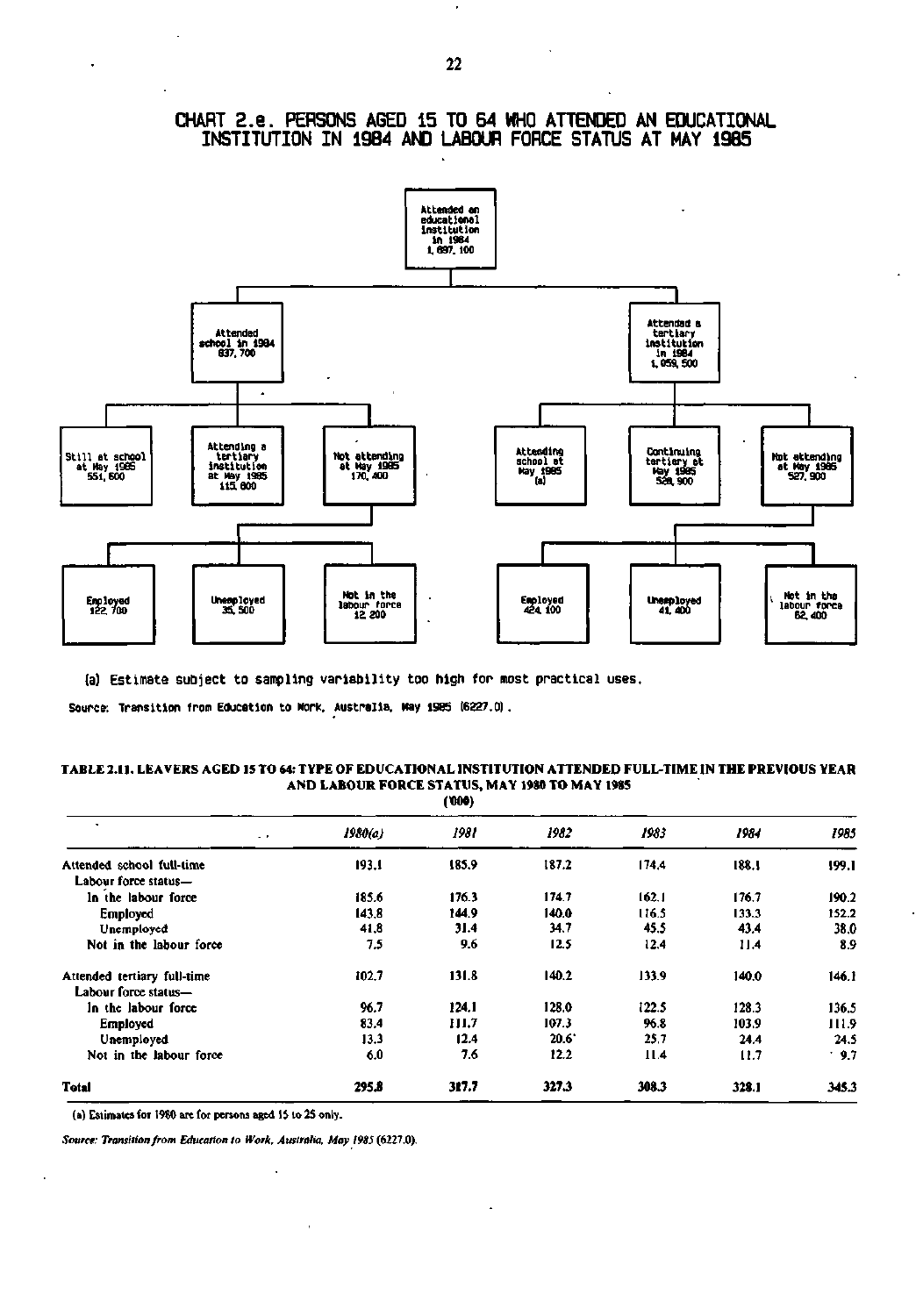#### **TABLE 2.12 PERSONS AGED 15 TO 24 WHO ATTENDED SCHOOL IN 1984 BUT WERE NOT ATTENDING SCHOOL AT MAY 1985: TYPE OF SCHOOL LAST ATTENDED, WHETHER ATTENDING A TERTIARY INSTITUTION, TYPE OF ATTENDANCE AND LABOUR FORCE STATUS, MAY 1985.**

|                                 |                  | <b>Employed</b>              |                 |                               |                 | In the Not in the |               | Unem-            | Partici-       |
|---------------------------------|------------------|------------------------------|-----------------|-------------------------------|-----------------|-------------------|---------------|------------------|----------------|
| Type of school<br>lası aıtended | <b>Full-time</b> | Part-time                    | <b>Total</b>    | Unem-<br>ployed               | labour<br>force | labour<br>force   | Total         | plovment<br>rate | pation<br>rate |
|                                 |                  |                              |                 | $-1000-$                      |                 |                   |               |                  | -per cent-     |
|                                 |                  |                              |                 | ATTENDING TERTIARY FULL TIME  |                 |                   |               |                  |                |
| Males—                          |                  |                              |                 |                               |                 |                   |               |                  |                |
| Government/State                | ٠                | 4,9                          | 7.0             | ۰                             | 8.1             | 11.3              | 19.4          | ٠                | 41.7           |
| Non-government                  |                  | 7.0                          |                 | ۰<br>۰                        |                 | 7.0               | 10.3          | ۰<br>٠           |                |
| Total                           |                  |                              | 9.4             |                               | 11.4            | 18.3              | 29.7          |                  | 38.3           |
| Females—                        |                  |                              |                 |                               |                 |                   |               |                  |                |
| Government/State                |                  | 5.3<br>5.7                   | 5.6<br>5.7      | ٠<br>۰                        | 8.0<br>6.9      | 17.9<br>7.7       | 25.9<br>14.5  | ۰                | 31.0<br>47.1   |
| Non-government<br>Total         |                  | 11.0                         | 11,3            | 3.6                           | .14.9           | 25.6              | 40.5          | 24.2             | 36.8           |
|                                 |                  |                              |                 |                               |                 |                   |               |                  |                |
| Persons-<br>Government/State    | ۰                | 10.2                         | 12.6            | 3.5                           | 16.1            | 29.2              | 45.4          | 21.7             | 35.6           |
| Non-government                  | ٠                | 7.8                          | 8.1             | ۰                             | 10.1            | 14.7              | 24.8          |                  | 40.9           |
| Total                           | $\bullet$        | 18.0                         | 20.7            | 5.6                           | 26.3            | 43.9              | 70.2          | 21.2             | 37.4           |
| $\blacksquare$                  |                  | ATTENDING TERTIARY PART-TIME |                 |                               |                 |                   |               |                  |                |
| Males—                          |                  |                              |                 |                               |                 |                   |               |                  |                |
| Government/State                | 20.0             | ٠                            | 21.0            | ٠                             | 22.8            |                   | 23.0          | ۰                | 99.4           |
| Non-government                  | 5.0              | ۰<br>۰                       | 6.6             | ۰<br>۰                        | 6.9             | ۰                 | 7.0           |                  | 98.6           |
| Total                           | 25.0             |                              | 27.6            |                               | 29.8            | ۰                 | 30.0          | ۰                | 99.2           |
| Females—                        |                  |                              |                 |                               |                 |                   |               |                  |                |
| Government/State                | 3.1              | ۰                            | 9.I             | ۰                             | 10.3            | ۰<br>۰            | 10.9          |                  | 95.0           |
| Non-government<br>Total         | 10.7             | ۰                            | 12.3            | ٠                             | 13.7            | ٠                 | 14.2          | ۰                | 96.2           |
|                                 |                  |                              |                 |                               |                 |                   |               |                  |                |
| Persons-<br>Government/State    | 28. I            | ۰                            | 30. I           | ۰                             | 33.1            | ۰                 | 33.8          | ۰                | 98.0           |
| Non-government                  | 7.7              | ۰                            | 9.8             | ٠                             | 10.3            | ۰                 | 10.4          |                  | 99.0           |
| Total                           | 35.8             | 4.1                          | 39.9            | 3.5                           | 43.4            | ۰                 | 44.2          | 8.1              | 98.2           |
|                                 |                  |                              |                 | <b>NOT ATTENDING TERTIARY</b> |                 |                   |               |                  |                |
| Males-                          |                  |                              |                 |                               |                 |                   |               |                  |                |
| Government/State                | 43.5             | 5.3                          | 48.8            | 16.5                          | 65.3            | 4.3               | 69.7          | 25.3             | 93.8           |
| Non-government                  | 7.3              | ٠                            | 8.4             |                               | 11.5            | ۰                 | 11.9          |                  | 96.6           |
| Total                           | 50.8             | 6.4                          | 57.2            | 19.6                          | 76.8            | 4,7               | 81.5          | 25.5             | 94.2           |
| Females—                        |                  |                              |                 |                               |                 |                   |               |                  |                |
| Government/State                | 37.7             | 9.1<br>۰                     | 46.8            | 14.3                          | 61.1            | 3.5<br>۰          | 64.6          | 23.4             | 94.6           |
| Non-government<br>Total         | 8.1<br>45.8      | 11.7                         | 10.7<br>57.5    | 15.4                          | 11.8<br>72.9    | 4.2               | 12.5<br>77.2  | 21.1             | 94.2<br>94.5   |
|                                 |                  |                              |                 |                               |                 |                   |               |                  |                |
| Persons—<br>Government/State    | 81.2             | 14.4                         | 95.6            | 30.9                          | 126.4           | 7.9               | 134.3         | 24.4             | 94.2           |
| Non-government                  | 15.4             | 3.8                          | 19.1            | 4. I                          | 23.2            |                   | 24.4          | 17.6             | 95.4           |
| Total                           | 96.6             | 18.1                         | 114.7           | 35.0                          | 149.7           | 9.0               | 158.7         | 23.4             | 94.3           |
|                                 |                  |                              | <b>TOTAL</b>    |                               |                 |                   |               |                  |                |
| Males-                          |                  |                              |                 |                               |                 |                   |               |                  |                |
| Government/State                | 65.7             | 11.2                         | 76.9            | 19.4                          | 96,2            | 15.8              | 112.1         | 20.1             | 85.9           |
| Non-government                  | 12.6             | 4.8                          | $^{\circ}$ 17.4 | 4.3                           | 21.7            | 7.5               | 29.2          | 19.7             | 74.4           |
| <b>Total</b>                    | 78.2             | 16.0                         | 94.3            | 23.7                          | 117.9           | 23.3              | 141.2         | 20.1             | 83.5           |
| Females-                        |                  |                              |                 |                               |                 |                   |               |                  | $\mathbf{r}$   |
| Government/State                | 46.1<br>10.7     | 15.4<br>8.9                  | 61.5            | 18.0                          | 79.5<br>22.0    | 22.0              | 101.4<br>30.4 | 22.7             | 78.4<br>72.3   |
| Non-government<br><b>Total</b>  | 56.8             | 24.2                         | 19.6<br>81.1    | 20.4                          | 101.5           | 8.4<br>30.4       | 131.8         | 20.1             | 77.0           |
|                                 |                  |                              |                 |                               |                 |                   |               |                  |                |
| Persons-<br>Government/State    | 111.8            | 26.6                         | 138.3           | 37,4                          | 175.7           | 37.8              | 213.5         | 21.3             | 82.3           |
| Non-government                  | 23.3             | 13.7                         | 37.0            | 6.7                           | 43.7            | 15.9              | 59.6          | 15.2             | 73.3           |
| Total                           | 135.1            | 40.3                         | 175.3           | 44.1                          | 219.4           | 53.7              | 273.0         | 20.1             | 80.4           |

*Source: Transition from Education to Work, Australia, May 1985* **(6227.0).** 

 $\mathcal{L}$ 

ä,

 $\ddot{\phantom{a}}$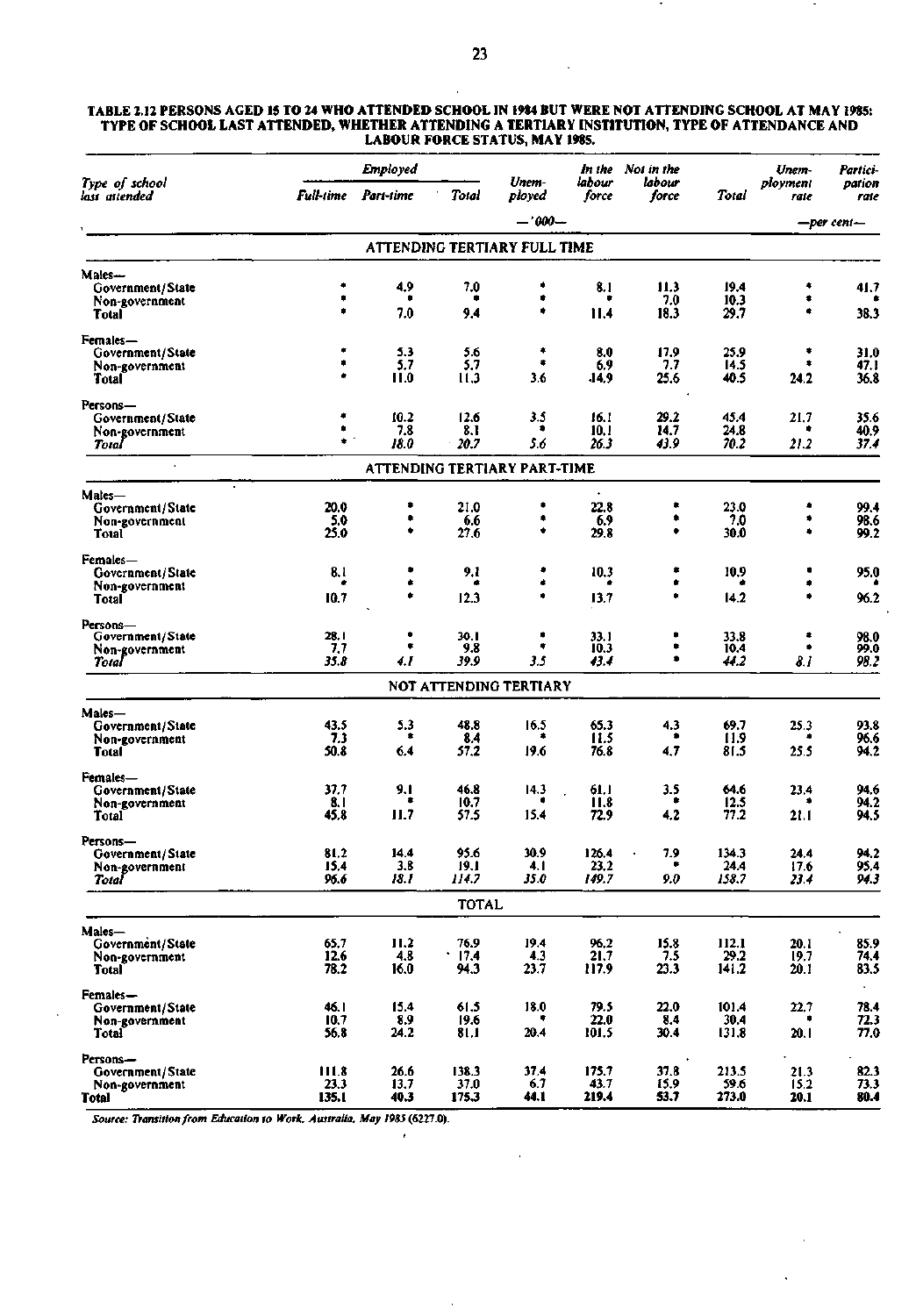| TABLE 2.13. CIVILIAN POPULATION AGED 15 AND OVER: EDUCATIONAL ATTAINMENT AND LABOUR FORCE STATUS, |  |
|---------------------------------------------------------------------------------------------------|--|
| <b>FEBRUARY 1985</b>                                                                              |  |

|                                                                           |                  | - Employed    |                 |                 |                           | Not                       |                    |                               |                           |
|---------------------------------------------------------------------------|------------------|---------------|-----------------|-----------------|---------------------------|---------------------------|--------------------|-------------------------------|---------------------------|
| Educational attainment                                                    | Full-<br>time    | Pari-<br>time | Total           | Unem-<br>ploved | In the<br>labour<br>force | in the<br>labour<br>force | Total              | Partici-<br>pation<br>rale(a) | Unem-<br>ployment<br>rate |
|                                                                           |                  |               |                 | - '000 -        |                           |                           |                    |                               | — per cent —              |
|                                                                           |                  |               | <b>MALES</b>    |                 |                           |                           |                    |                               |                           |
| With post-school qualifications                                           | 1,825.4          | 68.8          | 1,894.1         | 94.4            | 1.988.5                   | 320.0                     | 2,308.5            | 86.1                          | 4.7                       |
| Degree                                                                    | 416.3            | 19.2          | 435.6           | 12.5            | 448.0                     | 57.0                      | 505.I              | 88.7                          | 2.8                       |
| Trade; technical or other certificate                                     | 1,362.9          | 47. I         | 1,410.0         | 77,7<br>٠       | 1,487.7                   | 256.2                     | 1,743.9            | 85.3                          | 5.2<br>۰                  |
| Other                                                                     | 46.I             |               | 48.6            |                 | 52.8                      | 6.7                       | 59.5               | 88.7                          |                           |
| Without post-school qualifications                                        | 2,011.9          | 130.8         | 2,142.7         | 284.0           | 2,426.7                   | 803.0                     | 3,229.7            | 75.1                          | 11.7                      |
| Attended highest level of secondary                                       |                  |               |                 |                 |                           |                           |                    |                               |                           |
| school available                                                          | 459.6            | 45.8          | 505.4           | 60.3            | 565.7                     | 107.3                     | 673.1              | 84.1                          | 10.7                      |
| Did not attend highest level of                                           |                  |               |                 |                 |                           |                           |                    |                               |                           |
| secondary school available                                                | 1,546.9          | 84.8          | 1,631.7         | 222.9           | 1,854.7                   | 681.8                     | 2,536.5            | 73.1                          | 12.0                      |
| Left at $age -$                                                           |                  |               |                 |                 |                           |                           |                    |                               |                           |
| 18 years or over                                                          | 26.8             | ٠             | 29.7            | 5.5             | 35.2                      | 6.8                       | 41.9               | 83.8                          | 15.6                      |
| 16 or 17 years                                                            | 519.5            | 24.3          | 543.7           | 73.8            | 617.5                     | 76.9                      | 694.4              | 88.9                          | 11.9                      |
| 14 or 15 years                                                            | 846.6            | 46,6<br>11,1  | 893.1<br>165.2  | 125.3<br>18,4   | 1,018.4<br>183.6          | 424.4<br>173.7            | 1,442.8<br>357.3   | 70.6<br>51.4                  | 12.3<br>10.0              |
| 13 years or under                                                         | 154.1            |               |                 | e               |                           |                           |                    |                               |                           |
| Never attended school                                                     | 5.3              | ۰             | 5.5             | ۰               | 6.3                       | 13.9                      | 20.1               | 31.2                          | ۰                         |
| Still at school(b)                                                        | ۰                | 33.9          | 35.7            | 12.0            | 47.7                      | 186.5                     | 234.2              | 20.4                          | 25.1                      |
| Total                                                                     | 3,839.1          | 233.5         | 4.072.5         | 390.4           | 4,462.9                   | 1,309.5                   | 5,772.4            | 77.3                          | 8.7                       |
|                                                                           |                  |               | <b>FEMALES</b>  |                 |                           |                           |                    |                               |                           |
| With post-school qualifications                                           | 700.8            | 31 I.I        | 1,011.8         | 70.6            | 1,082.4                   | 584.6                     | 1,667.0            | 64.9                          | 6.5                       |
| Degree                                                                    | 175.0            | 52,2          | 227.2           | 11.2            | 238.4                     | 73.0                      | 311.4              | 76.6                          | 4,7                       |
| Trade: technical or other certificate                                     | 501.2            | 241.6         | 742.8           | 53,7            | 796.5                     | 482.4                     | 1,278.8            | 62.3                          | 6.7                       |
| Other                                                                     | 24.6             | 17.2          | 41.8            | 5.7             | 47.5                      | 29.3                      | 76.8               | 61.9                          | 12.0                      |
|                                                                           |                  |               |                 |                 |                           |                           |                    |                               |                           |
| Without post-school qualifications                                        | 905.7            | 536.7         | 1,442.3         | 192.8           | 1,635.2                   | 2,386.6                   | 4,021.8            | 40.7                          | 11.8                      |
| Attended highest level of secondary                                       |                  |               |                 |                 |                           |                           |                    |                               |                           |
| school available                                                          | 219.1            | 108.8         | 327.9           | 41.2            | 369.1                     | 286.7                     | 655.7              | 56.3                          | 11.2                      |
| Did not attend highest level of                                           | 686.0            | 427.3         |                 | 151.7           | 1,265.0                   | 2,070.0                   | 3,335.0            |                               |                           |
| secondary school available<br>Left at age-                                |                  |               | 1,113.3         |                 |                           |                           |                    | 37,9                          | 12.0                      |
| 18 years or over                                                          | 10.6             | 5.3           | 15.8            | ۰               | 20.1                      | 12.7                      | 32.9               | 61.3                          | $\bullet$                 |
| 16 or 17 years                                                            | 282.9            | 128.1         | 411.0           | 61.6            | 472.6                     | 423.7                     | 896.3              | 52.7                          | 13.0                      |
| $14$ or $15$ years                                                        | 344.4            | 266.0         | 610.4           | 77.7            | 688.2                     | 1,325.5                   | 2.013.6            | 34.2                          | 11.3                      |
| 13 years or under                                                         | 48.I             | 28.0          | 76.I            | 8.0             | 84.1                      | 308.1                     | 392.2              | 21.4                          | 9.5                       |
| Never attended school                                                     | ۰                | ۰             | ٠               | ٠               | ٠                         | 30.0                      | 31.I               | ٠                             | ۰                         |
| Still at school(b)                                                        | ۰                | 48.9          | 49.6            | 19.9            | 69.4                      | 165.5                     | 234.9              | 29.6                          | 28.6                      |
| Total                                                                     | 1,607.1          | 896.6         | 2,503.7         | 283.2           | 2,787.0                   | 3,136.7                   | 5,923.7            | 47.0                          | 10.2                      |
|                                                                           |                  |               | <b>PERSONS</b>  |                 |                           |                           |                    |                               |                           |
|                                                                           |                  |               |                 |                 |                           |                           |                    |                               |                           |
| With post-school qualifications                                           | 2,526.1          | 379.9         | 2,906.0         | 164.9           | 3,070.9                   | 904.6                     | 3,975.5            | 77.2                          | 5.4                       |
| Degree                                                                    | 591.3<br>1.864.1 | 71.5          | 662.8           | 23.7            | 686.4                     | 130.0                     | 816.4              | 84. I                         | 3.4                       |
| Trade; technical or other certificate<br>Other                            | 70.7             | 288.7<br>19,7 | 2,152.8<br>90.4 | 131.4<br>9.9    | 2,284.2<br>100.3          | 738.6<br>36.0             | 3,022.8<br>136.3   | 75.6<br>73.6                  | 5.8<br>9.9                |
|                                                                           |                  |               |                 |                 |                           |                           |                    |                               |                           |
| Without post-school qualifications<br>Attended highest level of secondary | 2,917.6          | 667.4         | 3,585.0         | 476.8           | 4,061.9                   | 3,189.6                   | 7,251.5            | 56.0                          | 11.7                      |
| school available                                                          | 678.7            | 154.6         | 833.3           | 101.5           | 934.8                     | 394.0                     | 1,328.8            | 70.3                          | 10.9                      |
| Did not attend highest level of<br>secondary school available             | 2,233.0          | 512.1         | 2,745.1         | - 374.6         | 3,119.7                   | 2,751.8                   | 5,871.4            | 53.1                          | 12.0                      |
| Left at age-                                                              |                  |               |                 |                 |                           |                           |                    |                               |                           |
| 18 years or over                                                          | 37.4<br>802.4    | 8.1<br>152.4  | 45.5<br>954.7   | 9.8             | 55.3                      | 19.5<br>500.6             | 74.8               | 73.9                          | 17,7                      |
| 16 or 17 years<br>$14$ or $15$ years                                      | 1,191.0          | 312.6         | 1,503.6         | 135.4<br>203.0  | 1,090.1<br>1,706.6        | 1,749.9                   | 1,590.7<br>3,456.5 | 68.5<br>49.4                  | 12.4<br>11.9              |
| 13 years or under                                                         | 202.2            | 39.0          | 241.3           | 26.4            | 267.7                     | 481.8                     | 749.5              | 35.7                          | 9.9                       |
|                                                                           |                  |               |                 |                 |                           |                           |                    |                               |                           |
| Never attended school                                                     | 5.9              | ۰             | 6.6             | ۰               | 7.4                       | 43.8                      | 51.2               | 14,4                          | ٠                         |
| Still at school(b)                                                        | ۰                | 82.8          | 85.3            | 31.8            | 117.2                     | 352.0                     | 469.2              | 25.0                          | 27.2                      |
| Total                                                                     | 5,446.2          | 1,130.1       | 6,576.3         | 673.6           | 7,249.9                   | 4,446.2                   | 11,696.1           | 62.0                          | 9.3                       |

a) Because it is not practicable to ascertain details of educational attainment for persons in institutions and boarding school pupils, participation ra<br>by using population estimates which exclude those in institutions and rates have been calculated the labour force therefore

 $\epsilon$ 

*Source: Labour Force Status and Educational Attainment, Australia, February 1985* **(6235.0).** 

 $\ddot{\phantom{0}}$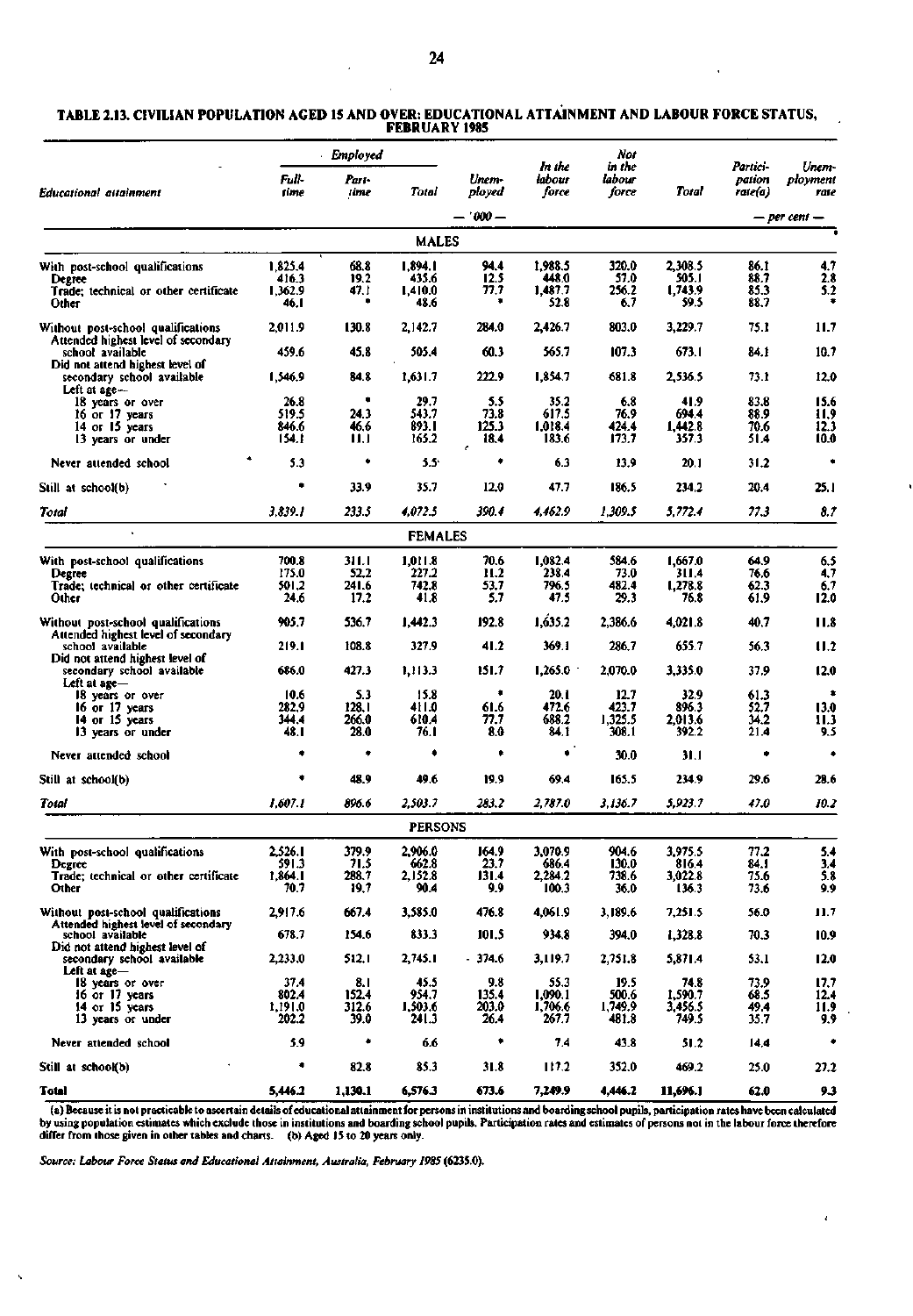## **CHART 2.f . CIVILIAN POPULATION AGED 15 AND OVER: LABOUR FORCE STATUS AND EDUCATIONAL ATTAINMENT (a). FEBRUARY 19B5**

-With post-school qualifications -



(a) Excludes persons in institutions and boarding school pupils from whom details of educational attainment<br>were not obtained and persons aged 15 to 20 years still at school.

**Source: Labour Force Status and Educational Attainment. Australia. February 1985 (6235.0).** 

0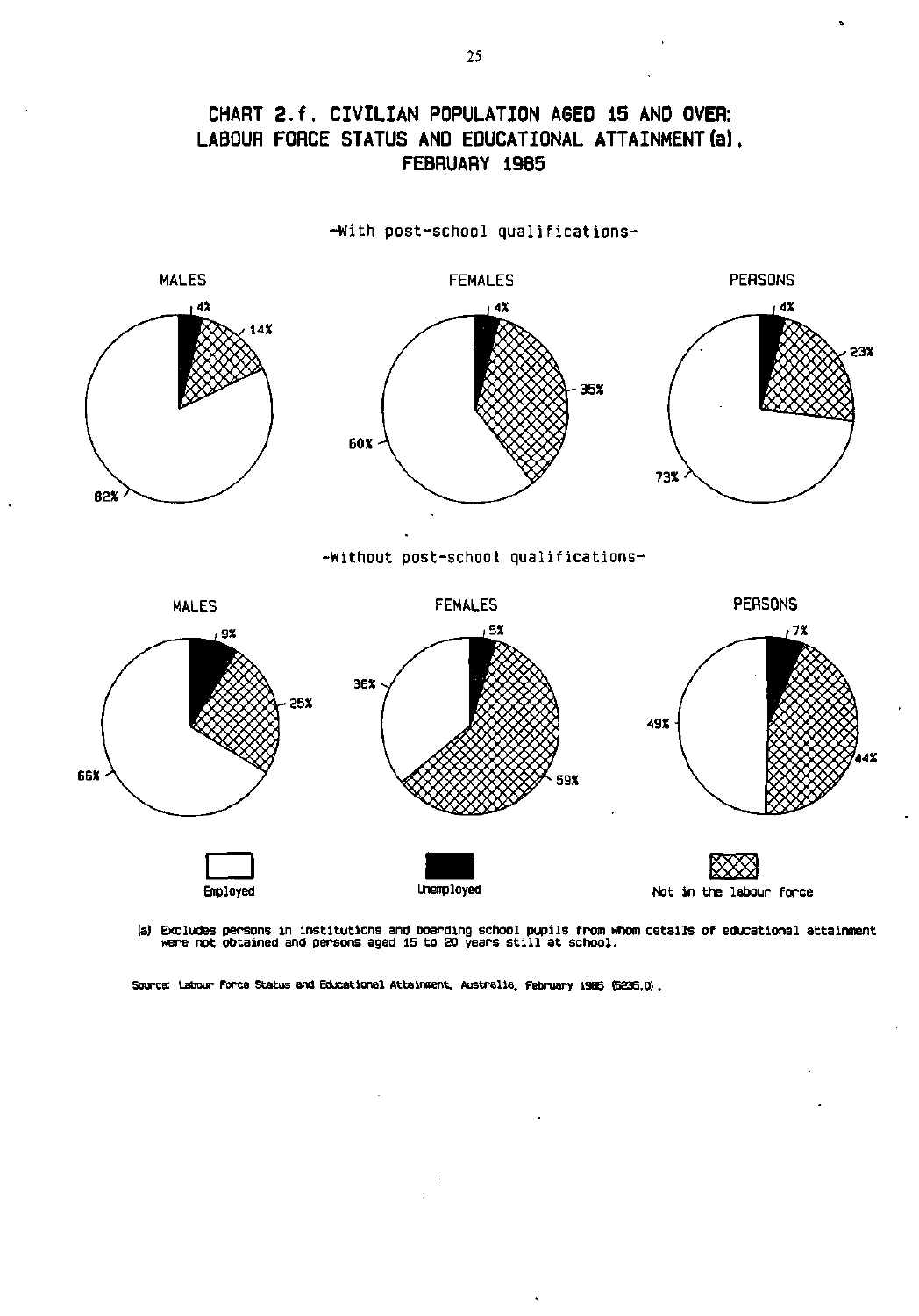

**Source: Labour Force Status and Other Characteristics of Families. Australia. July 1985 (6224.0).** 

J

Ń

¢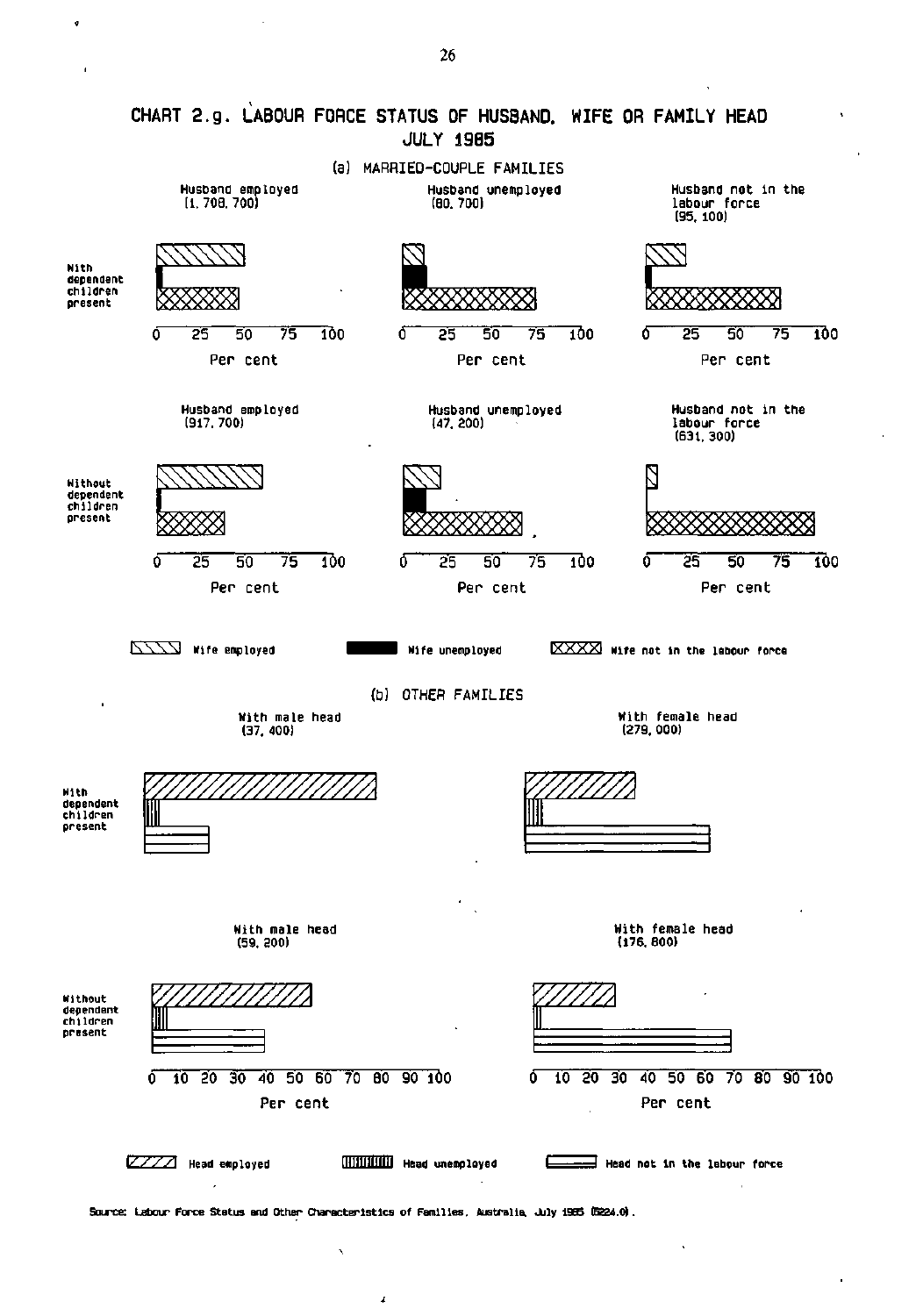## **TABLE 2.14. FAMILY STATUS AND LABOUR FORCE STATUS OF PERSONS AGED 15 AND OVER(a), JULY 1985**

|                                                                                                  |                               |                                      |                               | Unemployed                              |                        |                               |                                  |                               |                           |                                              |
|--------------------------------------------------------------------------------------------------|-------------------------------|--------------------------------------|-------------------------------|-----------------------------------------|------------------------|-------------------------------|----------------------------------|-------------------------------|---------------------------|----------------------------------------------|
|                                                                                                  | Full-<br>time<br>workers      | Employed<br>Part-<br>time<br>workers | Total                         | Looking<br>for<br>full-<br>time<br>work | Total                  | Labour<br>force               | Not<br>in the<br>labour<br>force | Total                         | Unemp-<br>loyment<br>rate | $\mathfrak{b}$<br>Partici-<br>pation<br>rate |
|                                                                                                  |                               |                                      |                               |                                         | — '000—                |                               |                                  |                               |                           | —per cent—                                   |
|                                                                                                  |                               |                                      | <b>MALES</b>                  |                                         |                        |                               |                                  |                               |                           |                                              |
| Member of a family                                                                               | 3,191.4                       | 197.0                                | 3,388.4                       | 245.7                                   | 260.6                  | 3,649.0                       | 1,087.4                          | 4,736.3                       | 7.I                       | 77.0                                         |
| Husband<br>With dependent children present<br>Without dependent children present                 | 2.530.3<br>1,664.9<br>865.3   | 96.1<br>43.7<br>52.4                 | 2,626.4<br>1,708.7<br>917.7   | 124.4<br>79.9<br>44.5                   | 127.9<br>80.7<br>47.2  | 2,754.2<br>1,789.4<br>964.9   | 726.3<br>95.I<br>631.3           | 3,480.6<br>1.884.4<br>1,596.2 | 4.6<br>4.5<br>4.9         | 79.I<br>95.0<br>60.5                         |
| Not-married family head<br>With dependent children present<br>Without dependent children present | 57.2<br>25.8<br>31.4          | 3.5<br>۰<br>۰                        | 60.7<br>27.8<br>32.9          | 4.5<br>۰                                | 4.7<br>۰<br>۰          | 65.5<br>29.5<br>35.9          | 31.2<br>7.8<br>23.3              | 96.6<br>37.4<br>59.2          | 7.2<br>۰<br>۰             | 67.7<br>79.0<br>60.6                         |
| Full-time student aged 15-20                                                                     | 10.5                          | 61.8                                 | 72.3                          | 6.0                                     | 15.4                   | 87.6                          | 238.3                            | 326.0                         | 17.6                      | 26.9                                         |
| Other child(b) of family head                                                                    | 547.3                         | 34.4                                 | 581.7                         | 98.1                                    | 99.6                   | 681.3                         | 62.5                             | 743.8                         | 14.6                      | 91.6                                         |
| Other relative                                                                                   | 46.1                          | ۰                                    | 47.3                          | 12.8                                    | 13.0                   | 60.3                          | 29.1                             | 89.4                          | 21.5                      | 67.5                                         |
| Not a member of a family                                                                         | 490.9                         | 41.9                                 | 532.9                         | 54.2                                    | 56.7                   | 589.6                         | 182.4                            | 772.0                         | 9.6                       | 76.4                                         |
| Living alone<br>Not living alone                                                                 | 233.6<br>257.3                | 16.8<br>25.2                         | 250.4<br>282.5                | 21.6<br>32.6                            | 22.5<br>34.2           | 272.9<br>316.7                | 137.5<br>44.9                    | 410.4<br>361.6                | 8.2<br>10.8               | 66.5<br>87.6                                 |
| Total                                                                                            | 3,682.3                       | 239.O                                | 3,921.3                       | 299.9                                   | 317.3                  | 4,238.6                       | 1,269.7                          | 5,508.3                       | 7.5                       | 76.9                                         |
|                                                                                                  |                               |                                      | <b>FEMALES</b>                |                                         |                        |                               |                                  |                               |                           |                                              |
| Member of a family                                                                               | 1,220.2                       | 858.1                                | 2,078.3                       | 113.8                                   | 174.2                  | 2,252.5                       | 2,531.2                          | 4,783.7                       | 7.7                       | 47.1                                         |
| Wife<br>With dependent children present<br>Without dependent children present                    | 767.2<br>370.5<br>396.8       | 683.8<br>493.5<br>190.3              | 1,451.0<br>864.0<br>587.0     | 46.3<br>30.8<br>15.5                    | 83.8<br>62.4<br>21.5   | 1,534.9<br>926.4<br>608.5     | 1,883.4<br>907.5<br>975.8        | 3,418.3<br>1,833.9<br>1,584.3 | 5.5<br>6.7<br>3.5         | 44.9<br>50.5<br>38.4                         |
| Not-married family head<br>With dependent children present<br>Without dependent children present | 97.0<br>58.6<br>38.4          | 52.3<br>40. I<br>12.2                | 149.3<br>98.7<br>50.6         | 12.4<br>8.7<br>3.7                      | 19.7<br>15.2<br>4.5    | 169.0<br>113.9<br>55.0        | 286.9<br>165.1<br>121.8          | 455.9<br>279.0<br>176.8       | 11.6<br>13.3<br>8. I      | 37.1<br>40.8<br>31.1                         |
| Full-time student aged 15-20                                                                     | 4.2                           | 78.1                                 | 82.2                          | 6.3                                     | 19.5                   | 101.7                         | 223.1                            | 324.8                         | 19.1                      | 31.3                                         |
| Other child(b) of family head                                                                    | 330.5                         | 40.0                                 | 370.5                         | 46.2                                    | 48.4                   | 418.9                         | 48.8                             | 467.7                         | 11.6                      | 89.6                                         |
| Other relative                                                                                   | 21.2                          | 4.0                                  | 25.2                          | ٠                                       | ۰                      | 28.0                          | 89.0                             | 117.1                         | ٠                         | 23.9                                         |
| Not a member of a family                                                                         | 305.0                         | 55.0                                 | 360.0                         | 27.8                                    | 33.1                   | 393.1                         | 446.8                            | 839.8                         | 8.4                       | 46.8                                         |
| Living alone<br>Not living alone                                                                 | 132.1<br>173.0                | 25.7<br>29.2                         | 157.8<br>202.2                | 6.2<br>21.6                             | 8.3<br>24.8            | 166.1<br>227.0                | 398.8<br>48.0                    | 564.9<br>274.9                | 5.0<br>10.9               | 29.4<br>82.6                                 |
| Total                                                                                            | 1,525.2                       | 913.1                                | 2,438.3                       | 141.6                                   | 207.3                  | 2.645.6                       | 2,978.0                          | 5,623.5                       | 7.8                       | 47.0                                         |
|                                                                                                  |                               |                                      | <b>PERSONS</b>                |                                         |                        |                               |                                  |                               |                           |                                              |
| Member of a family                                                                               | 4,411.5                       | 1,055.2                              | 5,466.7                       | 359.5                                   | 434.8                  | 5,901.5                       | 3.618.6                          | 9,520.1                       | 7.4                       | 62.0                                         |
| Husband or wife<br>With dependent children present<br>Without dependent children present         | 3,297.5<br>2,035.4<br>1,262.1 | 779.9<br>537.2<br>242.6              | 4,077.4<br>2,572.7<br>1,504.8 | 170.7<br>110.7<br>60.0                  | 211.7<br>143.1<br>68.6 | 4,289.1<br>2,715.7<br>1,573.4 | 2,609.7<br>1,002.6<br>1,607.1    | 6,898.8<br>3,718.3<br>3,180.5 | 4.9<br>5.3<br>4.3         | 62.2<br>73.0<br>49.5                         |
| Not-married family head<br>With dependent children present<br>Without dependent children present | .154.2<br>84.4<br>69.8        | 55.8<br>42. I<br>13.7                | 210.0<br>126.6<br>83.5        | 16.9<br>10.3<br>6.6                     | 24.4<br>16.9<br>7.5    | 234.4<br>143.5<br>90.9        | 318.0<br>172.9<br>145.1          | 552.5<br>316.4<br>236. I      | 10.4<br>11.8<br>8.2       | 42.4<br>45.3<br>38.5                         |
| Full-time student aged 15-20                                                                     | 14,7                          | 139.8                                | 154.5                         | 12.3                                    | 34.8                   | 189.3                         | 461.5                            | 650.8                         | 18.4                      | 29.1                                         |
| Other child(b) of family head                                                                    | 877.8                         | 74.4                                 | 952.2                         | 144.3                                   | 148.0                  | 1,100.2                       | 111.2                            | 1,211.5                       | 13.5                      | 90.8                                         |
| Other relative                                                                                   | 67.3                          | 5.2                                  | 72.6                          | 15.4                                    | 15.8                   | 88.4                          | 118.1                            | 206.4                         | 17.9                      | 42.8                                         |
| Not a member of a family                                                                         | 796.0                         | 96.9                                 | 892.9                         | 82.0                                    | 89.8                   | 982.7                         | 629.1                            | 1,611.8                       | 9.1                       | 61.0                                         |
| Living alone<br>Not living alone                                                                 | 365.7<br>430.3                | 42.5<br>54.4                         | 408.2<br>484.7                | 27.8<br>54.2                            | 30.8<br>59.0           | 439.0<br>543.7                | 536.3<br>92.8                    | 975.3<br>636.5                | 7.0<br>10.9               | 45.0<br>85.4                                 |
| Total                                                                                            | 5,207.5                       | 1,152.1                              | 6,359.6                       | 441.5                                   | 524.6                  | 6,884.2                       |                                  | 4,247.7 11,131.9              | 7.6                       | 61.8                                         |

 $\blacksquare$ 

(a) Excludes 829,100 persons for whom family status was not determined, (b) Aged IS and over.

 $\ddot{\mathbf{Q}}$ 

*Source: Labour Force Status and Other Characteristics of Families, Australia, July 1985* **(6224.0).**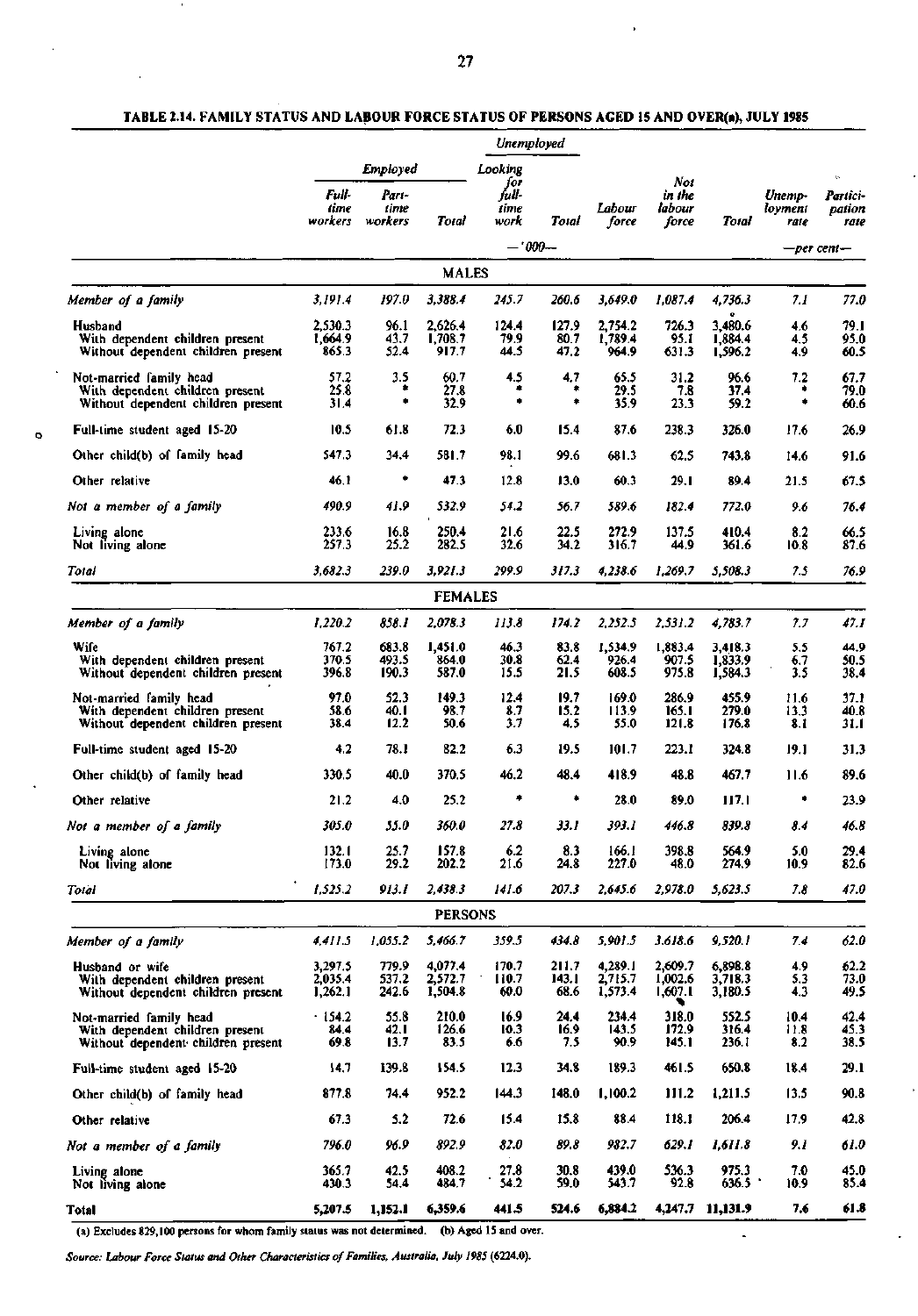#### **TABLE 2.15 FAMILY STATUS: LABOUR FORCE STATUS AND AGE OF PERSONS AGED 15 AND OVER, JULY 1985 Cooo)**

|                                            |                |                      |                      | Age groups           |                      |                      |                    |
|--------------------------------------------|----------------|----------------------|----------------------|----------------------|----------------------|----------------------|--------------------|
|                                            | $15 - 24$      | 25-34                | 34-44                | 45-54                | 55-64                | 65 and<br>over       | Total              |
| Member of a family                         | 2072.1         | 2058.5               | 1924.8               | 1330.9               | 1162.9               | 971.0                | 9520.1             |
|                                            |                |                      |                      |                      |                      |                      |                    |
| Husband or wife with dependent children    | 175.8          | 1,348.5              |                      | 558.5                |                      |                      |                    |
| present<br>Employed                        | 73.7           | 869.3                | 1,513.6<br>1,145.0   | ł.<br>414.2          | 110.5<br>68.1        | 11.5<br>۰            | 3,718.3<br>2,572.7 |
| Unemployed                                 | 12.7           | 60.5                 | 49.8                 | 16.3                 | 3.9                  | ۰                    | 143.1              |
| Not in the labour force                    | 89.4           | 418.8                | 318.8                | 128.0                | 38.4                 | 9.2                  | 1.002.6            |
| Husband or wife without dependent children |                |                      |                      |                      |                      |                      |                    |
| present                                    | 210.4          | 372.2                | 221.9                | 650.6                | 942.3                | 783.1                | 3,180.5            |
| Employed                                   | 170.7          | 334. J               | 167.1                | 420.0                | 357.7                | 55.2                 | 1,504.8            |
| Unemployed                                 | 12.1           | 10.5                 | 6.2                  | 17.8                 | 21.7                 | ٠                    | 68.6               |
| Not in the labour force                    | 27.7           | 27.6                 | 48.6                 | 212.8                | 562.9                | 727.5                | 1,607.1            |
| Not-married family head with dependent     |                |                      |                      |                      |                      |                      |                    |
| children present                           | 41.5           | 106.1                | 111.2                | 43.7                 | 11.5                 | ٠                    | 316.4              |
| <b>Employed</b>                            | 8.5<br>$\cdot$ | 37.5                 | 57.5                 | 19.8                 |                      | ۰                    | 126.6              |
| Unemployed                                 | ۰              | 6.6                  | 5.9                  | ٠                    | ۰                    | ۰                    | 16.9               |
| Not in the labour force                    | 30.0           | 62.0                 | 47.8                 | 22.5                 | 8.3                  |                      | 172.9              |
| Not-married family head without dependent  |                |                      |                      |                      |                      |                      |                    |
| children present                           | 10.7           | 17.0                 | 21.0                 | 45.0                 | 57.9                 | 84.4                 | 236.1              |
| Employed                                   | 8.7            | 15.2                 | 15.7                 | 25.5                 | 15.6                 |                      | 83.5               |
| Unemployed                                 |                | 4.7.                 |                      | ۰                    | ۰                    | ۰                    | 7.5                |
| Not in the labour force                    |                | 4.5.                 |                      | 17.6                 | 41.5                 | 81.6                 | 145.1              |
| Full-time student aged 15-20               | 650.8          | ٠.                   | $\ddot{\phantom{1}}$ | ٠.                   | $\ddot{\phantom{1}}$ | $\ddot{\phantom{1}}$ | 650.8              |
| Employed                                   | 154.5          | . .                  | $\ddot{\phantom{1}}$ | $\ddot{\phantom{1}}$ | $\ddot{\phantom{1}}$ | $\ddot{\phantom{1}}$ | 154.5              |
| Unemployed                                 | 34.8           | $\ddot{\phantom{1}}$ | $\bullet$ .          | ٠.                   | . .                  | .,                   | 34.8               |
| Not in the labour force                    | 461.5          | $\ddot{\phantom{0}}$ | $\sim$               | ٠.                   | $\ddot{\phantom{0}}$ | ٠.                   | 461.5              |
| Other child of family head                 | 935.4          | 190.9                | 48.4                 | 20.9                 | 12.8                 | ۰                    | 1,211.5            |
| Employed                                   | 751.9          | 151.7                | 31.3                 | 12.0                 | 5.2                  | ۰                    | 952.2              |
| Unemployed                                 | 123.9          | 19.5                 |                      | 4.6.                 | ۰                    | ۰                    | 148.0              |
| Not in the labour force                    | 59.7           | 19.7                 | 13.7                 | 7.8                  | 7.4                  | ۰                    | 111.2              |
| Other relative                             | 47.3           | 23.6                 | 8.7                  | 12.2                 | 28.0                 | 86.6                 | 206.4              |
| Employed                                   | 33.2           | 18.1                 | 6.0                  | 6.6                  | 6.3                  |                      | 72.6               |
| Unemployed                                 | 9.2            |                      | 4.4.                 | ٠                    | ٠                    | ٠                    | 15.8               |
| Not in the labour force                    | 4.9            |                      | 3.9.                 | 4.6                  | 20.5                 | 84.2                 | 118.1              |
| Not a member of a family                   | 346.4          | 350.0                | 160.5                | 125.4                | 196.9                | 432.5                | 1.611.8            |
| Living alone                               | 62.4           | 134.5                | 104.3                | 98.3                 | 170.2                | 405.5                | 975.3              |
| Employed                                   | 54.3           | 121.7                | 91.6                 | 68.5                 | 57.6                 | 14.6                 | 408.2              |
| Unemployed                                 | 5.0            | 7.8                  | 6.9                  | 6.6                  | 4.6                  |                      | 30.8               |
| Not in the labour force                    | ۰              | 5.1                  | 5.9                  | 23.3                 | 108.0                | 390.9                | 536.3              |
| Not living alone                           | 284.0          | 215.5                | 56.2                 | 27.1                 | 26.7                 | 27.0                 | 636.5              |
| Employed                                   | 222.2          | 184.9                | 47.0                 | 19.3                 | 9.5                  |                      | 484.7              |
| Unemployed                                 | 35.2           | 17.0                 |                      | $4.7-$               | ۰                    | ٠                    | 59.0               |
| Not in the labour force                    | 26.6           | 13.5                 | 5.9                  | 6.3                  | 15.2                 | 25.3                 | 92.8               |
| <b>Total</b>                               | 2,418.5        | 2,408.5              | 2,085.3              | 1,456.2              | 1,359.8              | 1,403.5              | 11,131.9           |

ó

*Source: Labour Force Status and Other Characteristics of Families, Australia, July 1985* **(6224.0)** 

l,

 $\ddot{\phantom{1}}$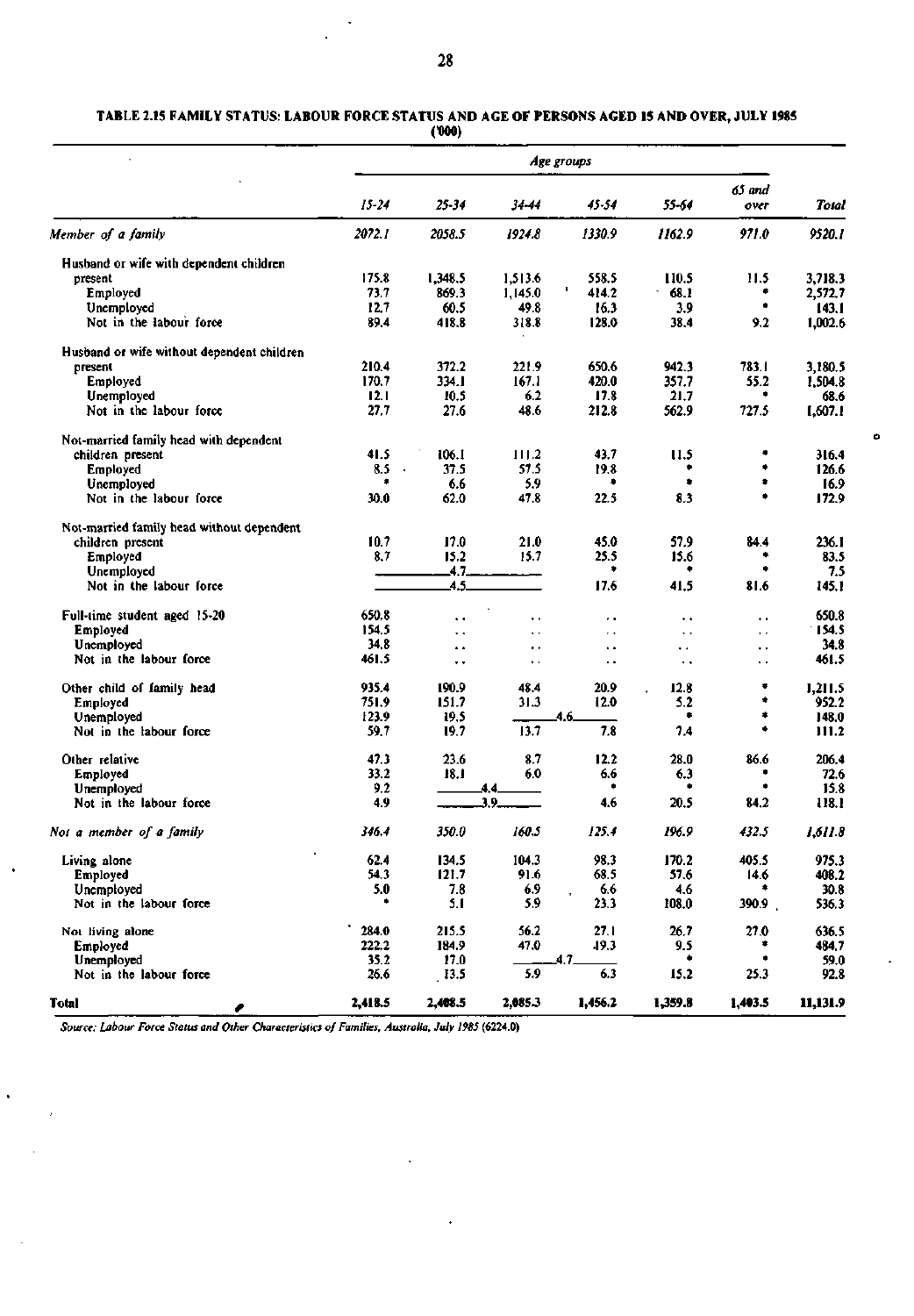|                                                           | None employed        |                                   | One employed                  |                  |                  | Two or more employed | Total            |                  |
|-----------------------------------------------------------|----------------------|-----------------------------------|-------------------------------|------------------|------------------|----------------------|------------------|------------------|
| Number of dependent<br>$\overline{ }$<br>children present | <b>July 1984</b>     | <b>July 1985</b>                  | <b>July 1984</b>              | <b>July 1985</b> | <b>July 1984</b> | <b>July 1985</b>     | <b>July 1984</b> | <b>July 1985</b> |
|                                                           |                      |                                   | MARRIED-COUPLE FAMILIES       |                  |                  |                      |                  |                  |
| None                                                      | 517.4                | 556.0                             | 361.9                         | 358.9            | 678.8            | 681.3                | 1,558.1          | 1,596.2          |
| One or more                                               | 121.8                | 120.2                             | 814.5                         | 768.9            | 945.8            | 995.3                | 1,882.1          | 1.884.4          |
| One                                                       | 43.1                 | 42.7                              | 227.5                         | 208.6            | 330.I            | 344.7                | 600.7            | 596.1            |
| Two                                                       | 43.7                 | 41.3                              | 347,7                         | 334.7            | 400.6            | 407.8                | 792.0            | 783.8            |
| Three                                                     | 21.5                 | 22.3                              | 179.7                         | 167.1            | 160.7            | 184.6                | 361.9            | 374.1            |
| Four or more                                              | 13.6                 | 13.8                              | 59.6                          | 58.5             | 54.4             | 58.2                 | 127.5            | 130.5            |
| Total                                                     | 639.3                | 676.2                             | 1,176.4                       | 1,127.8          | 1.624.5          | 1.676.6              | 3.440.2          | 3.480.6          |
|                                                           |                      |                                   | OTHER FAMILIES WITH MALE HEAD |                  |                  |                      |                  |                  |
| None                                                      | 11.5                 | 11.3                              | 19.1                          | 20. I            | 26.8             | 27.8                 | \$7.4            | 59.2             |
| One or more                                               | 10.6                 | 7.9                               | 23.4                          | 23.1             | 5.5              | 6.4                  | 39.5             | 37.4             |
| One                                                       | 5.2                  | 4,9                               | 12.6                          | 13.5             | ٠                | 5.0                  | 22.0             | 23.5             |
| Two                                                       |                      | ۰                                 | 8.2                           | 6.4              |                  | ٠                    | 12.4             | 9.3              |
| <b>Three</b>                                              | ٠                    |                                   |                               | ۰                |                  | ۰                    |                  | 3.7              |
| Four or more                                              |                      |                                   |                               | $\bullet$        |                  |                      |                  |                  |
| Total                                                     | 22.1                 | ۰<br>19.2                         | 42.6                          | 43.2             | 32.3             | 34.2                 | 96.9             | 96.6             |
|                                                           |                      | OTHER FAMILIES WITH A FEMALE HEAD |                               |                  |                  |                      |                  |                  |
| None                                                      | 48.0                 | 50.1                              | 72.6                          | 71.7             | 51.4             | 55.1                 | 171.9            | 176.8            |
| One or more                                               | 157.9                | 153.9                             | 88.7                          | 100.1            | 27.6             | 25.1                 | 274.3            | 279.0            |
| One                                                       | 76.3                 | 76.4                              | 51.0                          | 54.2             | 16.4             | 12.9                 | 143.7            | 143.5            |
| Two                                                       | 55.0                 | 49.3                              | 26.1                          | 32.5             | 6.8              | 9.4                  | 87.9             | 91.2             |
| <b>Three</b>                                              | 19.2                 | 19.9                              | 9.2                           | 10.3             |                  | ۰                    | 31.7             | 32.6             |
| Four or more                                              | 7,4                  | 8.3                               | ٠                             | ٠                |                  | ۰                    | 10.9             | 11.7             |
| Total                                                     | 205.9                | 204.0                             | 161.3                         | 171.7            | 79.0             | 80.I                 | 446.2            | 455.9            |
|                                                           |                      |                                   | <b>OTHER FAMILIES: TOTAL</b>  |                  |                  |                      |                  |                  |
| None                                                      | 59.4<br>$\mathbf{I}$ | 61.4                              | 91.7                          | 91.8             | 78.2             | 82.8                 | 229.3            | 236.1            |
| One or more                                               | 168.5                | 161.8                             | 112.2                         | 123.2            | 33.1             | 31.5                 | 313.8            | 316.4            |
| One                                                       | 81.5                 | 81.3                              | 63.6                          | 67.7             | 20.6             | 18.0                 | 165.7            | 167.0            |
| Two                                                       | 58.5                 | 51.0                              | 34.3                          | 38.9             | 7,5              | 10.6                 | 100.3            | 100.5            |
| <b>Three</b>                                              | 20.5                 | 20.6                              | 11.4                          | 13.I             | ۰                | ۰                    | 35.7             | 36.2             |
| Four or more                                              | 8.0                  | 8.9                               |                               |                  | ۰                |                      | 12.1             | 12.6             |
| Total                                                     | 227.9                | 223.2                             | 203.8                         | 215.0            | III.3            | 114.3                | 543.1            | 552.5            |
| ▼                                                         |                      |                                   | <b>ALL FAMILIES</b>           |                  |                  |                      |                  |                  |
| None                                                      | 576.9                | 617.4                             | 453.6                         | 450.7            | 757.0            | 764.1                | 1,787.4          | 1,832.2          |
| One or more                                               | 290.4                | 282.0                             | 926.7                         | 892.1            | 978.9            | 1,026.8              | 2,195.9          | 2.200.9          |
| One                                                       | 124.6                | 124. I                            | 291.2                         | 276.4            | 350.7            | 362.6                | 766.4            | 763.1            |
| Two                                                       | 102.2                | 92.3                              | 382.0                         | 373.6            | 408.1            | 418.4                | 892.3            | 884.3            |
| Three                                                     | 42.0                 | 42.9                              | 191.1                         | 180.3            | 164.4            | 187.2                | 397.5            | 410.3            |
| Four or more                                              | 21.5                 | 22.7                              | 62.5                          | 61.8             | 55.6             | 58.6                 | 139.6            | 143.2            |
| <b>Total</b>                                              | 867.2                | 899.4                             | 1,380.3                       | 1,342.8          | 1,735.9          | 1,790.9              | 3,983.3          | 4,033.1          |

 $\ddot{\phantom{a}}$ 

l,

t,

 $\ddot{\phantom{a}}$ 

#### **TABLE 2.16. ALL FAMILIES : TYPE OF FAMILY, NUMBER OF DEPENDENT CHILDREN PRESENT, AND EMPLOYMENT STATUS(a) OF FAMILY MEMBERS, JULY 1984 AND JULY 1985 C000 families)**

(a) Employment status refers to persons aged IS and over only.

 $\ddot{\phantom{a}}$ 

*Source: Labour Force Status and Other Characteristics of Families, Australia, July 1985* **(6224.0).**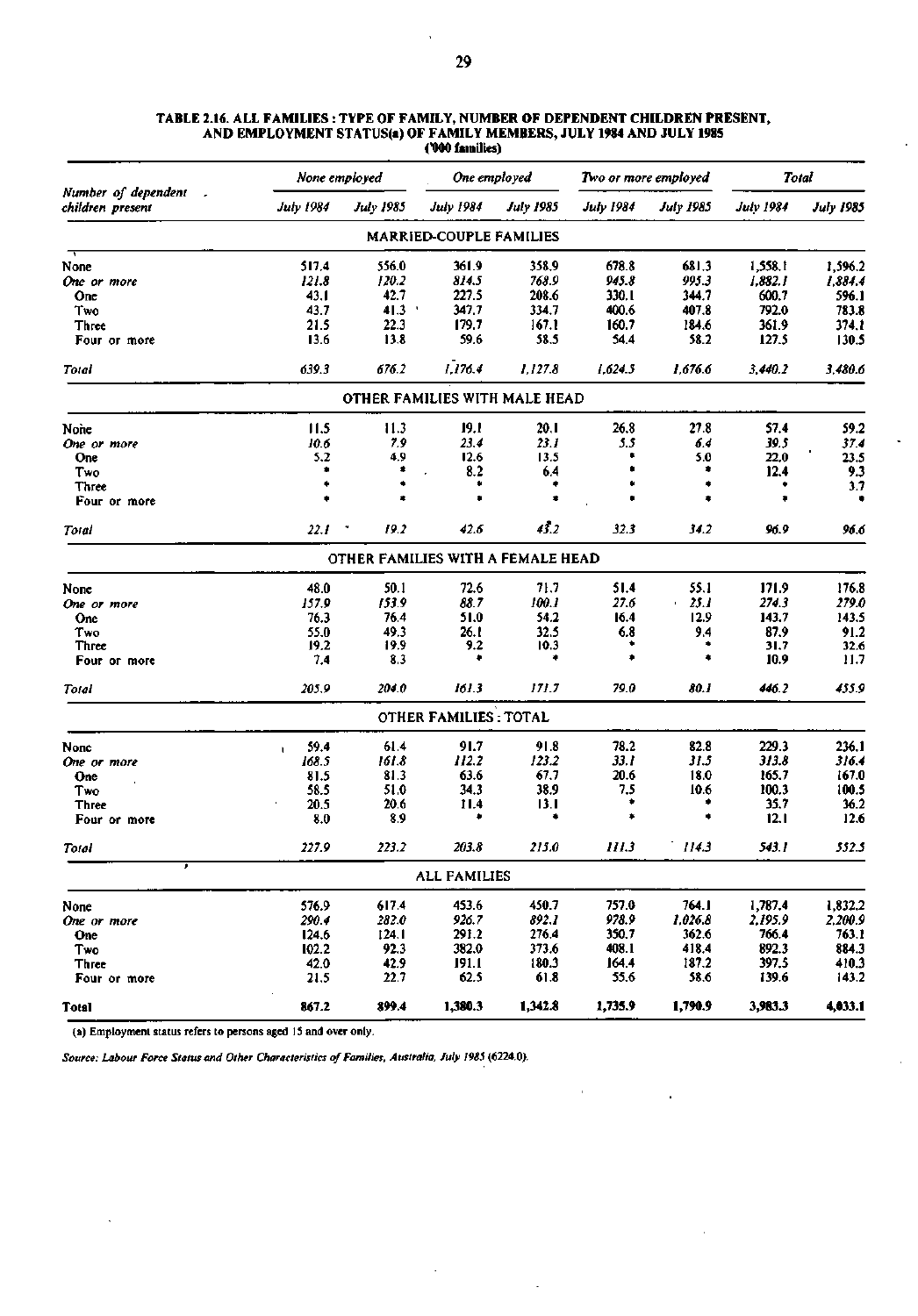|                                                                              | Wife employed |                                    |              |                    | Wife in             | Wife not<br>ın the |         |
|------------------------------------------------------------------------------|---------------|------------------------------------|--------------|--------------------|---------------------|--------------------|---------|
|                                                                              | Full-time     | Part-time                          | Total        | Wife<br>unemployed | the labour<br>force | labour<br>force    | Total   |
|                                                                              |               | HUSBAND EMPLOYED FULL-TIME         |              |                    |                     |                    |         |
| Families with dependent children present<br>Age of youngest dependent child— | 354.5         | 481.2                              | 835.6        | 48.4               | 884.0               | 780.9              | 1.664.9 |
| $0 - 4$                                                                      | 86.7          | 169.2                              | 255.9        | 17.4               | 273.4               | 438.5              | 711.8   |
| $5 - 9$                                                                      | 95.9          | 138.6                              | 234.4        | 18.6               | 253.1               | 153.8              | 406.9   |
| $10 - 14$                                                                    | 114.8         | 125.2                              | 240.0        | 10. I              | 250.1               | 127.8              | 377.9   |
| $15 - 20$                                                                    | 57.1          | 48.2                               | 105.3        | ٠                  | 107.5               | 60.8               | 168.3   |
| Families without dependent children                                          |               |                                    |              |                    |                     |                    |         |
| present                                                                      | 364.2         | 162.5                              | 526.7        | 14.8               | 541.5               | 323.8              | 865.3   |
| Total                                                                        | 718.7         | 643.6                              | 1.362.3      | 63.2               | 1.425.5             | 1.104.8            | 2.530.3 |
|                                                                              |               | <b>HUSBAND EMPLOYED: TOTAL</b>     |              |                    |                     |                    |         |
| Families with dependent children present<br>Age of youngest dependent child- | 362.5         | 494.0                              | 856.5        | 50.8               | 907.3               | 801.4              | 1.708.7 |
| $0 - 4$                                                                      | 90.1          | 173.6                              | 263.7        | 18.7               | 282.3               | 447.7              | 730.0   |
| 5.9                                                                          | 97.7          | 142.5                              | 240.2        | 19.I               | 259.3               | 158.6              | 417.8   |
| 10-14                                                                        | 117.0         | 129.2                              | 246.2        | 10.4               | 256.5               | 131.9              | 388.4   |
| $15 - 20$                                                                    | 57.7          | 48.8                               | 106.5        |                    | 109.2               | 63.2               | 172.4   |
| Families without dependent children                                          |               |                                    |              |                    |                     |                    |         |
| present                                                                      | 374,3         | 174.3                              | 548.5        | 15.4               | 563.9               | 353.8              | 917.7   |
| Total                                                                        | 736.8         | 668.3                              | 1.405.1      | 66.1               | 1.471.2             | 1.155.2            | 2.626.4 |
|                                                                              |               | <b>HUSBAND IN THE LABOUR FORCE</b> |              |                    |                     |                    |         |
| Families with dependent children present<br>Age of youngest dependent child- | 368.2         | 497.9                              | 866.1        | 61.6               | 927.7               | 861.6              | 1,789.4 |
| $0 - 4$                                                                      | 91.2          | 174.2                              | 265.4        | 23.3               | 288.7               | 485.0              | 773.7   |
| $5 - 9$                                                                      | 99.0          | 143.3                              | 242.3        | 21.4               | 263.7               | 168.5              | 432. I  |
| 10-14                                                                        | 118.9         | 131.1                              | 250.0        | 13.5               | 263.5               | 141.0              | 404.5   |
| 15-20                                                                        | 59.1          | 49.3                               | 108.4        | 3.5                | 111.9               | 67.1               | 179.0   |
| Families without dependent children                                          |               |                                    |              |                    |                     |                    |         |
| present                                                                      | 379.9         | 178.6                              | 558.5        | 21.1               | 579.6               | 385.3              | 964.9   |
| Total                                                                        | 748.1         | 676.5                              | 1.424.6      | 82.8               | 1.507.3             | 1.246.9            | 2.754.2 |
|                                                                              | $\bullet$     |                                    | <b>TOTAL</b> |                    |                     |                    |         |
| Families with dependent children present<br>Age of youngest dependent child— | 379.5         | 507.9                              | 887.4        | 64.5               | 951.9               | 932.5              | 1.884.4 |
| $0 - 4$                                                                      | 96.3          | 175.1                              | 271.3        | 24.2               | 295.5               | 503.0              | 798.5   |
| $5 - 9$                                                                      | 101.1         | 146.4                              | 247.5        | 21.9               | 269.5               | 181.7              | 451.1   |
| 10-14                                                                        | 121.1         | 134.9                              | 256.0        | 14.7               | 270.8               | 165.2              | 435.9   |
| 15-20                                                                        | 61.0          | 51.6                               | 112.5        | 3.6                | 116.2               | 82.7               | 198.8   |
| Families without dependent children<br>present                               | 404.7         | 192.5                              | 597.2        | 22.0               | 619.2               | 977.0              | 1.596.2 |
| Total                                                                        | 784.2         | 700.4                              | 1,484.6      | 86.4               | 1,571.1             | 1.909.5            | 3,480.6 |

*Source: Labour Force Status and Other Characteristics of Families, Australia, July 1985* **(6224.0).** 

#### **I TABLE 2.18. OTHER FAMILIES : LABOUR FORCE STATUS OF FAMILY HEAD AND AGE OF YOUNGEST DEPENDENT CHILD PRESENT, JULY 1985 (' 000 families)**

ä,

*<sup>i</sup>Family head employed Family head Family head in the labour Family head not in the labour Full-time Part-time Total unemployed force force Total Families with dependent children present 84.4 42.1 126.6 16.9 143.5 172.9 316.4*  Age of youngest dependent child-<br>0-4<br>5-9 0- 4 13.7 8.5 22.1 5.4 27.6 60.6 88.2 5- 9 18.4 13.0 31.4 4.5 36.0 45.8 81.8 10-14 32.9 13.9 46.8 5.5 52.3 45.8 98.1 15-20 19.5 6.7 26.2 **•** 27.7 20.7 48.4 *Families without dependent children present 69.8 13.7 83.5 7.5 90.9 145.1 236.1*  **Total 154.2 55.8 210.0 24.4 234.4 318.0 552.5** 

*Source: Labour Force Status and Other Characteristics of Families, Australia, July 1985* **(6224.0).** 

J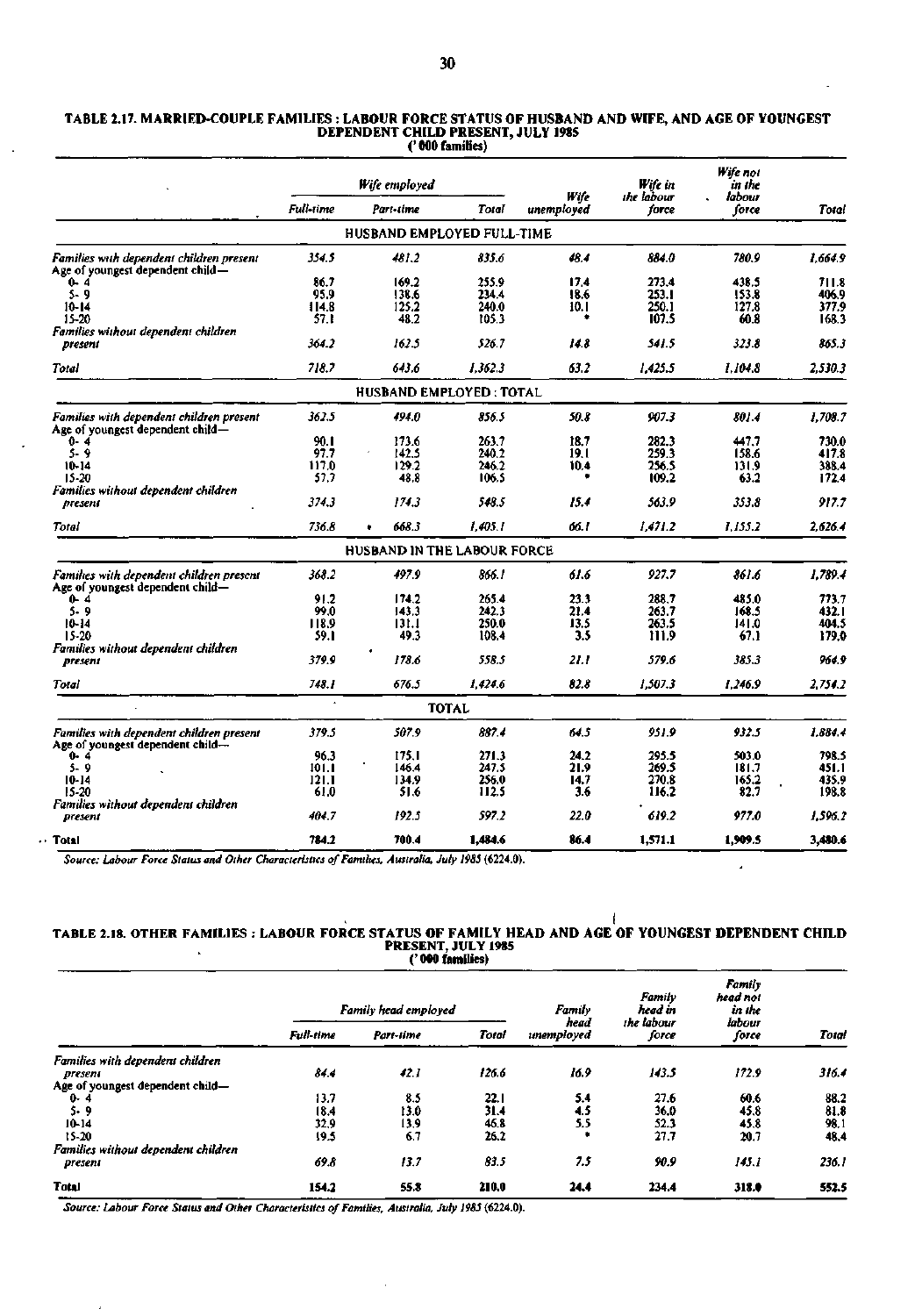| Whether in the labour force and whether had re-<br>entered the labour force | Males   | Females | Persons  |
|-----------------------------------------------------------------------------|---------|---------|----------|
| Persons aged 15 and over                                                    | 5.871.3 | 6.056.1 | 11.927.4 |
| Out of the labour force                                                     | 1.402.2 | 3,205.6 | 4,607.8  |
| In the labour force                                                         | 4.469.1 | 2,850.5 | 7.319.5  |
| Persons who had re-entered the labour force                                 | 20.3    | 136.5   | 156.8    |
| Working                                                                     | 14.6    | 97.3    | 111.8    |
| Looking for work                                                            | 5.7     | 39.3    | 45.0     |
| Other                                                                       | 4,448.7 | 2.714.0 | 7.162.7  |

**TABLE 2.19. CIVILIAN POPULATION AGED 15 AND OVER: WHETHER IN THE LABOUR FORCE AND WHETHER HAD RE-ENTERED THE LABOUR FORCE, MAY 1985**  (•000)

*Source: Persons Who Had Re-entered the Labour Force, Australia, May 1985* **(6264.0).** 

| TABLE 2.20. PERSONS WHO HAD RE-ENTERED THE LABOUR FORCE: SUMMARY OF |  |  |  |  |  |  |  |  |  |
|---------------------------------------------------------------------|--|--|--|--|--|--|--|--|--|
| <b>CHARACTERISTICS AND WHETHER WORKING OR LOOKING FOR WORK.</b>     |  |  |  |  |  |  |  |  |  |
| <b>MAY 1985</b>                                                     |  |  |  |  |  |  |  |  |  |
| $\overline{1}$                                                      |  |  |  |  |  |  |  |  |  |

**C000)** 

|                                 |           | Working |                      | Looking for Work |                |              | Total |                |         |
|---------------------------------|-----------|---------|----------------------|------------------|----------------|--------------|-------|----------------|---------|
|                                 | Males     | Females | Persons              | Males            | <b>Females</b> | Persons      | Males | <b>Females</b> | Persons |
| Age group (years)-              |           |         |                      |                  |                |              |       |                |         |
| $15 - 24$                       | ٠         | 7.1     | 9.6                  | ۰                | 4.1            | 4.6          | ٠     | 11.2           | 14.2    |
| 25-34                           | 5.5       | 51.6    | 57.1                 | 3.5              | 21.4           | 23.5         | 7.6   | $73.0 -$       | 80.6    |
| 35-44                           | 4.0       | 29.8    | 32.1                 |                  | 10.4           | 11.8         | 3.7   | 40.2           | 43.9    |
| 45-54                           |           | 7.2     | 8.8                  |                  | ۰              | $5.1\}$<br>ł | ۰     | 9.7            | 12.2    |
| 55 and over                     |           | ٠       | 4.2                  |                  | ٠              |              | 3.6   | ۰              | 6.0     |
| Family status-                  |           |         |                      |                  |                |              |       |                |         |
| Member of a family              | 9.7       | 90.0    | 99.7                 | 3.7              | 35.6           | 39.3         | 13,4  | 125.7          | 139.1   |
| Husband or wife                 | 7.2       | 80.6    | 87.8                 | ۰                | 29.0           | 32.0         | 10.2  | 109.6          | 119.8   |
| With children aged 0-14         |           |         |                      |                  |                |              |       |                |         |
| present                         | ۰         | 70.2    | 73.3                 | ٠                | 26.8           | 28.3         | 4.5   | 97.1           | 101.6   |
| Without children aged           |           |         |                      |                  |                |              |       |                |         |
| 0-14 present                    | 4.2       | 10.3    | 14.5                 | ۰                | ۰              | 3.7          | 5.7   | 12.5           | 18.2    |
| Not married family head         |           | 7.4     | 7.8                  | ۰                | 6.0            | 6.4          | ۰     | 13.4           | 14.2    |
| Child of family head            |           | ۰       | 3.7                  | ۰                | ٠              | ٠            | ۰     | ٠              | 4.3     |
| Other relative of family head   | $\bullet$ | ۰       | $\ddot{\phantom{1}}$ | ٠                | ۰              | ٠            | ٠     | ۰              | ٠       |
| Not a member of a family        | 4.5       | ٠       | 7.6                  | ۰                | ٠              | $\bullet$    | 5.9   | 4.4            | 10.2    |
| Not family coded                | ۰         | 4.2     | 4.5                  | ۰                | ٠              | ٠            | ۰     | 6.5            | 7.5     |
| Birthplace and year of arrival- |           |         |                      |                  |                |              |       |                |         |
| Born in Australia               | 10.9      | 73.1    | 84.0                 | ۰                | 29.1           | 32.1         | 13.8  | 102.2          | 116.0   |
| Born outside Australia          | 3.7       | 24. I   | 27.9                 | ۰                | 10.2           | 12.9         | 6.5   | 34.3           | 40.8    |
| Arrived before 1971             | ٠         | 14.5    | 16.6                 | ۰                | 6.2            | 8.2          | 4.1   | 20.7           | 24.8    |
| Arrived 1971-1985               | ۰         | 9.7     | 11.3                 | ٠                | 3.9            | 4.7          | ٠     | 13.6           | 16.0    |
| Born in Main English speaking   |           |         |                      |                  |                |              |       |                |         |
| countries(a)                    | ٠         | 14.4    | 16.3                 | ٠                | 5.7            | 7.5          | 3.6   | 20.1           | 23.8    |
| Born in other countries         | ۰         | 9.7     | 11.6                 | ۰                | 4.5            | 5.5          | ٠     | 14.2           | 17.0    |
| Total                           | 14.6      | 97.3    | 111.8                | 5.7              | 39.3           | 45.0         | 20.3  | 136.5          | 156.8   |

(a) Comprises UK, Ireland, Canada, South Africa, USA and New Zealand.

 $\ddot{\phantom{0}}$ 

*Source: Persons Who Had Re-entered the Labour Force, Australia, May 19SS* **(6264.0).**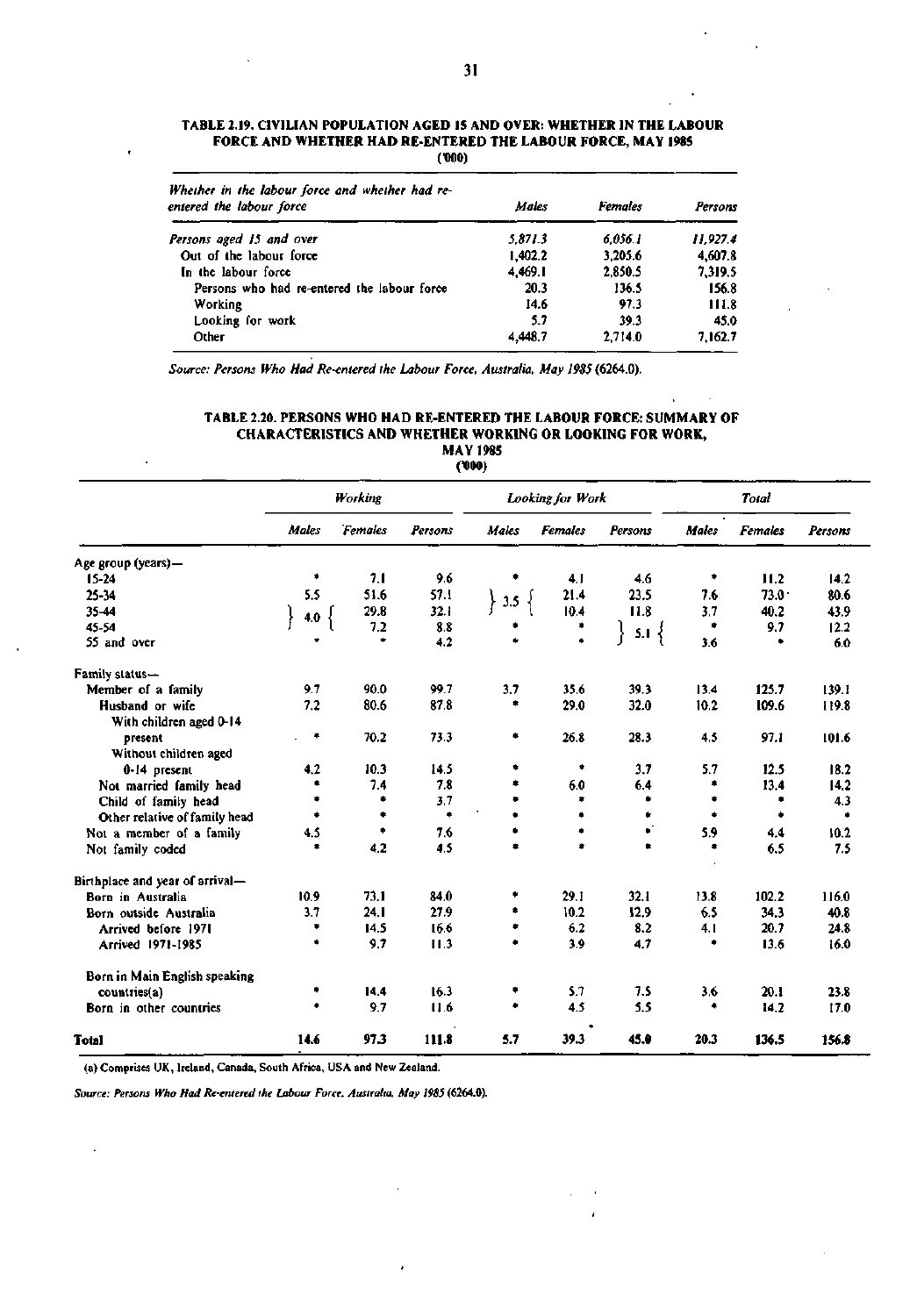$\cdot$ 

 $\overline{a}$ 

 $\epsilon$ 

 $\sim$   $\lambda$ 

÷.

|                                                                     |        | Working      |               |          | Looking for Work |             |             | Total          |               |  |
|---------------------------------------------------------------------|--------|--------------|---------------|----------|------------------|-------------|-------------|----------------|---------------|--|
|                                                                     | Males  | Females      | Persons       | Males    | Females          | Persons     | Males       | <b>Females</b> | Persons       |  |
| Occupation in previous job-<br>Previous job less than 20 years ago- |        |              |               |          |                  |             |             |                |               |  |
| Professional, technical, etc.                                       | ۰      | 22.1         | 24.3          | ٠        | 5.4              | 6.2         |             | 27.6           | 30.5          |  |
| Clerical                                                            | ۰      | 35.7         | 39.0          | ٠        | 14.8             | 15.3        | 3.8         | 50.5           | 54.3          |  |
| <b>Sales</b>                                                        | ۰      | 11.5         | 12,7          | ۰        | 44               | 4.9         |             | 15.9           | 17.6          |  |
| Trades and production-process<br>workers and labourers,             |        |              |               |          |                  |             |             |                |               |  |
| n.e.c., and miners and                                              |        |              |               |          |                  |             |             |                |               |  |
| quarryworkers                                                       | 4.6    | 8.5          | 13.2          | ٠        | 5.2              | 7.8         | 7,3         | 13.7           | 21.0          |  |
| Service, sport and recreation                                       | ۰      | 10.8         | 11.5          | ۰<br>۰   | 5.8              | 6.I<br>٠    | ٠           | 16.6           | 17.6          |  |
| Other(a)<br>Total                                                   | 14.6   | 4.3<br>92.8  | 6.9<br>107.4  | 5.7      | ۰<br>37.8        | 43.5        | 3.7<br>20.3 | 6.4<br>130.6   | 10.0<br>150.9 |  |
| Previous job 20 or more years                                       |        |              |               |          |                  |             |             |                |               |  |
| ago                                                                 | ۰      | 4.4          | 4.4           | ۰        | ۰                | ۰           | ۰           | 5.9            | 5.9           |  |
| Full-time or part-time status in<br>previous job-                   |        |              |               |          |                  |             |             |                |               |  |
| Previous job less than 20 years ago $-$                             |        |              |               |          |                  |             |             |                |               |  |
| <b>Full-time</b>                                                    | 13.8   | 74.3         | 88.I          | 5.7      | 33.0             | 38.8        | 19.5        | 107.4          | 126.9         |  |
| Part-time                                                           |        | 16.5         | 17.2<br>107.4 | ٠<br>5.7 | 4.5              | 4.5         |             | 21.0           | 21.7          |  |
| Total(b)<br>Previous job 20 or more years                           | 14.6   | 92.8         |               |          | 37.8             | 43.5        | 20.3        | 130.6          | 150.9         |  |
| ago                                                                 | ۰      | 4.4          | 4.4           | ٠        | ۰                | ۰           | ۰           | 5.9            | 5.9           |  |
| Time in previous job (years)-                                       |        |              |               |          |                  |             |             |                |               |  |
| $1 - 2$                                                             | 4,5    | 28.0         | 32.5          | ۰<br>٠   | 10.9             | 12.9        | 6.4         | 38.9           | 45.3          |  |
| $3 - 4$<br>s- 9                                                     | 4.5    | 19.8<br>33.2 | 22.3<br>35.2  | ۰        | 8.3<br>15.1      | 8.6<br>16.4 | 6.2         | 28.0<br>48.3   | 31.0<br>51.6  |  |
| 10-19                                                               |        | 15.6         | 18.9          | ۰        | 4.8              | 5.5         | 3.9         | 20.5           | 24.4          |  |
| 20 or more                                                          | 5.7    |              | ٠             |          |                  | ۰           | 3.8         |                | 4.6           |  |
| Reason left previous job-<br>Retrenched/made redundant/             |        |              |               |          |                  |             |             |                |               |  |
| lost job                                                            |        | 4,8          | 7.2           |          |                  | 4.6         | 3.6         | 8.I            | 11.8          |  |
| Returned to studies<br>Retired/did not want to                      | 5.0    | 3.6          | 8.6           |          |                  |             | 5.3         | 4.5            | 9.8           |  |
| work any longer                                                     | ۰      | 3,8          | 5.1           |          |                  | ۰           |             | 4.6            | 6.2           |  |
| Unsatisfactory work<br>arrangements                                 | ۰      | ٠            | ۰             | ۰        | ٠                | ۰           | ۰           | 4.2            | 4.7           |  |
| Own ill health or injury                                            | ٠      | 4.5          | 7.7           | ۰        |                  | 4.0         | 5.5         | 6.I            | 11.6          |  |
| To get married                                                      | ۰      | 7.3          | 7.3           | ٠        | 3.9              | 3.9         | ٠           | 11.2           | 11.2          |  |
| Pregnancy/to have children                                          | ۰      | 51.7         | 51.7          | ۰        | 19.1             | 19.1        | ٠           | 70.8           | 70.8          |  |
| To look after family, house or<br>someone else                      | ۰      | 4.5          | 4.7           | ۰        | ۰                | ۰           | ٠           | 7.4            | 7.6           |  |
| Moved house/spouse transferred                                      | ۰      | 7.0          | 7.3           | ۰        | ۰                | 3.6         | ۰           | 10.4           | 10.9          |  |
| Travel                                                              | ٠      | 4.5          | 5.5           | ۰        | ٠                | ۰           | ۰           | 5.6            | 7.0           |  |
| Other                                                               |        |              | 4.1           | ۰        | ۰                | ٠           | ¢           | 3.7            | 5.3           |  |
| Educational attainment when left<br>previous job—                   |        |              |               |          |                  |             |             |                |               |  |
| With post-school<br>qualifications                                  | 5.4    | 38.1         | 43.5          | ۰        | 11.8             | 13.9        | 7.6         | 49.8           | 57.4          |  |
| Degree                                                              | ٠      | 8.4          | 10.0          | ۰        |                  | ۰           | ٠           | 10.4           | 12.7          |  |
| Trade, technical or other<br>certificate                            | 3.5    | 28.0         | 31.5          | ٠        | 9.5              | 10,9        | 4.9         | 37.5           | 42,4          |  |
| Without post-school                                                 |        |              |               |          |                  |             |             |                |               |  |
| qualifications(c)<br>Attended highest level                         | 9.2    | 59.2         | 68.4          | 3.6      | 27.5             | 31,1        | 12.8        | 86.7           | 99.4          |  |
| of secondary school                                                 |        |              |               |          |                  |             |             |                |               |  |
| available                                                           | 4.7    | 12.0         | 16.7          | ۰        | 4.2              | 4.7         | 5.1         | 16.2           | 21.3          |  |
| Did not attend highest<br>level of secondary                        |        |              |               |          |                  |             |             |                |               |  |
| school available                                                    | 4.5    | 47.2         | 51.7          | ۰        | 23.3             | 26.4        | 7.6         | 70.5           | 78.I          |  |
| Left at age-                                                        |        |              |               |          |                  |             |             |                |               |  |
| 16 or over                                                          | ٠<br>٠ | 19.7         | 21.1          | ٠<br>٠   | 9.0              | 10.0        | ۰           | 28.6           | 31.1          |  |
| 15 or under<br>Never attended school                                | ۰      | 27.5<br>۰    | 30.6          | ٠        | 14.3             | 16.4        | 5.2<br>۰    | 41.8           | 47.0          |  |
| Still at school                                                     | ٠      | $\bullet$    | ٠             | ٠        | ٠                | ٠           | ۰           | ٠              | ۰             |  |
| Time since previous job (years)-                                    |        |              |               |          |                  |             |             |                |               |  |
| $1 - 2$                                                             | 8.7    | 28.9         | 37.6          | 3.7      | 9.2              | 12.9        | 12.4        | 38.1           | 50.5          |  |
| $3 - 4$                                                             | 3.9    | 21.5         | 25.4          | ٠<br>۰   | 5.5              | 6.4         | 4.9<br>٠    | 26.9           | 31.8          |  |
| $5 - 9$<br>$10-19$                                                  | ٠      | 25.1<br>17.3 | 26.7<br>17.7  | ۰        | 14.6<br>8.6      | 15,4<br>8.8 | ۰           | 39.7<br>25.9   | 42. I<br>26.5 |  |
| $20$ or more                                                        | ۰      | 4.4          | 4,4           | ٠        | *                | ۰           | ٠           | 5.9            | 5.9           |  |
| Total                                                               | 14.6   | 97.3         | 111.8         | 5.7      | 39.3             | 45.0        | 20.3        | 136.5          | 156.8         |  |

TABLE 2.21. PERSONS **WHO HAD RE-ENTERED THE LABOUR FORCE: DETAILS OF PREVIOUS JOB AND WHETHER WORKING OR LOOKING FOR WORK, MAY 1985 (D00)** 

(a) Comprises administrative, executive and managerial; farmers, fisherpersons and timbergetters; and transport and communication, (c) Includes other. (b) Includes varied/did not know.

 $\mathcal{L}$ 

*Source: Persons Who Had Re-entered the Labour Force, Australia, May 1985* **(6264.0).** 

J.

 $\ddot{\phantom{1}}$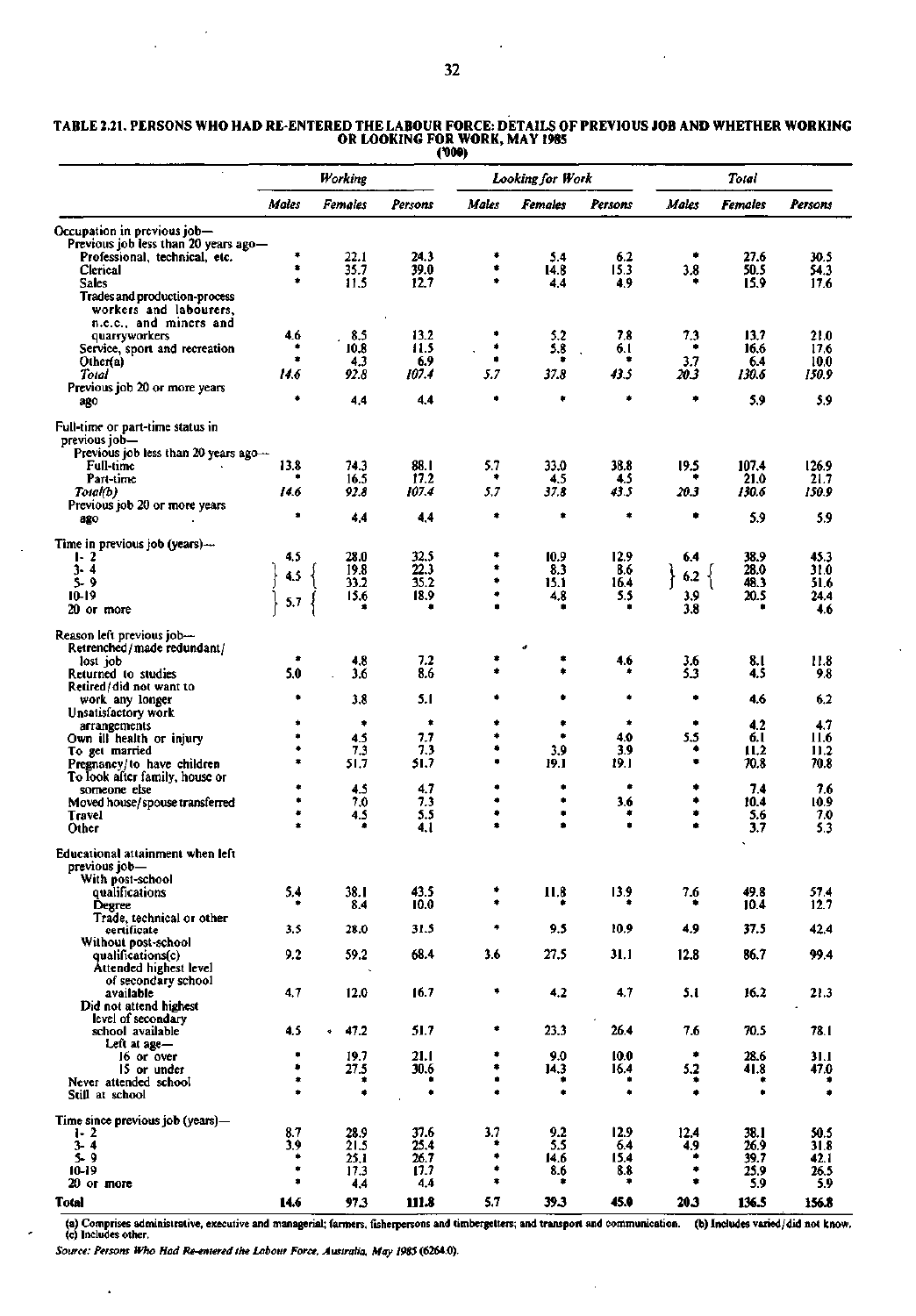### **TABLE 2.22. PERSONS WHO HAVE LEFT THE LABOUR FORCE WITHIN THE LAST TWELVE MONTHS: DURATION OF CONTINOUS PERIOD IN THE LABOUR FORCE BEFORE LEAVING, WHETHER INTENDED TO RETURN TO THE LABOUR FORCE AND AGE, NOVEMBER 1985**

**('000)** 

| ۰                                                                               | Age group |       |          |                |       |
|---------------------------------------------------------------------------------|-----------|-------|----------|----------------|-------|
|                                                                                 | $15 - 24$ | 25-44 | 45-59    | 60 and<br>over | Total |
| <b>MALES</b>                                                                    |           |       |          |                |       |
| Continuous period of at least twelve months in the labour force before leaving  | 11.7      | 18.1  | 17.1     | 31.I           | 78.0  |
| Intended to return to the labour force                                          | 10.6      | 12.4  | 5.9      |                | 31.I  |
| Did not intend to return to the labour force                                    | ۰         | ٠     | 6.9      | 25.3           | 34.7  |
| Undecided about whether would return to the labour force                        |           | 44    | 4.3      |                | 12.2  |
| Continuous period of less than twelve months in the labour force before leaving | 35.9      | 12.8  | 4.8      | 6.3            | 59.9  |
| Intended to return to the labour force                                          | 32.2      | 9.2   |          |                | 45.3  |
| Did not intend to return to the labour force                                    |           | ۰     | ۰        | 4, I           | 8.7   |
| Undecided about whether would return to the labour force                        | 4         |       | $\sim$ . |                | 5.8   |
| Total                                                                           | 47.6      | 31.0  | 21.9     | 37.4           | 137.9 |
| Intended to return to the labour force                                          | 42.8      | 21.6  | 8.6      | ٠              | 76.4  |
| Did not intend to return to the labour force                                    |           | 6.0.  | 8.0      | 29.4           | 43.5  |
| Undecided about whether would return to the labour force                        | û.        | 5.8   | 5.3      | 4.4            | 18.0  |
| <b>FEMALES</b>                                                                  |           |       |          |                |       |
| Continuous period of at least twelve months in the labour force before leaving  | 30.5      | 82.3  | 27.7     | 12.6           | 153.0 |
| Intended to return to the labour force                                          | 17.1      | 43.9  | 6.1      |                | 67.8  |
| Did not intend to return to the labour force                                    | 8. I      | 20.8  | 17.6     | 11.0           | 57.5  |
| Undecided about whether would return to the labour force                        | 5.3       | 17.5  | 4.0      |                | 27.8  |
| Continuous period of less than twelve months in the labour force before leaving | 53.4      | 95.0  | 18.5     |                | 170.3 |
| Intended to return to the labour force                                          | 41.0      | 48.3  | 9.0      |                | 99.I  |
| Did not intend to return to the labour force                                    | 8.2       | 24.7  | 7.2      |                | 41.8  |
| Undecided about whether would return to the labour force                        | 4.3       | 21.9  | ٠        |                | 29.5  |
| Total                                                                           | 83.9      | 177.3 | 46.2     | 16.0           | 323.4 |
| Intended to return to the labour force                                          | 58.0      | 92.3  | 15.1     |                | 166.8 |
| Did not intend to return to the labour force                                    | 16.3      | 45.5  | 24.8     | 12.7           | 99.2  |
| Undecided about whether would return to the labour force                        | 9.6       | 39.5  | 6.3      |                | 57.3  |
| . PERSONS                                                                       |           |       |          |                |       |
| Continuous period of at least twelve months in the labour force before leaving  | 42.2      | 100.4 | 44.8     | 43.7           | 231.1 |
| Intended to return to the labour force                                          | 27.6      | 56.3  | 12.0     |                | 98.9  |
| Did not intend to return to the labour force                                    | 8.6       | 22.8  | 24.5     | 36.3           | 92.2  |
| Undecided about whether would return to the labour force                        | 5.9       | 21.3  | 8.3      | 4,4            | 40.0  |
| Continuous period of less than twelve months in the labour force before leaving | 89.4      | 107.8 | 23.3     | 9.7            | 230.2 |
| Intended to return to the labour force                                          | 73.2      | 57.6  | 11.7     | ۰              | 144.4 |
| Did not intend to return to the labour force                                    | 10.0      | 26,3  | 8.3      | 5.8            | 50.5  |
| Undecided about whether would return to the labour force                        | 6.1       | 23.9  |          | 5.2            | 35.3  |
| Total                                                                           | 131.5     | 208.2 | 68.2     | 53.4           | 461.3 |
| Intended to return to the labour force                                          | 100.8     | 113.9 | 23.7     | 4.9            | 243.3 |
| Did not intend to return to the labour force                                    | 18.6      | 49.1  | 32.9     | 42.1           | 142.7 |
| Undecided about whether would return to the labour force                        | 12.1      | 45.3  | 11.6     | 6.4            | 75.3  |

*Source: Persons Who have Left the Labour Force, Australia, November 1985* (6267.0).

 $\bar{1}$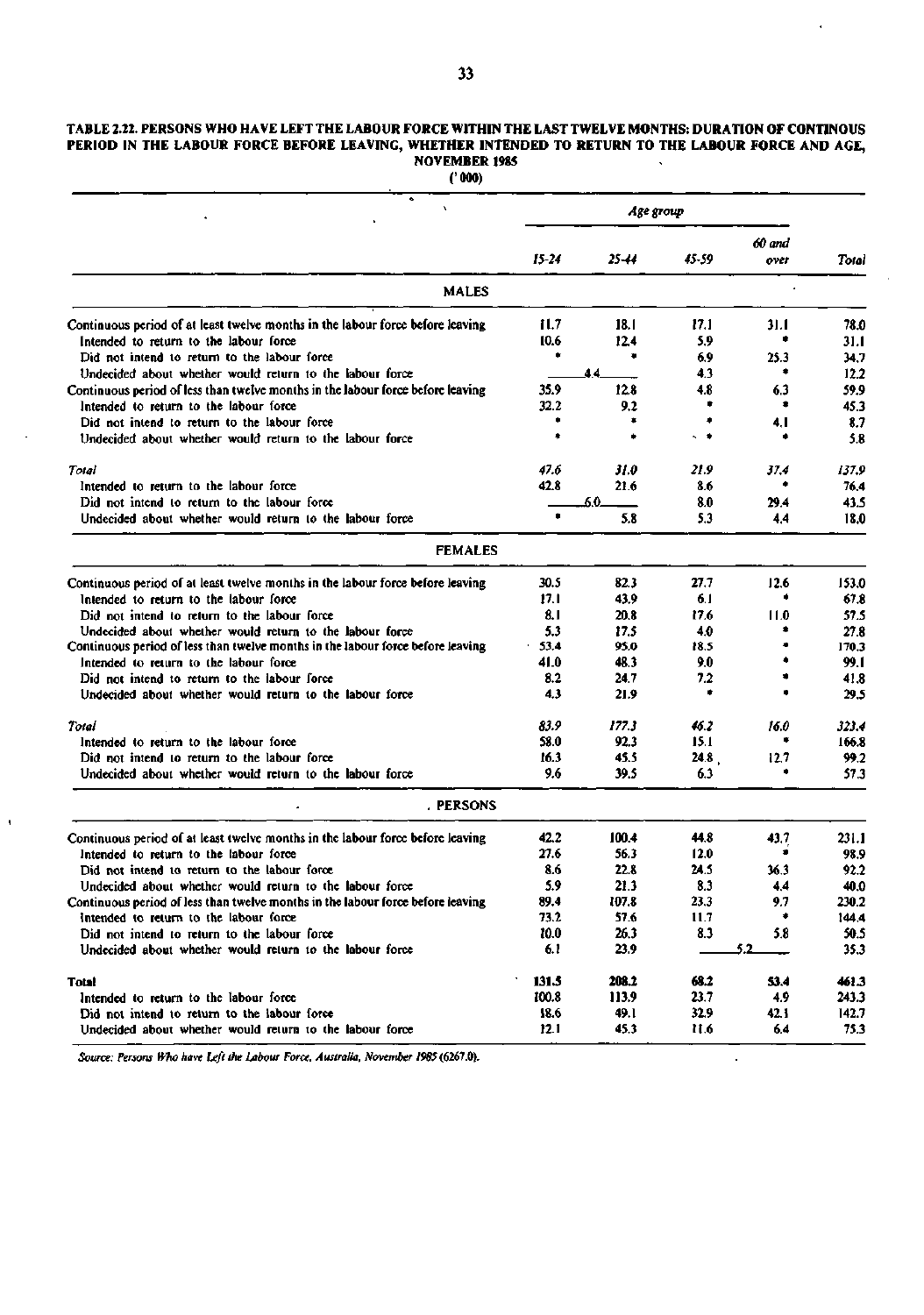|                                  | Whether intended to return to the labour force |                |              |                          |          |          |                  |                |           |  |  |  |
|----------------------------------|------------------------------------------------|----------------|--------------|--------------------------|----------|----------|------------------|----------------|-----------|--|--|--|
|                                  | Intended to return                             |                |              | Did not intend to return |          |          | <b>Undecided</b> |                |           |  |  |  |
|                                  | Males                                          | <b>Females</b> | Persons      | Males                    | Females  | Persons  | <b>Males</b>     | <b>Females</b> | Persons   |  |  |  |
| Age group (years)—               |                                                |                |              |                          |          |          |                  |                |           |  |  |  |
| 15-19                            | 22.3                                           | 27.1           | 49.5         |                          | 5.1      | 6.5      |                  | ٠              | 3.7       |  |  |  |
| 20-24                            | 20.4                                           | 30.9           | 51.3         | 4.3                      | II.2     | 12.1     | 5.8              | 7.0            | 8.3       |  |  |  |
| 25-34                            | 14.4                                           | 65.2           | 79.6         |                          | 30.0     | 32.0     |                  | 24.6           | 27.9      |  |  |  |
| 35-44                            | 7.2                                            | 27.0           | 34.2         |                          | 15.7     | 17.7     |                  | 14.7           | 16.8      |  |  |  |
| 45-54                            | 7.0                                            | 12.2           | 19,2         | 5.0                      | 13.9     | 16.9     | 5.2              | 4.7            | 7.8       |  |  |  |
| 55-59                            |                                                |                | 4.5          | 5.7                      | 10.9     | 16.6     |                  |                |           |  |  |  |
| 60-64                            | 4.7                                            | 4.1            | 4.3          | 17.1                     | 9.6      | 26.7     | 3.6              | ۰              | 6.5       |  |  |  |
| 65 and over                      |                                                |                |              | 12.9                     |          | 16.0     |                  |                | $\bullet$ |  |  |  |
| Marital status-                  |                                                |                |              |                          |          |          |                  |                |           |  |  |  |
| Married                          | 22.5                                           | 105.0          | 127.5        | 33.9                     | 81.9     | 115.9    | 8.1              | 46. I          | 54.3      |  |  |  |
| Not married                      | 53.9                                           | 61.8           | 115.7        | 11.2                     | 17.5     | 28.7     | 8.2              | 11.0           | 19.2      |  |  |  |
| Family status—                   |                                                |                |              |                          |          |          |                  |                |           |  |  |  |
| Member of a family               | 58.9                                           | 141.2          | 200.1        | 35.9                     | 88.9     | 124.9    | 11.7             | 50.8           | 62.6      |  |  |  |
| Husband or wife                  | 20.0                                           | 97.6           | 117.6        | 32.4                     | 77.8     | 110.2    | 7.8              | 43.4           | 51.2      |  |  |  |
| With children aged               |                                                |                |              |                          |          |          |                  |                |           |  |  |  |
| 0-14 present                     | 9.7                                            | 74.0           | 83.7         | ۰                        | 43.2     | 46.5     | 3.5              | 31.0           | 34.4      |  |  |  |
| Without children aged            |                                                |                |              |                          |          |          |                  |                |           |  |  |  |
| 0-14 present                     | 10.3                                           | 23.5           | 33.8         | 29.1                     | 34.6     | 63.7     | 4.3              | 12.4           | 16.7      |  |  |  |
| Not married family head          | ۰                                              | 17.2           | 19.3         | ۰                        | 6.3      | 7.2      |                  | 5.8            | 6.5       |  |  |  |
| With children aged               |                                                |                |              |                          |          |          |                  |                |           |  |  |  |
| 0-14 present                     | ٠                                              | 14.4           | 15.7         | ۰                        | 4.2      | 44       | ٠                | 4.6            | 5.0       |  |  |  |
| Without children aged            |                                                |                |              |                          |          |          |                  |                |           |  |  |  |
| 0-14 present                     | ٠                                              | ۰              | 3.6          | ۰                        | ٠        | ٠        | ۰                | ۰              | ۰         |  |  |  |
| Child of family head             | 35.0                                           | 25.2           | 60.2         | ٠                        | 4. I     | 6.1      | ۰                | ۰              | 4.1       |  |  |  |
|                                  |                                                |                |              |                          |          |          |                  |                |           |  |  |  |
| Other relative of<br>family head | ۰                                              | ۰              | ٠            | ۰                        | ٠        | ۰        | ۰                | ۰              | ٠         |  |  |  |
|                                  | 11.3                                           | 11.1           | 22.4         | 6.8                      | 5.7      | 12.5     | 4.1              | ۰              | 7.0       |  |  |  |
| Not a member of a family         |                                                | ۰              |              |                          |          |          | ۰                | ۰              |           |  |  |  |
| Living alone                     | 4.1                                            |                | 6.8          | 4.8<br>۰                 | 3.8<br>۰ | 8.6      | ۰                |                | 4.8       |  |  |  |
| Not living alone                 | 7.1                                            | 8.4            | 15.6<br>20.8 | ۰                        | 4.8      | 3.9      | ٠.               |                | 3.9       |  |  |  |
| Not family coded                 | $6.3 -$                                        | 14.5           |              |                          |          | 7.1      |                  |                |           |  |  |  |
| Main source of income—           |                                                |                |              |                          |          |          |                  |                |           |  |  |  |
| Investments/Savings etc.         | 15.9                                           | 9.8            | 25.6         | 8.2                      | 6.3      | 14.5     | ٠                | ۰              | 5.0       |  |  |  |
| Superannuation                   |                                                |                |              | 8.6                      | ٠        | 10.7     |                  | ۰              |           |  |  |  |
| TEAS(b)                          | 9.6                                            | 6.2            | 15.8         | ۰                        | ۰        | *        |                  |                | ۰         |  |  |  |
| Unemployment benefit/            |                                                |                |              |                          |          |          |                  |                |           |  |  |  |
| Sickness benefit                 | 13.0                                           | 8.7            | 21.7         | 3.5                      | 3.8      | 7.3      | 3.6              |                | 4.9       |  |  |  |
| Invalid/Age/Supporting           |                                                |                |              |                          |          |          |                  |                |           |  |  |  |
| Parents/Widows pension           |                                                | 16.5           | 18.8         | 12.5                     | 14.2     | 26.7     | ۰                | 7.2            | 9.9       |  |  |  |
| War disability/Repatriation/     |                                                |                |              |                          |          |          |                  |                |           |  |  |  |
| Service/ War Widows pension      | ۰                                              | ۰              | ۰            | 5.1                      | ٠        | 7.1      | ۰                | ۰              | ٠         |  |  |  |
| Someone else's income            | 28.0                                           | 120.0          | 148.0        | ۰                        | 68.I     | 70.4     | ۰                | 41.3           | 43.6      |  |  |  |
| Other                            | 5,9                                            | 4.6            | 10.6         |                          |          | 5.4      | 3.7              |                | 7.1       |  |  |  |
| Total                            | 76.4                                           | 166.8          | 243.3        | 45.1                     | 99.5     | (2)144.5 | 16.4             | 57.1           | 73.5      |  |  |  |

## **TABLE 2.23. PERSONS WHO HAVE LEFT THE LABOUR FORCE WITHIN THE LAST TWELVE MONTHS: WHETHER INTENDED TO RETURN TO THE LABOUR FORCE AND SUMMARY OF CHARACTERISTICS, NOVEMBER 1985**

**('000)** 

(a) Includes 1,800 people permanently unable to work who were not asked about their 'main source of income', (b) Tertiary Education Assistance Scheme.

*Source: Persons Who have Left the Labour Force, Australia, November 19S5* **(6267.0). '** 

 $\hat{\mathbf{r}}$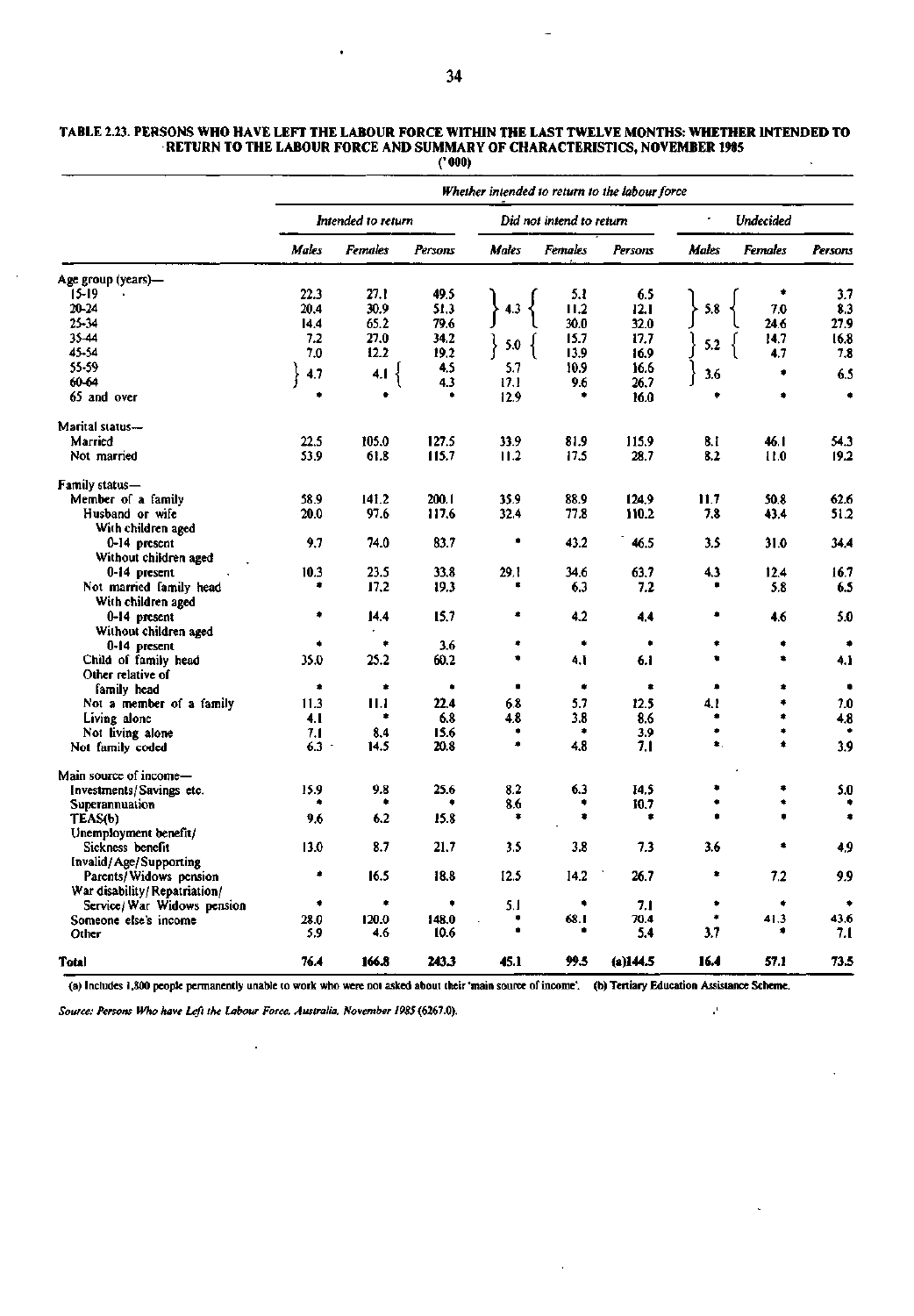**CHART 2.h. PERSONS AGED 45 AND OVER : WHETHER INTENDED TO RETIRE FROM FULL-TIME WORK AND AGE INTENDED TO RETIRE, SEPTEMBER 1984** 



**Source: Persons Who Intended to Retire from Full-time Work. Australia. September 1984 (6358.0).** 

**CHART 2.i . PERSONS AGED 45 AND OVER WHO INTENDED TO. RETIRE FROM FULL-TIME WORK: WHETHER INTENDED TO RETIRE EARLY, LABOUR FORCE STATUS AND STATUS OF WORKER. SEPTEMBER 19B4** 



**<sup>(</sup>a) Includes small number of unpaid family helpers. Source: Persons Who Intended to Retire from Full-time Work. Australia. September 1984 (6258.0)**